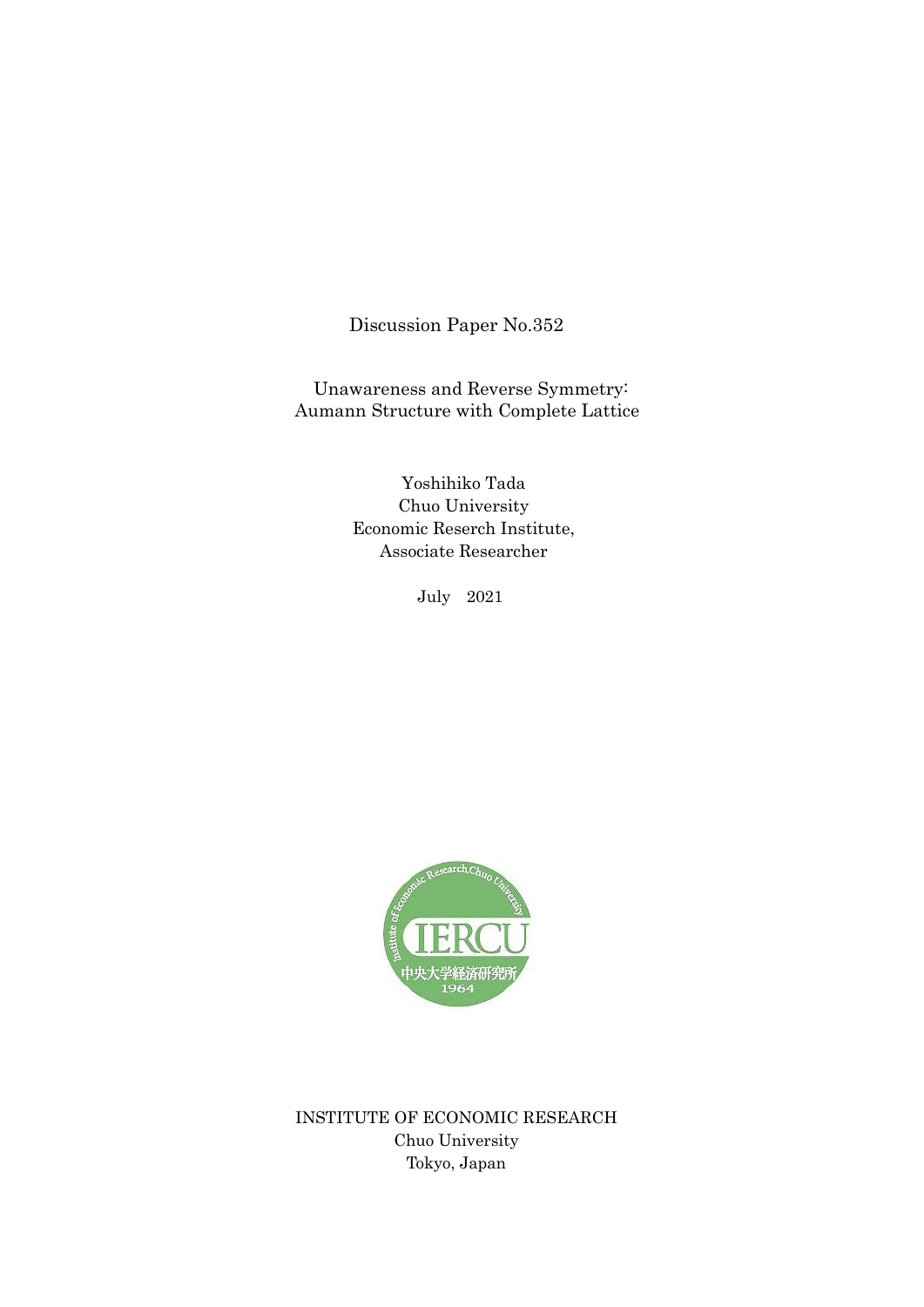## **Unawareness and Reverse Symmetry: Aumann Structure with Complete Lattice**

Yoshihiko Tada\*

First Version: June 17, 2021

This Version: July 13, 2021

#### **Abstract**

This paper models Aumann structures with complete lattices and discusses unawareness. In multi-attribute state space models, although previous studies discussing unawareness assume a family of spaces with a complete lattice, there is no model in which a standard state space is a complete lattice. Without formulating the family of spaces, this paper models a state space with a complete lattice using a set-theoretic and a constructive approach. However, in the presented model, although almost all the properties of the unawareness operator as those of previous studies hold, Symmetry with non-trivial unawareness does not. Consequently, this paper proposes a property, the Reverse Symmetry, to show that non-trivial unawareness holds if and only if this Reverse Symmetry holds, and discusses the implications.

<sup>\*</sup> Graduate School of Economics, Chuo University, 742-1, Higashinakano, Hachiojishi, Tokyo, 192-0393, Japan.

E mail: [yoshihiko.tada.4@gmail.com](mailto:yoshihiko.tada.4@gmail.com)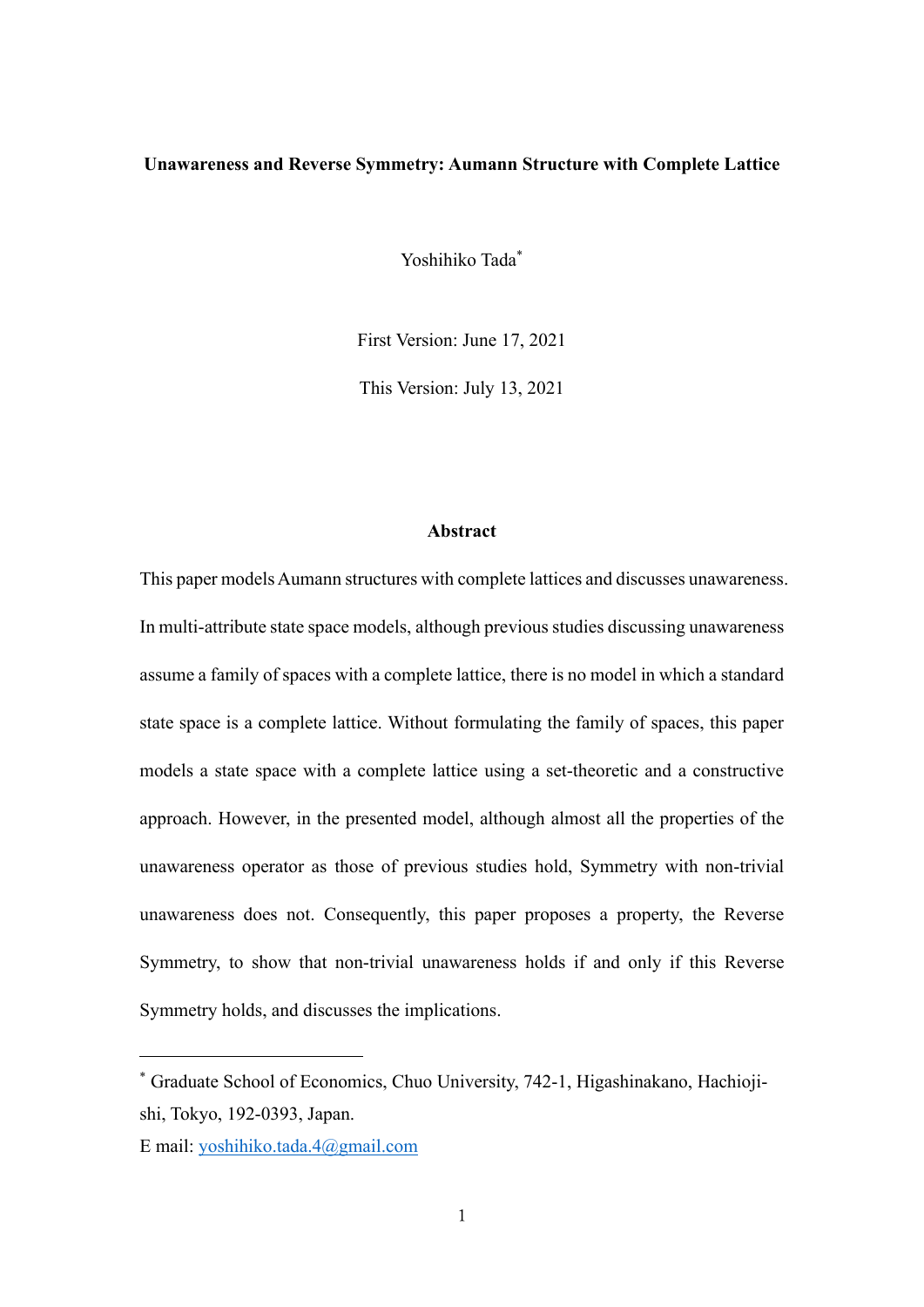**Keywords**: State space, Aumann structure, unawareness, complete lattice, constructive approach, overloaded operator.

**JEL Codes**: C70, C72, D80, D83.

## **1 Introduction**

Unawareness was proposed by Fagin and Halpern (1988) as a higher-order unknown. However, in partitional standard state space models (or standard Aumann structure models), e.g., Aumann (1976), if the knowledge operator satisfies Necessitation  $(K(\Omega) = \Omega)$ , and the unawareness operator satisfies Plausibility  $(U(E) = \neg K(E) \cap$  $\neg K \neg K(E)$ ), KU Introspection ( $KU(E) = \emptyset$ )and AU Introspection ( $U(E) = UU(E)$ ), non-trivial unawareness ( $U(E) \neq \emptyset$ ) cannot be modeled (Dekel et al. 1998).

 To avoid this issue, there are two approaches to discussing unawareness: one is the unawareness structures proposed by Heifetz et al. (2006) and Li (2009). In their models, unawareness indicates a lack of conception. The other approach indicates nonpartitional standard state space models (e.g., Modica and Rustichini 1994, 1999; Geanakoplos 1989). State spaces in unawareness structures are complete lattices, while those in the standard state space models are not. A basic difference between standard state spaces and state spaces with unawareness is as follows: The former spaces are flat—which means that each state is independent—whereas the latter spaces are not.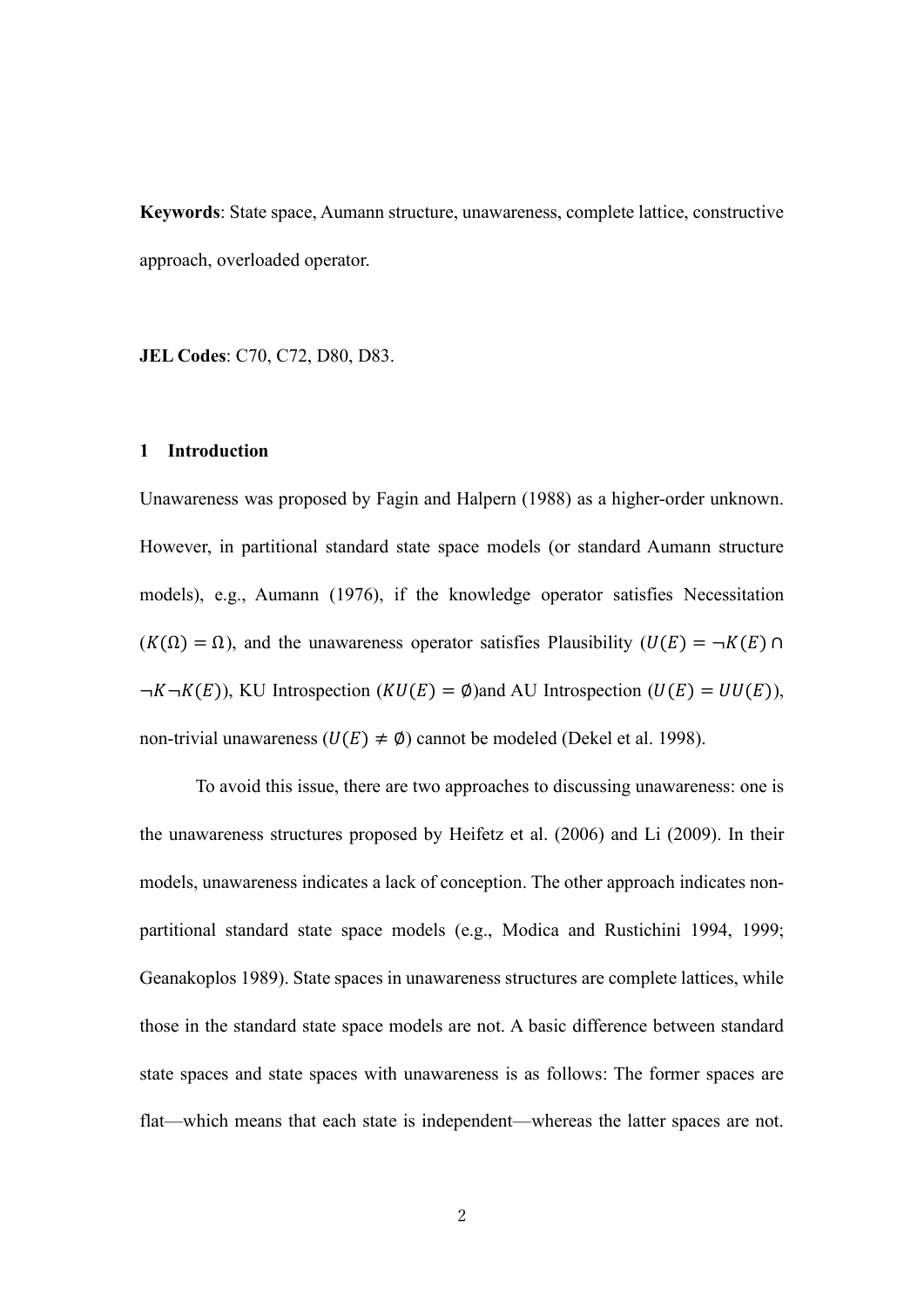This means that some states may have an order relation as a lattice.<sup>1,2</sup>

 In Heifetz et al. (2006) and Li (2009), the family of disjoint state spaces is a complete lattice. However, there is no model in which a standard state space itself is a complete lattice. This paper models the state spaces, called *constructive state spaces*, via a set-theoretic and constructive approach. Our state space is equivalent to the space presented by Heifetz et al. (2006) and Li (2009).

 In our approach, a standard operator is not convenient, because the operator cannot define a state related with  $\phi$  in the state space of Heifetz et al. (2006) or Li (2009). To avoid this issue, we must formulate the *overloaded operator*. Our operator has multiple arities. Although our state space is similar to that of Heifetz et al. (2008), our discussions and assumptions about unawareness are different from theirs.

 In our state space, any (subjective) state space is the subset of the constructive state space. The meaning of a state that belongs to a particular state space is not the same as the meaning of a state that belongs to a different space, because some of the attributes that may be included in the former, may not be included in the latter. The meaning of a state depends on the state to which the state space belongs. Thus, the meaning of a state is decided in relation to the other states in a given state space.

<sup>1</sup> Recently, Fukuda (2020) presented generalized state space models that nest both unawareness structures and non-partitional standard state space models.

<sup>&</sup>lt;sup>2</sup> Schipper (2014) provides a historical survey of unawareness. Schipper (2015) provides a mathematical survey of it in modal logic.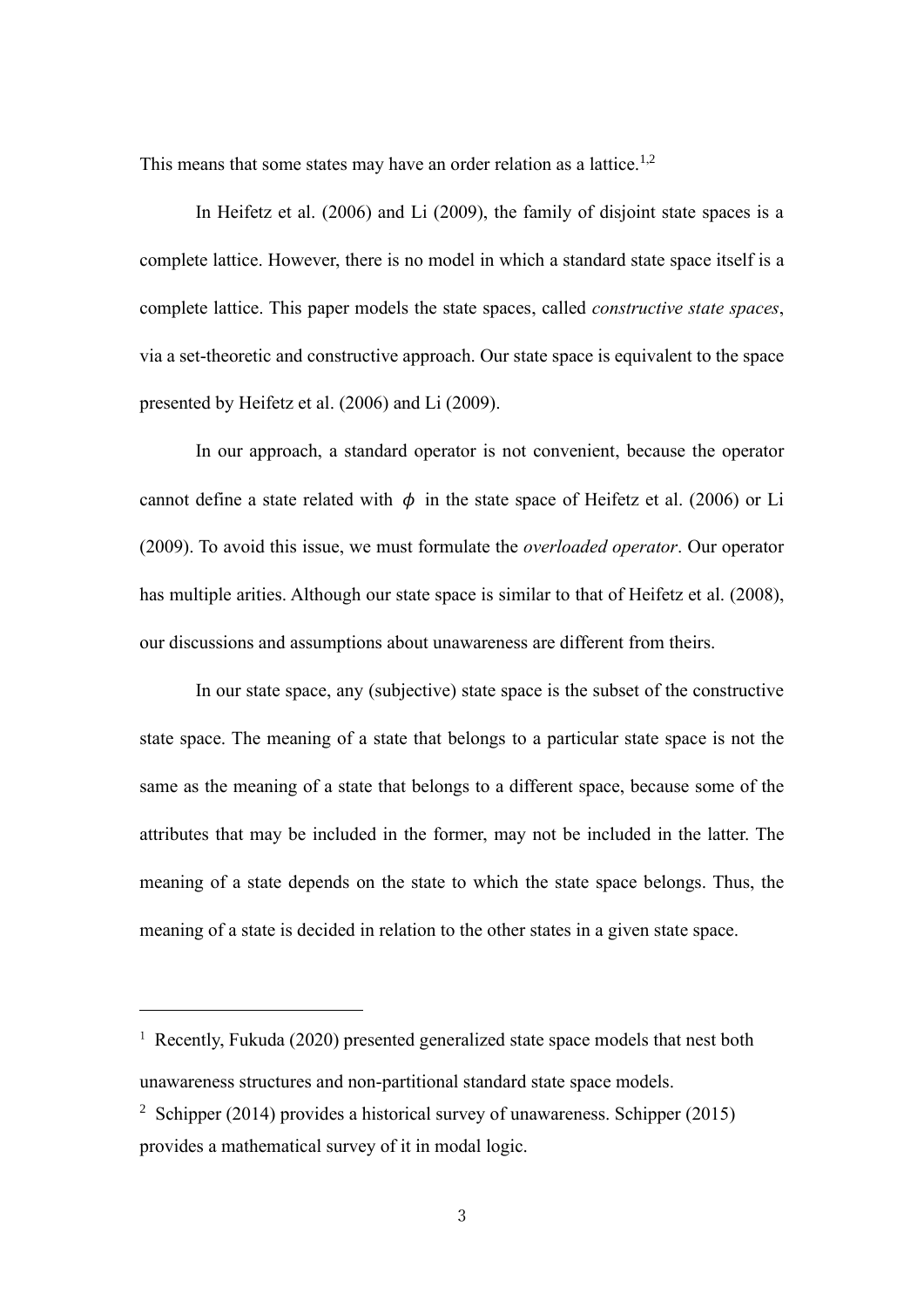This paper models constructive Aumann structures with constructive state spaces and defines the possibility correspondence, knowledge operator, and awareness/unawareness operator in the state space. Almost the same properties of the knowledge and awareness/unawareness operators were employed in previous studies.

However, interestingly, Symmetry ( $U(E) = U(\neg E)$ ) crashes non-trivial unawareness, although previous studies have proved the property (e.g., Heifetz et al 2006, 2013a; Li 2009; Fukuda 2020) or assumed it (e.g., Modica and Rustichini 1994, 1999; Halpern 2001; Heifetz et al. 2008; Sadzik 2021). We call the property in which Symmetry does not hold *Reverse Symmetry*. Reverse Symmetry has two implications. One is that we must not discuss the event that the agent can perceive and the negation that it cannot perceive using the same approach. The other is that S5 in modal logics may not be necessary in discussing unawareness. Modica and Rustichini (1994) assumed Symmetry and showed that S4 with Symmetry is equal to S5. In contrast, because we show Reverse Symmetry in our model, we must consider S4 with Reverse Symmetry.

 Moreover, Awareness Leads to Knowledge does not hold. Galanis (2013) proposed a property of Awareness Leads to Knowledge and proved the property in unawareness structures. In contrast, this study shows the inverse of the property. The assumptions made in this study are the same as those made by Galanis(2013). However, the opposite result is obtained. These contrasting results emphasize the difference between unawareness structures and our constructive Aumann structures.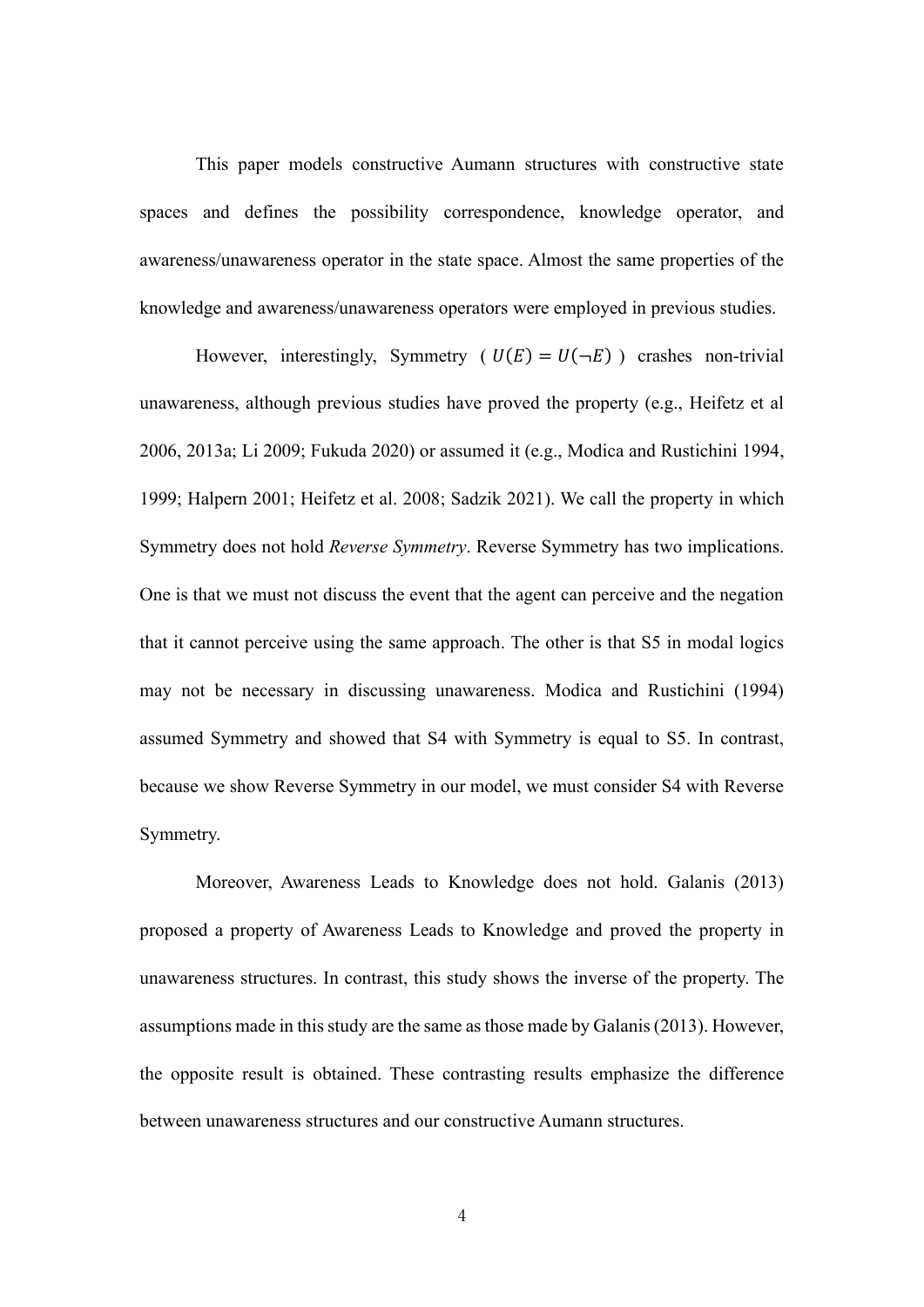A constructive Aumann structure induces generalization of the main theorems in Dekel et al. (1998) and Chen et al. (2012). Because several properties of the knowledge and the awareness/unawareness operators are the same in previous studies, our models are intermediate between the standard state space and unawareness structure.

 The remainder of this paper is organized as follows: The modeling of the state spaces in Heifetz et al. (2006) and Li (2009) is discussed in Section 2. The modeling of a constructive state space and its comparison with the state spaces in Heifetz et al. (2006) and Li (2009) are discussed in Section 3. The modeling of a constructive Aumann structure is discussed in Section 4, and the possibility correspondence, knowledge operator, and awareness/unawareness operator are defined and discussed as well. The concluding remarks are presented in Section 5.

## **2 State Space in Previous Studies about Unawareness**

This section formulates the state spaces defined by Heifetz et al. (2006) and Li (2009).<sup>3</sup>

## *2.1 State Space in Heifetz et al. (2006)*

First, we formulate the state spaces proposed by Heifetz et al. (2006), which we denote HMS-state spaces. Let  $S = \{S_{\lambda}\}_{{\lambda} \in {\Lambda}}\}$  be a complete lattice of disjoint state spaces, and

<sup>&</sup>lt;sup>3</sup> This paper does not discuss unawareness structures. Related studies discussing their related models are Heifetz et al. (2006, 2008, 2013a), Li (2009), Heinsalu (2012), Galanis (2013, 2018), Schipper (2014, 2015), Fukuda (2020), and Sadzik (2021).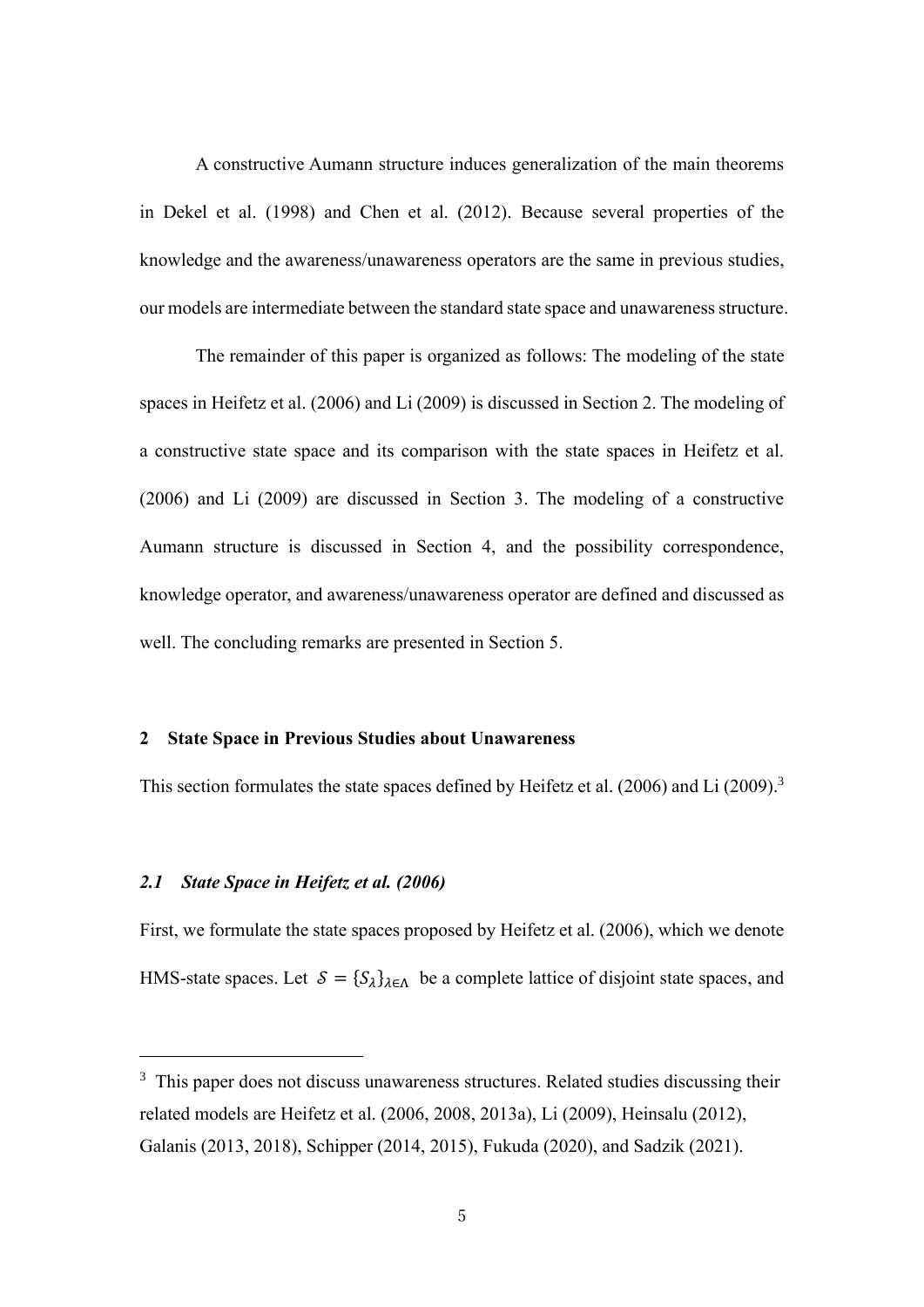let  $\leq$  be a partial order on S. For any S, S' ∈ S, S  $\geq$  S' is interpreted as "S is more expressive than S'." Then, there exists a surjective projection  $R_{S'}^S$ :  $S \rightarrow S'$ , that is, for any  $\omega \in S$ ,  $R_{S'}^{S}(\omega) \in S'$ . An HMS-state space is denoted by  $\Sigma = \bigcup_{\lambda \in \Lambda} S_{\lambda}$ . A standard state space is not  $\Sigma$ , but each state spate on  $S$ . Hence, an HMS-state space is the union of disjoint standard state spaces.

**Example 1** Suppose that  $S = \{S_{\{x,y\}}, S_{\{x\}}, S_{\{y\}}, S_{\{\phi\}}\}$  is a complete lattice of disjoint spaces, and let  $S_{\{x,y\}} = \{xy, x \neg y, \neg xy, \neg x \neg y\}$ ,  $S_{\{x\}} = \{x, \neg x\}$ ,  $S_{\{y\}} =$  $\{y, \neg y\}$  and  $S_{\{\phi\}} = \{\phi\}$ . For example, x indicates that x is true, while  $\neg x$  means that x is false. Given two different spaces  $S_{\{x,y\}}$ ,  $S_{\{x\}}$ ,  $R_{S_{\{x\}}}^{S_{\{x,y\}}}(xy) = R_{S_{\{x\}}}^{S_{\{x,y\}}}(x-y) =$ 

x, and  $R_{S_{\{x\}}}^{S_{\{x,y\}}}(-xy) = R_{S_{\{x\}}}^{S_{\{x,y\}}}(-x-y) = -x$ . Then, an agent who can perceive only  $S_{\{x\}}$  cannot perceive y. The agent perceives x for xy or  $x \rightarrow y$ , while it perceives  $\neg x$  for  $\neg xy$  or  $\neg x \neg y$ . In the example, the HMS-state space is  $\Sigma = S_{\{x,y\}} \cup S_{\{x\}} \cup$  $S_{\{y\}} \cup S_{\{\phi\}}$ , while the standard state space is each element of S, that is,  $S_{\{x,y\}}$ ,  $S_{\{x\}}$ ,  $S_{\{y\}}$ , and  $S_{\{\phi\}}$ . The example is depicted in Figure 1. ■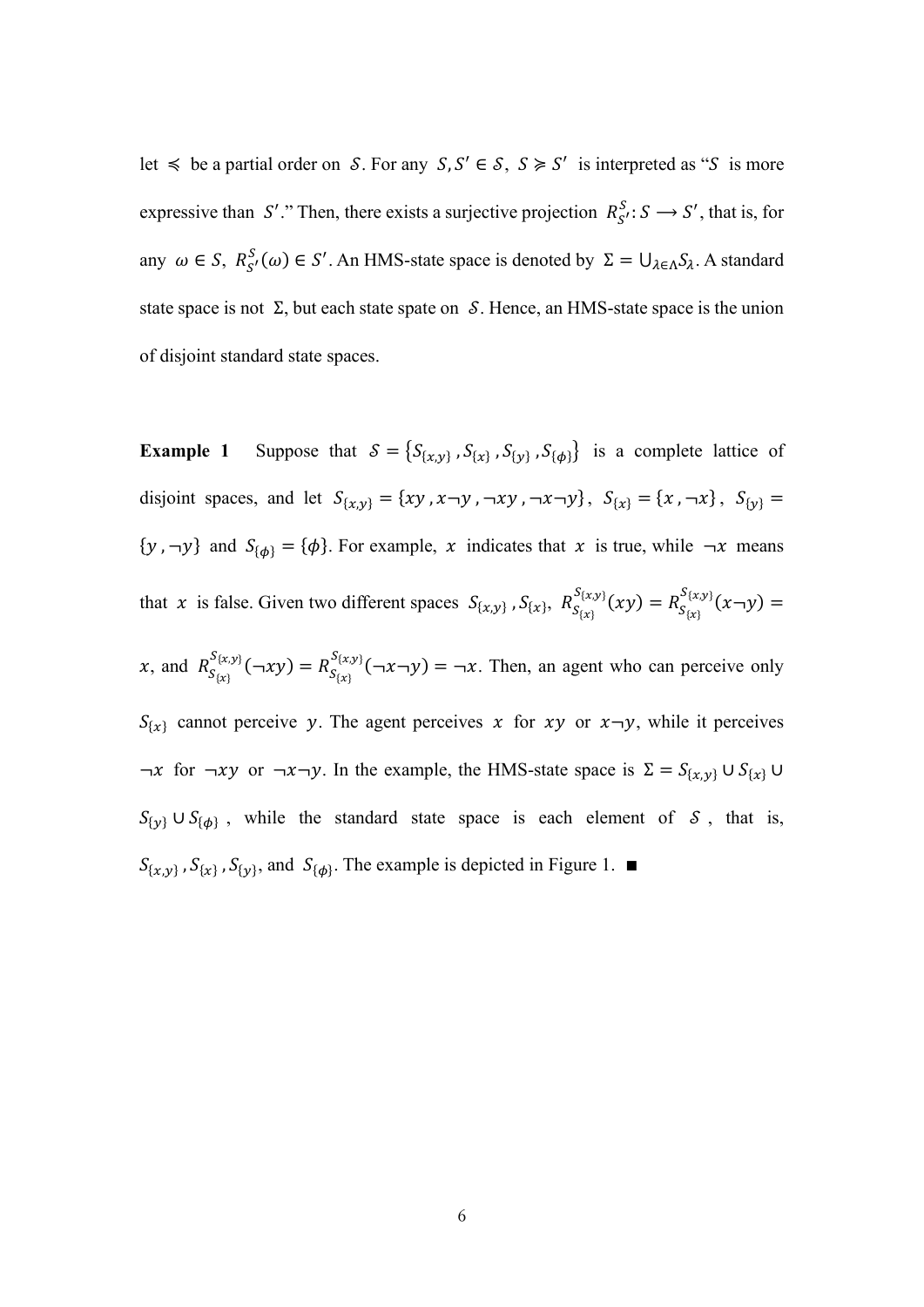

Fig. 1: HMS-state space.

## *2.2 State Space in Li (2009)*

Here, we formulate the state spaces proposed by Li (2009) and denote them Li-state spaces. Let  $Q^*$  be the set of questions.  $A_q = \{a_q, \neg a_q\}$  is the set of answers about  $q \in Q^*$ . Here, a Cartesian product  $\prod_{q \in Q^*} A_q$  is the objective state space, and  $\prod_{q \in Q} A_q$ is a subjective state space, where  $Q \subseteq Q^*$ . If  $Q = \emptyset$ , let  $\prod_{q \in Q} A_q = \{\phi\}$ . Evidently, two different spaces  $A, A' \in \left\{ \prod_{q \in Q} A_q | Q \subseteq Q^* \right\}$  are disjoint. For any  $Q, Q' \in 2^{Q^*} \setminus \mathbb{R}$  $\{\emptyset\}$ , such that  $Q' \subseteq Q \subseteq Q^*$ , there is a surjective projection  $\pi_{Q'}^Q$ :  $\prod_{q \in Q} A_q \longrightarrow$  $\prod_{q \in Q'} A_q$ . Hence, for any  $\omega \in \prod_{q \in Q} A_q$ ,  $\pi^Q_{Q'}(\omega) \in \prod_{q \in Q'} A_q$ . Denote by  $\mathcal{A} =$  $\bigcup_{Q \subseteq Q^*} \prod_{q \in Q} A_q$  a Li-state space. A standard state space is not  $\mathcal{A}$ , but each element on  $A$ . Thus, a Li-state space is the union of all disjoint spaces on  $A$ .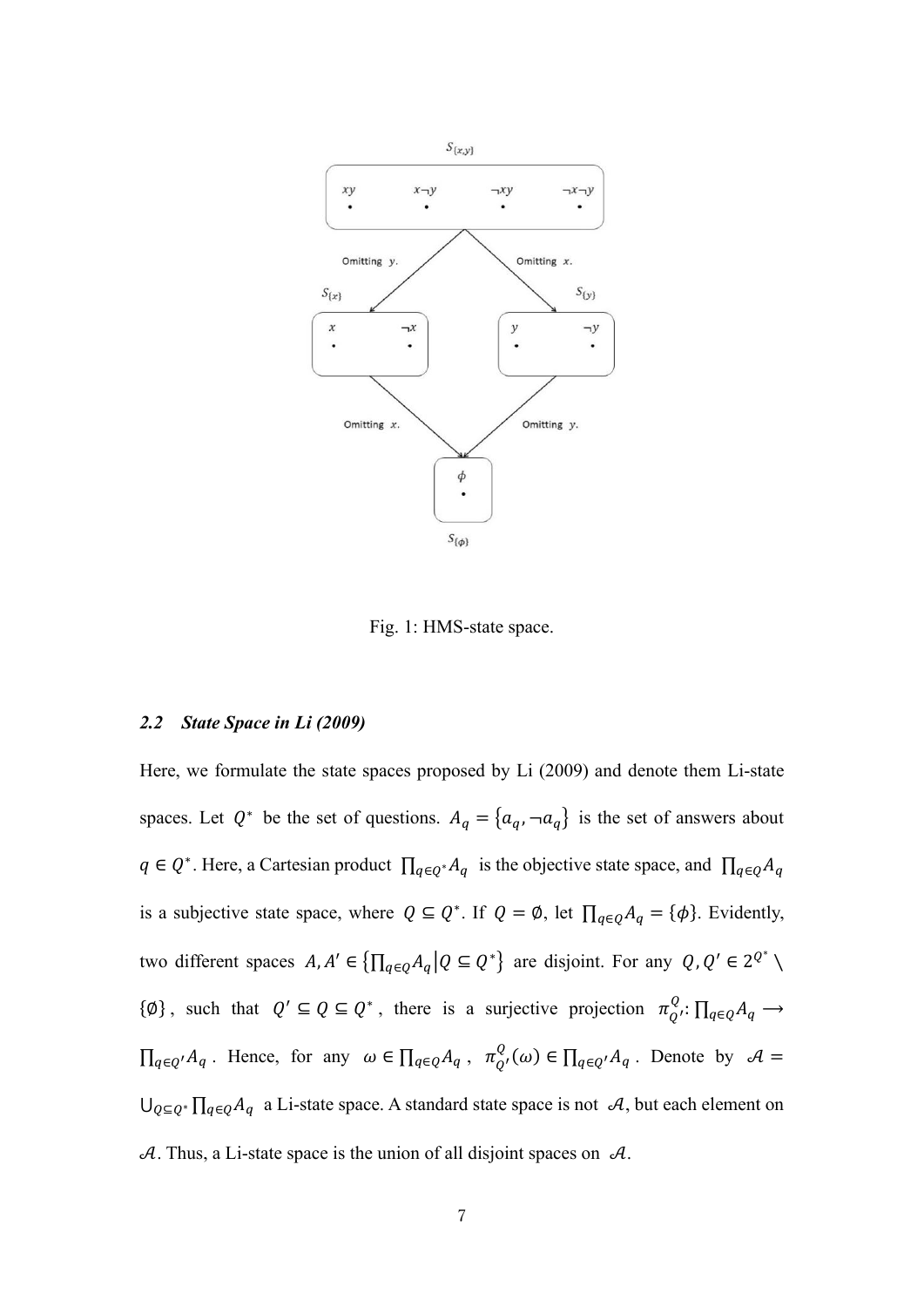**Example 2** Suppose that  $Q^* = \{q(x), q(y)\}\$ is the set of questions. Here,  $q(x)$  is a question about an attribute  $x$ , and  $q(y)$  is a question about an attribute y. Then, the sets of answers for each question are  $A_{q(x)} = \{a_{q(x)}, -a_{q(x)}\}$  and  $A_{q(y)} =$  $\{a_{q(y)}, -a_{q(y)}\}\.$  Given x,  $a_{q(x)}$  is interpreted as "the answer for  $q(x)$  is *yes*," while  $\neg a_{q(x)}$  is interpreted as "the answer for  $q(x)$  is *no*." The objective state space is  $A_{q(x)} \times A_{q(y)}$ , while subjective state spaces are  $A_{q(x)}$ ,  $A_{q(y)}$ , and  $A_{q(\phi)}$ . Given  ${q(x)} \subseteq Q^*$ , there is a surjective projection  $\pi_{\{q(x)\}}^{Q^*} : A_{q(x)} \times A_{q(y)} \longrightarrow A_{q(x)}$ . Then,  $\pi_{\{q(x)\}}^{Q^*}(a_{q(x)}, a_{q(y)}) = \pi_{\{q(x)\}}^{Q^*}(a_{q(x)}, \neg a_{q(y)}) = a_{q(x)}$  and  $\pi_{\{q(x)\}}^{Q^*}(\neg a_{q(x)}, a_{q(y)}) =$  $\pi_{\{q(x)\}}^{Q^*}(\neg a_{q(x)}, \neg a_{q(y)}) = \neg a_{q(x)}$ . An agent who can perceive only an attribute x perceives a state  $a_{q(x)}$  for  $(a_{q(x)}, a_{q(y)})$  and  $(a_{q(x)}, -a_{q(y)})$ , and the agent perceives a state  $\neg a_{q(x)}$  for  $(\neg a_{q(x)}, a_{q(y)})$  or  $(\neg a_{q(x)}, \neg a_{q(y)})$ . Then, a Li-state space is  $A = A_{q(x)} \times A_{q(y)} \cup A_{q(x)} \cup A_{q(y)} \cup A_{q(\phi)}$ , while standard state spaces are  $A_{q(x)} \times A_{q(y)}$ ,  $A_{q(x)}$ ,  $A_{q(y)}$ , and  $A_{q(\phi)}$ . The example is shown in Figure 2.

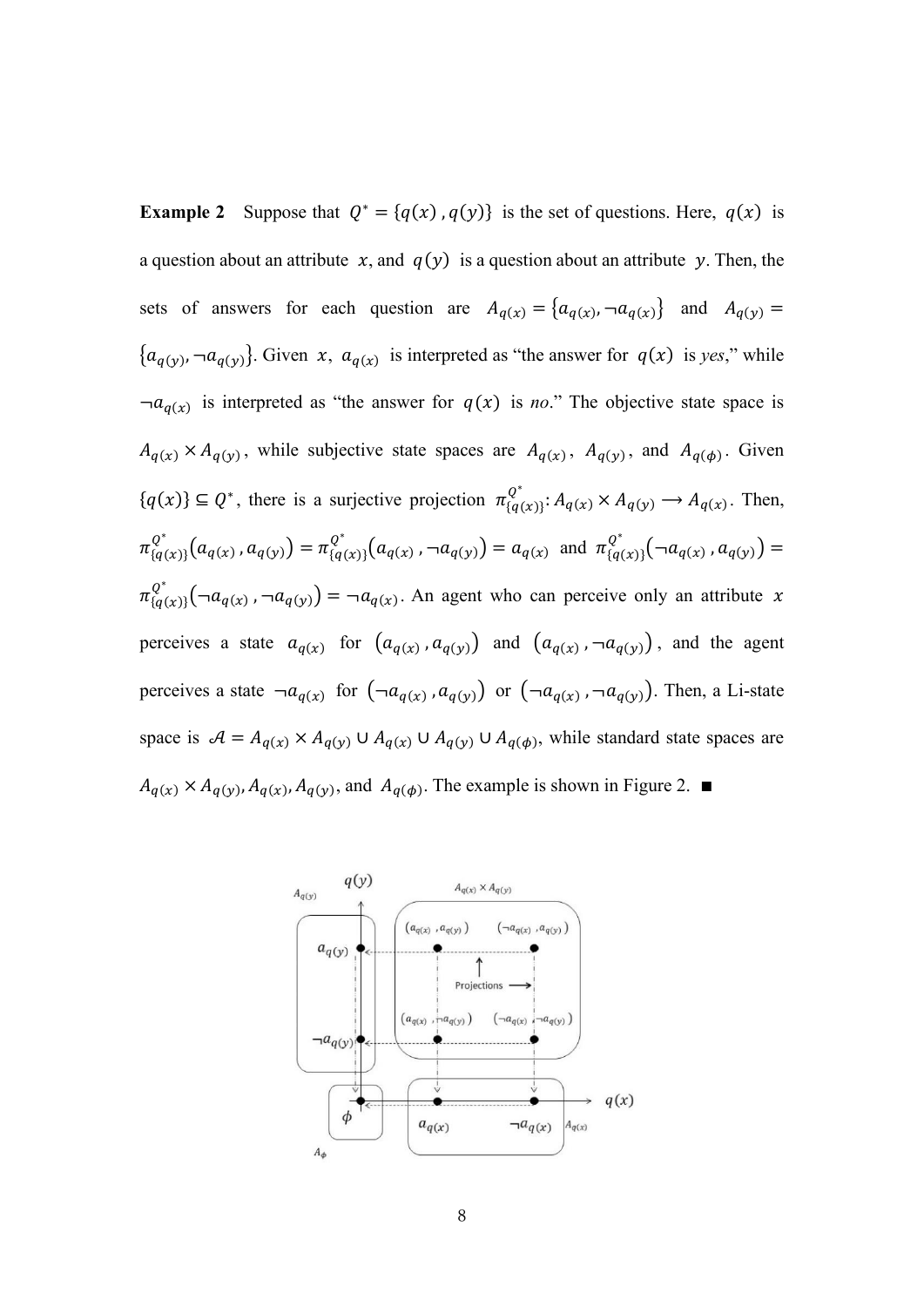#### Fig. 2: Li-state space.

#### **3 Constructive State Space**

Standard state space models do not assume that they are semi-lattices, even if the spaces have multi-attribute properties, e.g., dice.<sup>4</sup> In contrast, state spaces in unawareness structures are complete lattices. However, because each element of the family of spaces in their models is a standard state space, each state space is not a semi-lattice. This section shows that a standard state space is a semi-lattice (or a complete lattice). Because our formulating approach is similar to those of Heifetz et al. (2008) and Li (2009), as a constructive approach, we call the space a constructive state space.

## *3.1 Overloaded Function*

First, we define *functions overloading*. Given two sets  $X$  and  $Y$  and for any  $k =$ 0, 1,  $\cdots$ , *n*,  $X_k$  is defined as follows:

$$
X_k = \begin{cases} \emptyset & \text{if } k = 0; \\ \times_k X & \text{otherwise.} \end{cases}
$$

<sup>4</sup> We can represent multi-attribute for dices. For example, for "1," we represent "1, but not 2, not 3, not 4, not 5, and not 6." Then, the state space is not a complete lattice, but a semi-lattice.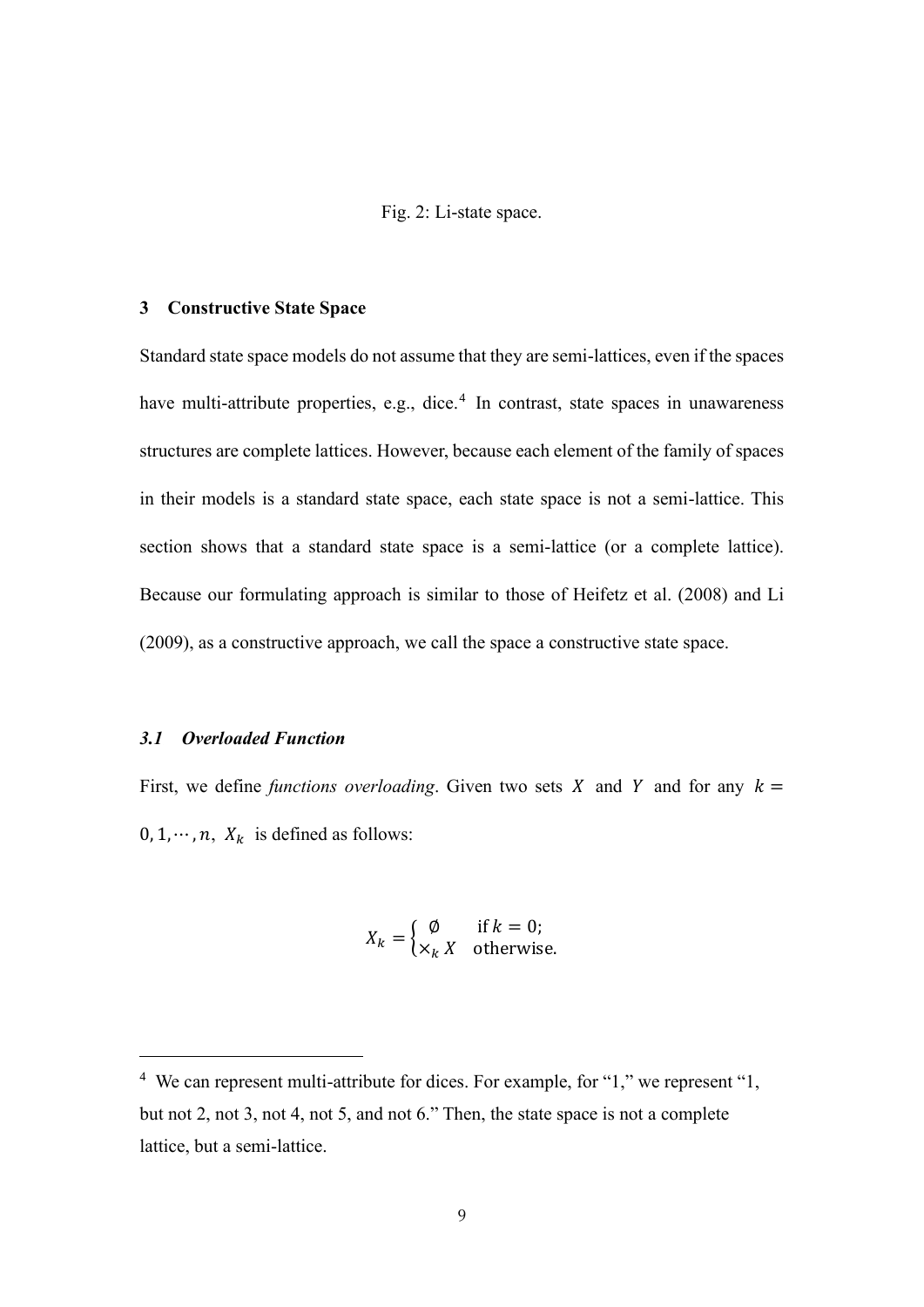**Definition of overloaded functions:** A function  $f$  is overloaded by  $n + 1$ -tuple arities  $(0, 1, \dots, n)$  if f is satisfied as follows:

$$
f\colon \bigcup\nolimits_{k=0}^n X_k \to Y.
$$

This paper assumes that overloading is applicable to operators.

#### *3.2 Overloaded Operator and Constructive State Space*

The state spaces are modeled using a constructive approach, as discussed in this section. Let *P* be the set of basic propositions or conceptions. Given an *overloaded operator with 3-tuple arities* (0, 1, 2),  $V$ , and the following conditions are satisfied by the operator:

- C1 For any  $p \in P$ ,  $p \vee = \vee p = p \vee p = p$ .
- C2  $V = \phi$ .
- C3 For any  $p, p' \in P$ ,  $p \vee p' = p' \vee p$ .
- C4 For any  $p, p', p'' \in P$ ,  $p \vee (p' \vee p'') = (p \vee p') \vee p''$ .

C1 means that  $p$  can be led by itself when the arity of  $\vee$  is not only 2 but also 1. C2 is a technical condition. When the arity is 0,  $\vee$  leads  $\phi$ . The  $\phi$  is interpreted as "every proposition is not true." C3 means that ∨ satisfies a commutative law, and C4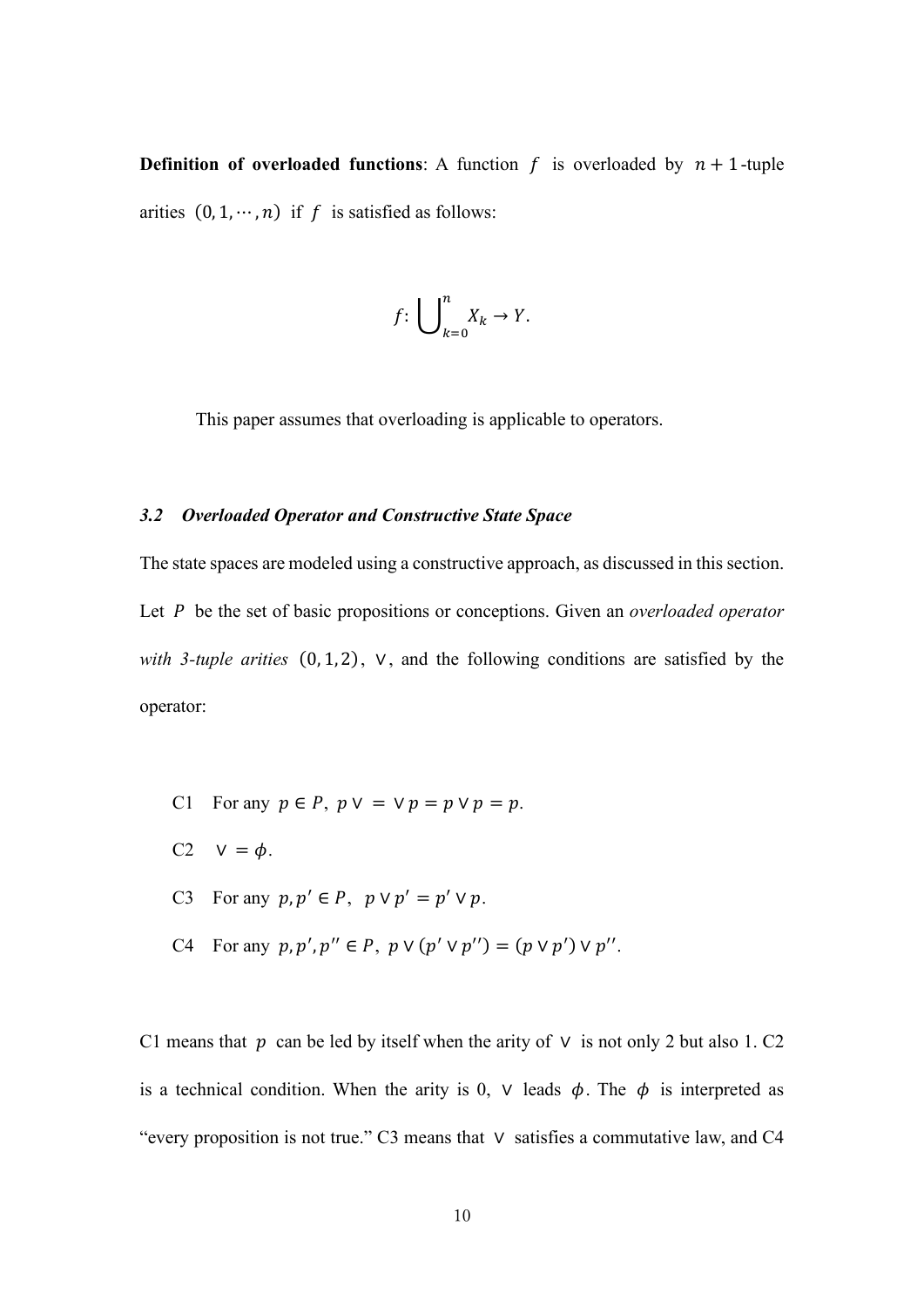means that ∨ satisfies an absorption law.

Here, for any subset of basic propositions  $X \subseteq P$ , where X may be an empty set,  $V_{p \in X}$  *p* is a state. Let  $\Omega = \{V_{p \in X} p | X \subseteq P\}$  be the objective state space. Further, for any  $X \subseteq P$ , let  $\Omega_X = \{ \vee_{p \in Y} p \mid Y \subseteq X \}$  be a subjective state space. For any  $X, Y \in 2^P \setminus \{\emptyset\}$  such that  $Y \subseteq X \subsetneq P$ ,  $V_{p \in Y} p \in \Omega$  and  $V_{p \in Y} p \in \Omega_X$  hold evidently. However, attributes between  $V_{p \in Y}$  p in  $\Omega$  and  $V_{p \in Y}$  p in  $\Omega_X$  are different. In  $\Omega$ ,  $\vee_{p \in Y} p$  includes that any attribute  $p' \in P \setminus Y$  does not hold. In contrast, in  $\Omega_X$ ,  $\vee_{p \in Y} p$  includes that any  $p' \in P \setminus Y$  does not hold, but it does not include a means that any  $p'' \in P \setminus X$  holds or not.  $\bigvee_{p \in Y} p$  in  $\Omega_X$  is related with any element in the  $\Omega_X$ , but it is not related with every element in  $\Omega \setminus \Omega_X$ . Then, every  $\bigvee_{p \in Y} p$  in  $\Omega_X$  does not have any attribute  $p'' \in P \setminus X$ .

Let us define projections. For any basic proposition sets  $X, Y \subseteq P$ , there is a projection  $r_Y^X: \Omega_X \to \Omega_Y$ . This may not be surjective. Hence, for any  $\bigvee_{p \in Z: Z \subseteq X} p \in$  $\Omega_X$ ,  $r_Y^X(\vee_{p \in Z: Z \subseteq X} p) = \vee_{p \in Z \cap Y: Z \subseteq X} p \in \Omega_Y$ . Then  $r_Y^X \circ r_X^P = r_Y^P$ . Below, let  $\bigvee_{p\in Z:\,Z\subseteq P}p=\omega$  and for any  $\omega\in\Omega$  and  $X\subseteq P$ , let  $r_X^P(\omega)=\omega_X$ . For any  $X\subseteq P$ ,  $r_X^X$  is the identity, that is, for any  $\omega \in \Omega_X$ ,  $r_X^X(\omega) = \omega$ .

The objective state space  $\Omega$  is a complete lattice. Although it is a standard state space with a complete lattice, let us call Ω the *constructive state space*.

**Remark 1** For any subsets  $X, Y$  such that  $Y \subseteq X \subseteq P$ ,  $\Omega_Y \subseteq \Omega_X$ .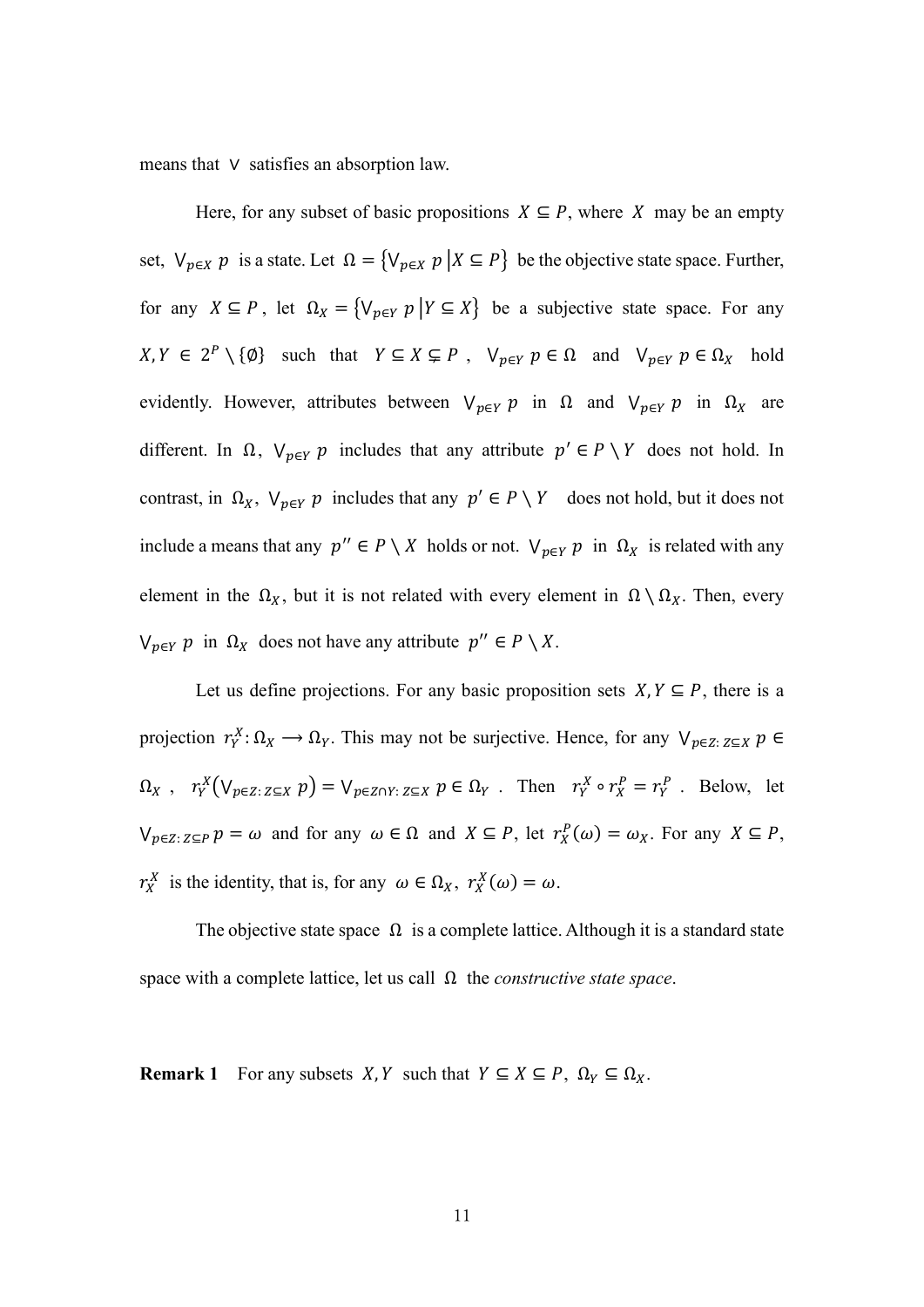Remark 1 means that our (subjective) state spaces are subsets on the objective state space, unlike in Heifetz et al. (2006) and Li (2009). The feature differs from unawareness structures, and the feature is the same to (non-partitional) standard state space models. Moreover, different state spaces have an intersection, and all intersections must have  $\phi$ .

 Our formulation is similar to that of Heifetz et al. (2008). However, our formulations are set-theoretic approaches, whereas theirs are logic approaches. Further, there is a crucial difference between our discussion and theirs about unawareness. Heifetz et al. assumed that the awareness/unawareness operator satisfies Symmetry. In contrast, we show that the operator does not satisfy Symmetry for Non-triviality. Because our results are different from theirs, although both the state spaces have the same formulations, we would like to assert that our framework is different from theirs.

**Example 3** Let  $P = \{x, y\}$  be the set of basic propositions, and let  $\Omega =$  $\{x \vee y, x, y, \phi\}, \ \Omega_{\{x\}} = \{x, \phi\}, \ \Omega_{\{y\}} = \{y, \phi\}, \text{ and } \Omega_{\{\phi\}} = \{\phi\} \text{ be state spaces.}$ Each state space is a subset of  $\Omega$ . Because the projection must not be surjective, given two sets  $\{x\}$  and  $\{y\}$ ,  $r_{\{y\}}^{\{x\}}(x) = r_{\{y\}}^{\{x\}}(\phi) = \phi$ . Evidently, the intersection has  $\phi$ . Then,  $\Omega$  is a constructive state space. The example is depicted in Figure 3.

Here, let us focus on  $\phi$ . If  $\phi \in \Omega$ , a state  $\phi$  indicates that it does not represent  $x \vee y$ ,  $x$  or  $y$ . In contrast, if  $\phi \in \Omega_X$ ,  $\phi$  means only that it does not represent  $x$ , but it does not mean that it represents or not  $x \vee y$  and y.  $\phi$  does not imply a conception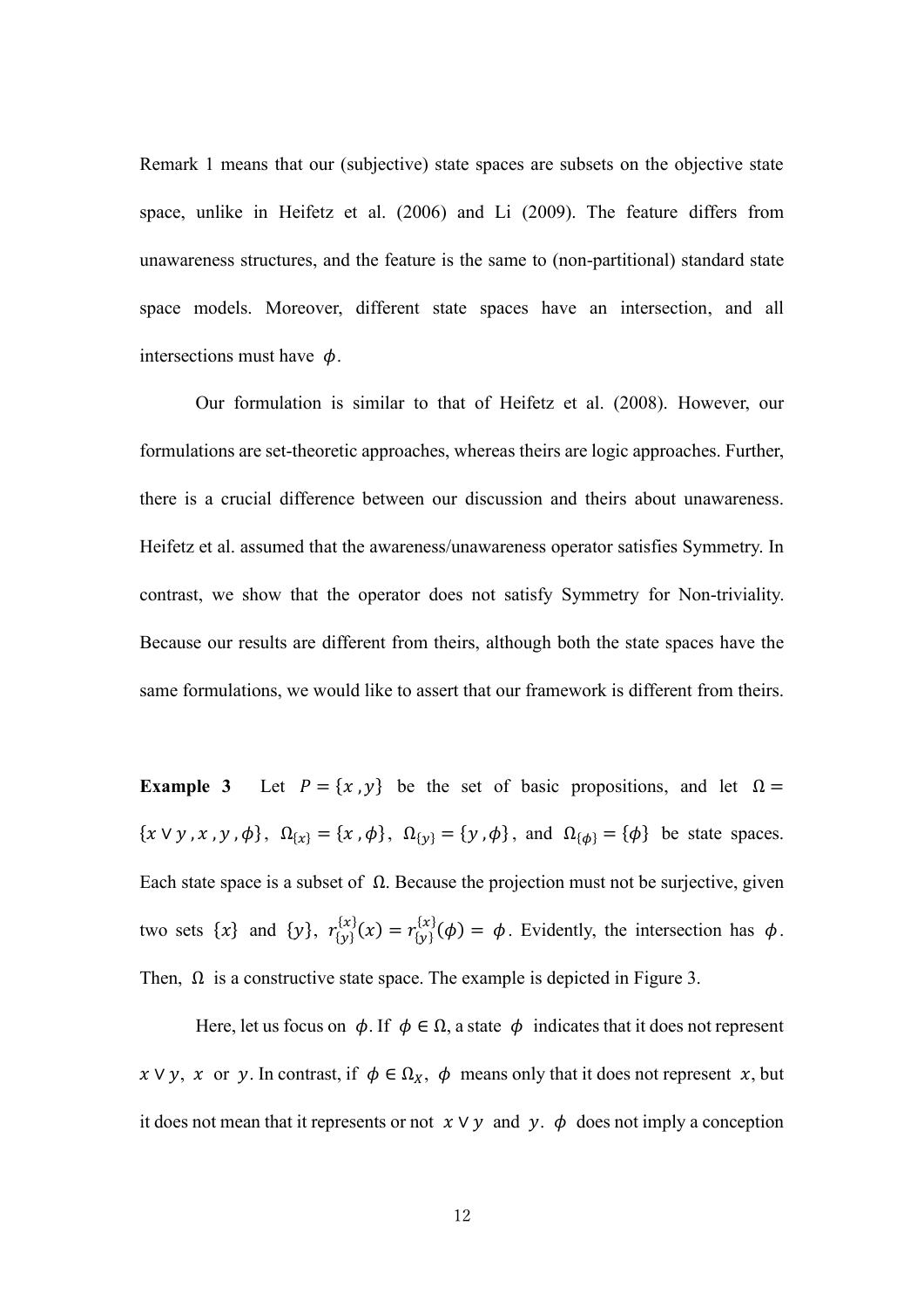. That is, if any two state spaces are different, then the same state does not have same attribute between them. ∎



Fig. 3: Constructive state space.

## *3.3 Relationships with Other State Spaces*

Our constructive state spaces are related to HMS-state spaces and Li-state spaces by the following lemmas.

**Lemma 1** The following are equivalent:

- 1. A constructive state space can be constructed.
- 2. An HMS-state space can be constructed.

*Proof.* (1 $\Rightarrow$ 2) Any constructive state space  $\Omega$  has the set of basic propositions P and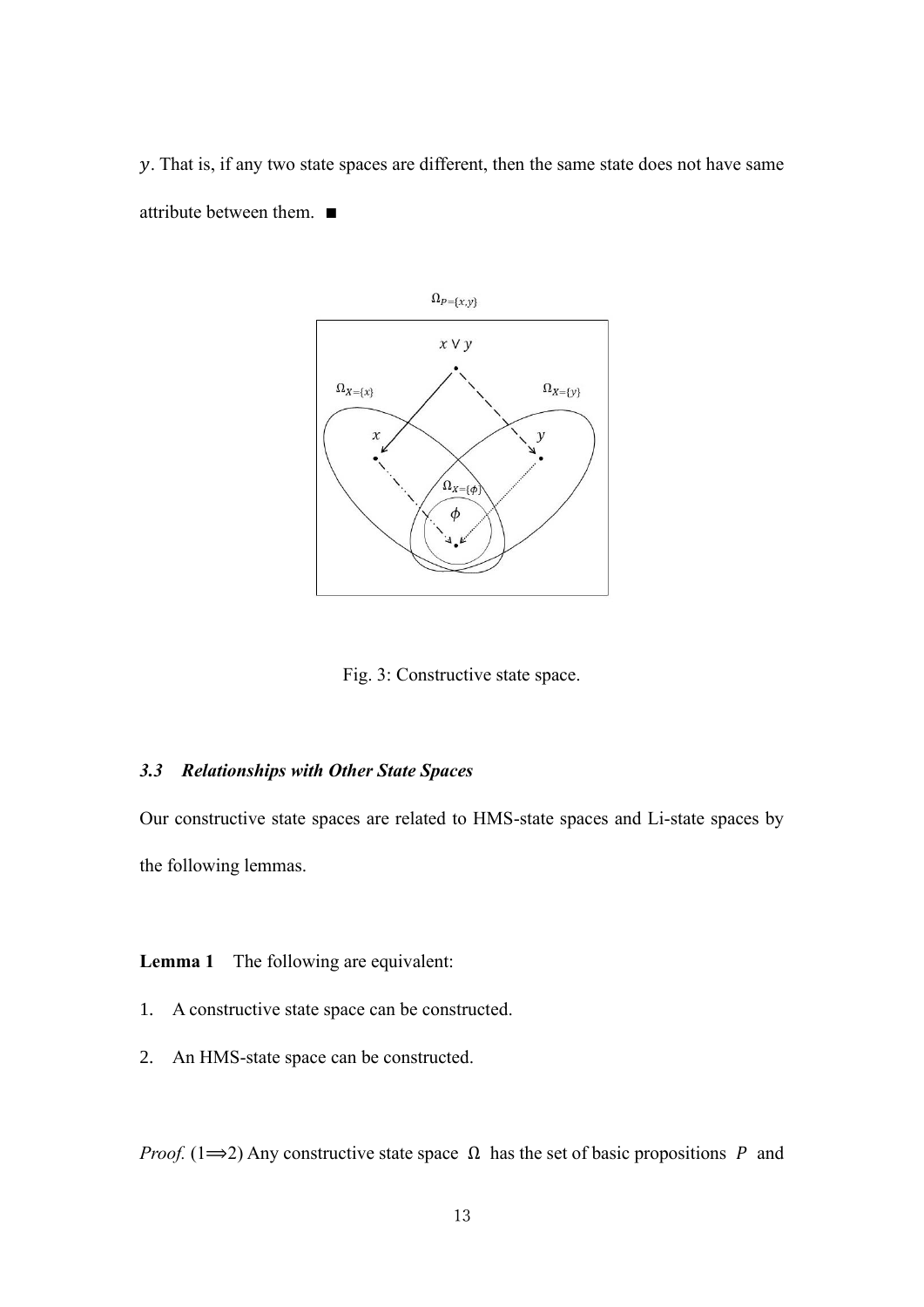for any subset  $X \subseteq P$ , there is  $\Omega_X = \{ \vee_{p \in Y} p \mid Y \subseteq X \}$ . Here, let us define the family of disjoint sets  $S$  and bijective mapping  $f: \{\Omega_X | X \subseteq P\} \longrightarrow S$ . Then, for any  $X, Y \subseteq$ P, if  $X \neq Y$ , then  $f(\Omega_X) \cap f(\Omega_Y) = \emptyset$ . Let  $\preccurlyeq$  be a partial order on S and be defined as follows: if  $X \subseteq Y$ , then  $f(\Omega_X) \leq f(\Omega_Y)$ . Then, suppose that there exists a surjective projection  $r_{\Omega_X}^{\Omega_Y} : \Omega_Y \to \Omega_X$ . Then,  $S = \{f(\Omega_X) | X \subseteq P\}$  is a complete lattice, and  $\Sigma =$  $\bigcup_{X \subseteq P} f(\Omega_X)$  is an HMS-state space.

(2 $\Rightarrow$ 1) Any HMS-state space Σ has a complete lattice with disjoint spaces  $\delta$  =  $\{S_{\lambda}\}_{{\lambda}\in {\Lambda}}$ . Here, let us define  $S^{min} = \{S \in S | S \text{ is minimal element on } S \setminus \{\emptyset\}\}\)$ , let P be some set and be given a bijective mapping  $\hat{f}: S^{min} \to P$ . Then, an overloaded operator with 3-tuple arities (0, 1, 2), ∨, satisfies the following.

• For any  $S \in \mathcal{S}^{min}$ ,  $\hat{f}(S) \vee \{ \vee \hat{f}(S) = \hat{f}(S) \vee \hat{f}(S) = \hat{f}(S)$ .

$$
\bullet \qquad \vee = \emptyset.
$$

• For any  $S, S' \in \mathcal{S}^{min}$ ,  $\hat{f}(S) \vee \hat{f}(S') = \hat{f}(S') \vee \hat{f}(S)$ .

• For any 
$$
S, S', S'' \in S^{min}, \hat{f}(S) \vee (\hat{f}(S') \vee \hat{f}(S'')) = (\hat{f}(S) \vee \hat{f}(S')) \vee \hat{f}(S'').
$$

Then, for any  $\mathcal{X} \subseteq \mathcal{S}^{min}$ ,  $\Omega_{\mathcal{X}} = \{V_{\mathcal{S} \in \mathcal{X}} \hat{f}(S) | \mathcal{X} \subseteq \mathcal{S}^{min}\}$ . Let us define that for any  $\mathcal{X}, \mathcal{Y} \subseteq \mathcal{S}^{min}$ , if we define a projection  $r_{\mathcal{Y}}^{\mathcal{X}}: \Omega_{\mathcal{X}} \to \Omega_{\mathcal{Y}}$ , then for any  $\bigvee_{S \in \mathcal{Z} : Z \subseteq \mathcal{X}} S$ ,  $r_{\mathcal{Y}}^{\mathcal{X}}(\vee_{S \in \mathcal{Z}: Z \subseteq \mathcal{X}} S) = \vee_{S \in \mathcal{Z} \cap \mathcal{Y}: Z \subseteq \mathcal{X}} S$ . Then,  $\{\hat{f}(S) | S \in \mathcal{S}^{min}\}\$ is the set of basic propositions, and  $\Omega = \{ V_{S \in \mathcal{X}} \hat{f}(S) | \mathcal{X} \subseteq S^{min} \}$  is a constructive state space.  $\blacksquare$ 

#### **Lemma 2** The following are equivalent:

1. A constructive state space can be constructed.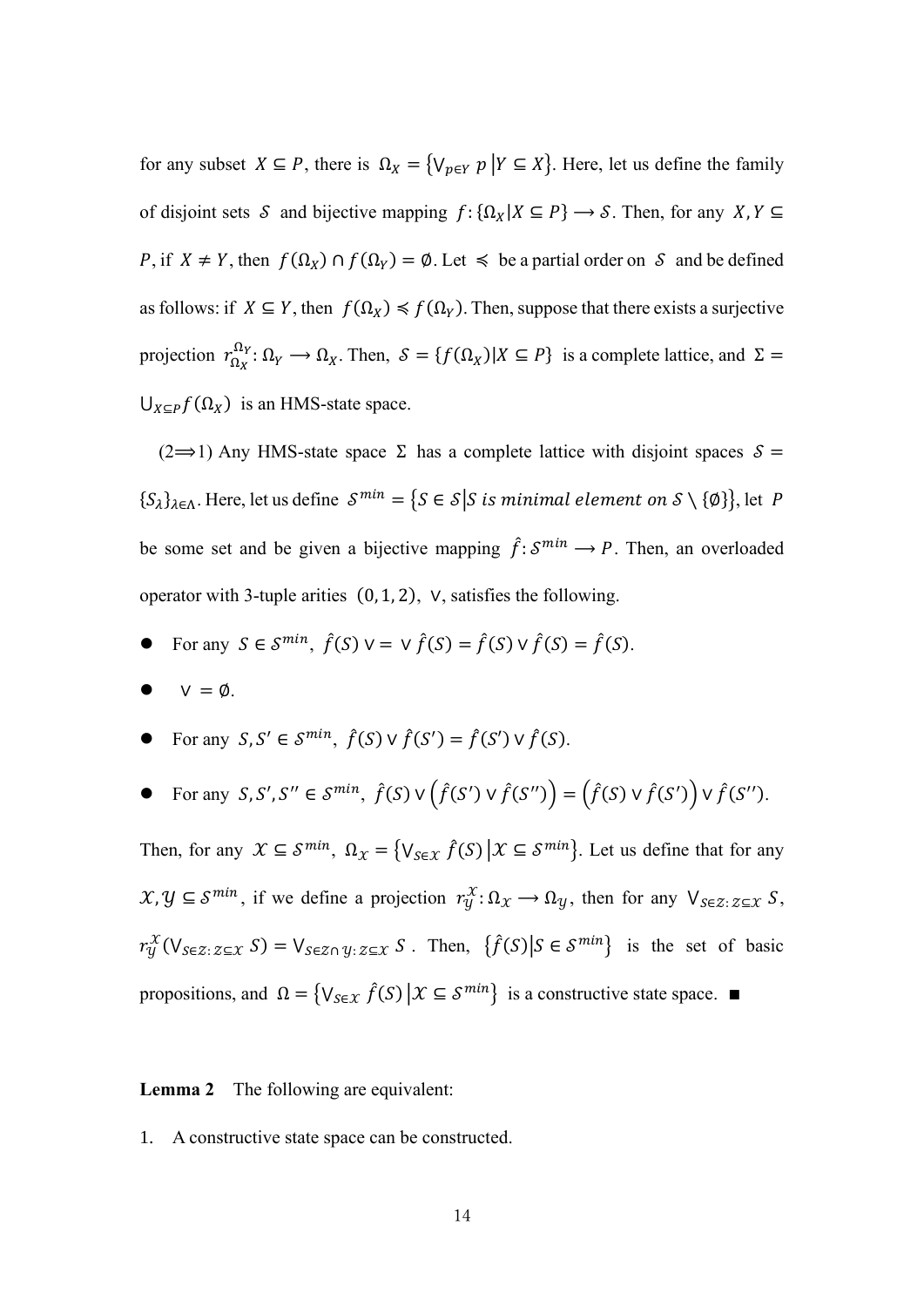2. A Li-state space can be constructed.

*Proof.* (1 $\Rightarrow$ 2) Any constructive state space  $\Omega$  has the set of basic propositions P, and for any  $X \subseteq P$ , there is  $\Omega_X = \{ \vee_{p \in Y} p \mid Y \subseteq X \}$ . Here, given some set  $Q^*$  and a bijection mapping  $g: P \to Q^*$ . Then, for any  $p, p' \in P$ ,  $g(p) \neq g(p')$ . Moreover, for any  $p \in P$ , let us define  $A_{g(p)} = \{a_{g(p)}, \neg a_{g(p)}\}$  and for any  $X \subseteq P$ , given  $\prod_{p\in X}A_{g(p)}$ . Note that, if  $X = \emptyset$ , we denote it by  $\prod_{p\in X}A_{g(p)} = {\emptyset}$ . Here, for any  $X, Y \subseteq P$ , such that  $X \neq Y$ ,  $\prod_{p \in X} A_{g(p)} \neq \prod_{p \in Y} A_{g(p)}$  is evident. When  $Y \subseteq X$ , suppose that there is a surjective projection  $r_Y^X: \prod_{p\in X} A_{g(p)} \to \prod_{p\in Y} A_{g(p)}$ . Then,  ${g(p)|p \in P}$  is the set of questions, and  $\mathcal{A} = \bigcup_{X \subseteq P} \prod_{p \in X} A_{g(p)}$  is a Li-state space.

 $(2\rightarrow)$  Any Li-state space A has the set of questions  $Q^*$ . Here, given some set P a bijection mapping  $\hat{g} \colon Q^* \to P$ ; then, for any  $q, q' \in Q^*$ , if  $q \neq q'$ ,  $\hat{g}(q) \neq \hat{g}(q')$ . Let us define an overloaded operator ∨ as follows.

- For any  $q \in Q^*$ ,  $\hat{g}(q) \vee = \vee \hat{g}(q) = \hat{g}(q) \vee \hat{g}(q) = \hat{g}(q)$ .
- $\bullet \quad \vee = \phi.$
- For any  $q, q' \in Q^*$ ,  $\hat{g}(q) \vee \hat{g}(q') = \hat{g}(q') \vee \hat{g}(q)$ .
- For any  $q, q', q'' \in Q^*$ ,  $\hat{g}(q) \vee (\hat{g}(q') \vee \hat{g}(q'')) = (\hat{g}(q) \vee \hat{g}(q')) \vee \hat{g}(q'')$ .

Then, for any  $Q \subseteq Q^*$ , let  $\Omega_Q = \{ V_{q \in Q} \hat{g}(q) | Q \subseteq Q^* \}$ . For any  $Q, Q' \subseteq Q^*$ , given a projection  $r_Q^Q$ :  $\Omega_Q \to \Omega_{Q'}$  and for any  $V_{q \in Q'' : Q'' \subseteq Q}$   $\hat{g}(q) \in \Omega_Q$ , let us define  $r_{Q'}^Q(\vee_{q \in Q'' : Q'' \subseteq Q} \hat{g}(q)) = \vee_{q \in Q'' \cap Q' : Q'' \subseteq Q} \hat{g}(q)$ . Then,  $\{\hat{g}(q) | q \in Q^*\}$  is the set of basic propositions, and  $\Omega = \{ V_{q \in Q} \hat{g}(q) | Q \subseteq Q^* \}$  is a constructive state space.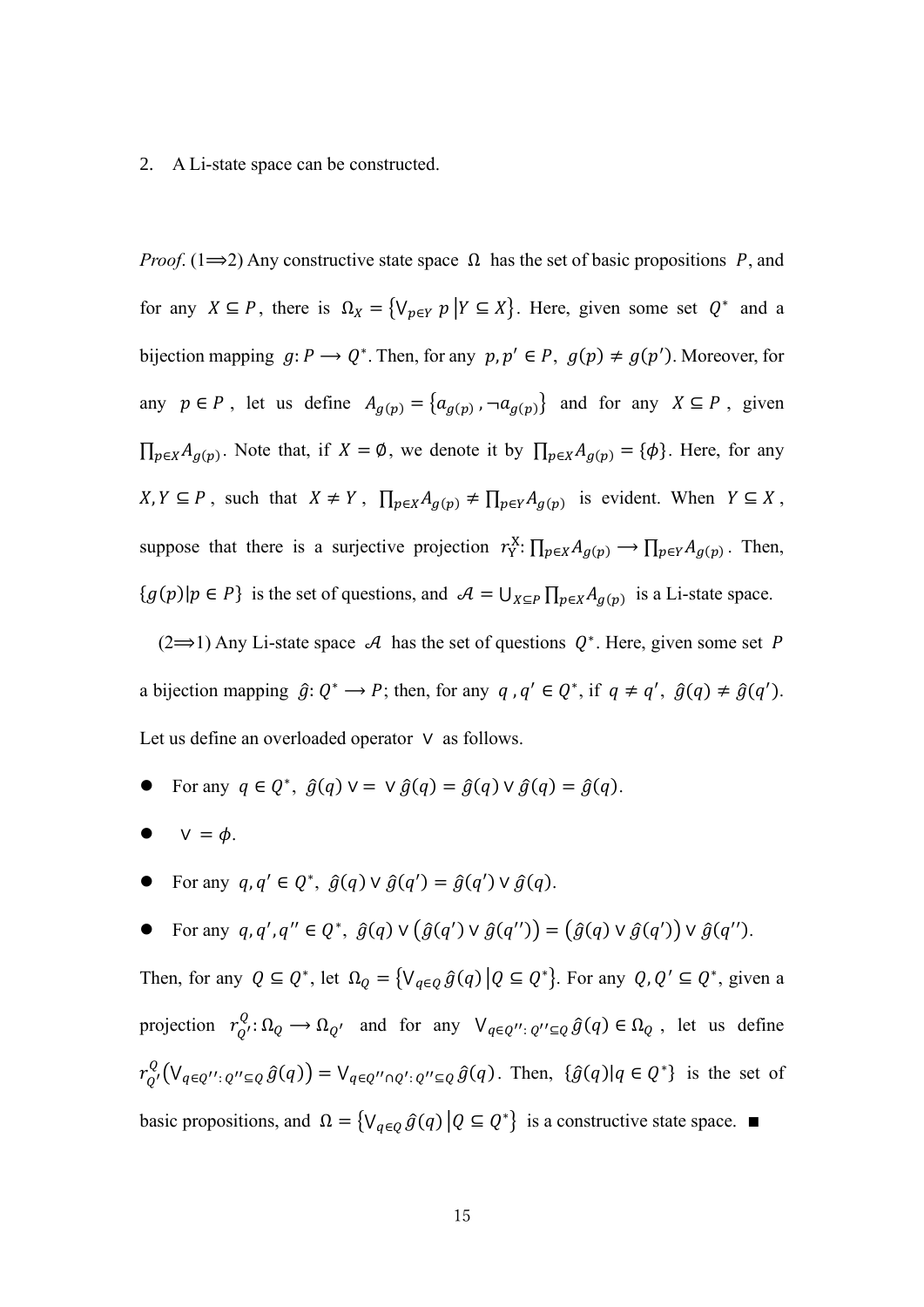The lemmas indicate that any constructive state space can construct an HMSstate space and Li-state space, and vice versa.

**Proposition 1** The following are equivalent.

- 1. A constructive state space can be constructed.
- 2. HMS-state space can be constructed.
- 3. Li-state space can be constructed.

 Let us consider constructive state spaces related to HMS-state spaces. We compare Example 2 with 3. Their relations are the following:

$$
S_{\{x,y\}} \iff \Omega
$$
  

$$
S_{\{x\}} \iff \Omega_{\{x\}}
$$
  

$$
S_{\{y\}} \iff \Omega_{\{y\}}
$$
  

$$
S_{\{\phi\}} \iff \Omega_{\{\phi\}}
$$

When  $S_{\{x,y\}}$  is compared with  $\Omega$ , the states between the spaces are represented as follows:

$$
xy \Leftrightarrow x \vee y
$$

$$
x \neg y \Leftrightarrow x
$$

$$
\neg xy \Leftrightarrow y
$$

$$
\neg x \neg y \Leftrightarrow \phi
$$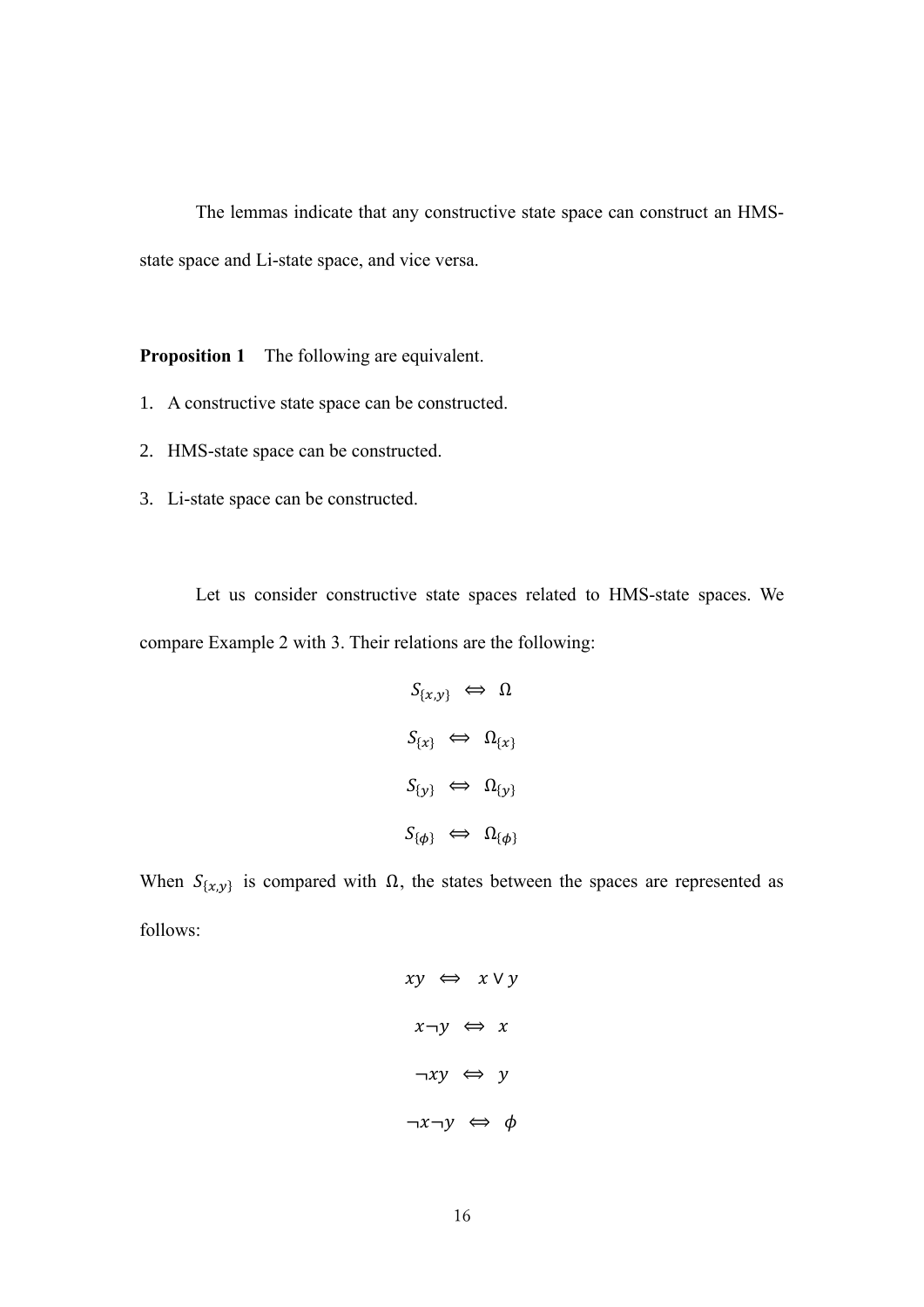In contrast, when  $S_{\{x\}}$  is compared with  $\Omega_{\{x\}}$ , the states between the spaces are represented as follows:

$$
x \iff x
$$
  

$$
\neg x \iff \phi
$$

By these comparisons, x in  $\Omega$  and x in  $\Omega_{\{x\}}$  have different implications and  $\phi$  in  $Ω$  and  $φ$  in  $Ω_{\{x\}}$  are different as well.  $Ω_{\{x\}}$  is the lack of y.

Moreover, the following are relationships between  $\Omega$  and  $\Sigma$ :

$$
xy \Leftrightarrow x \lor y
$$

$$
x \Leftrightarrow x
$$

$$
y \Leftrightarrow y
$$

$$
\phi \Leftrightarrow \phi
$$

This means that each element of  $\Omega$  is related with each element without negations of Σ. That is, not only is  $\Omega$  related with  $S_{\{x,y\}} \subseteq \Sigma$ , but also  $\Omega$  is related with  $\{xy, x, y, \phi\} \subseteq \Sigma$ . Hence,  $\Omega$  has a dual structure for  $\Sigma$ .

## **4 Constructive Aumann Structure**

The *Constructive Aumann structures* are modeled based on constructive state spaces, as discussed in this section. We focus on only a single agent, formulate possibility correspondences on constructive state spaces, and knowledge operators and awareness/unawareness operators on constructive Aumann structures, and we discuss their properties. Finally, we provide a generalization of the main theorems proposed by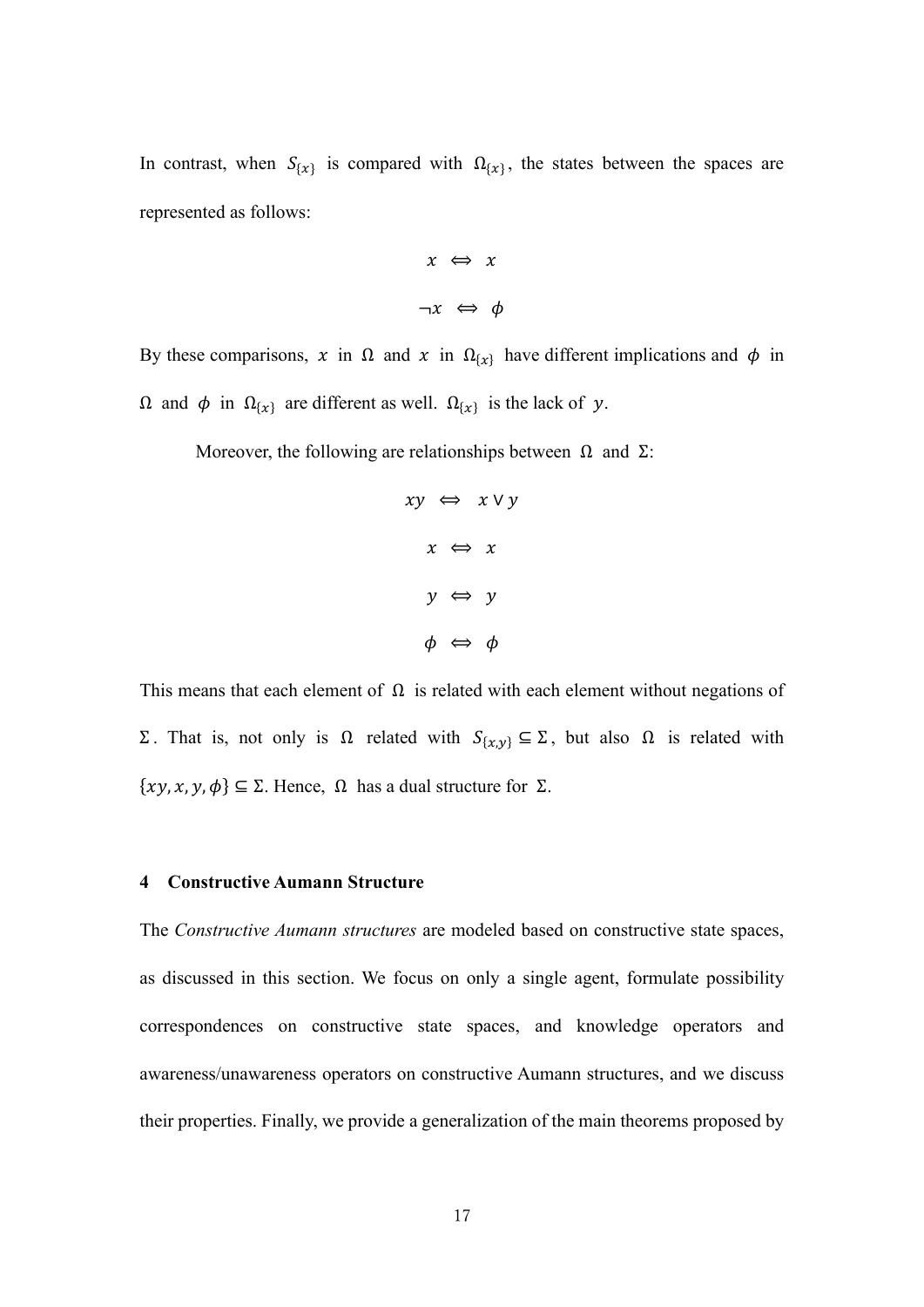Dekel et al. (1998) and Chen et al. (2012).

#### *4.1 Possibility Correspondence*

Possibility correspondences in standard Aumann structures are only defined in state spaces. In contrast, because our state spaces are semi-lattices, a domain of possibility correspondences is not only the state space, but also the power set of basic propositions. Let  $\langle P, \Omega, \Pi \rangle$  be the constructive Aumann structure, where  $\Omega$  is constructed by P. Then,  $\Pi: \Omega \times 2^P \to 2^{\Omega} \setminus \{\emptyset\}$  is the possibility correspondence. Suppose that an agent can perceive every basic proposition in the subset of basic propositions  $X \subseteq P$ , but not in  $Y \subseteq P \setminus X$ . Then, for any  $\omega \in \Omega$ ,  $\Pi(\omega, X) \subseteq \Omega_X$ . Let us assume that the possibility correspondence satisfies the following properties.

- 1. Subjective Nondelusion: For any  $\omega \in \Omega$ , and any  $X \subseteq P$ ,  $\omega_X \in \Pi(\omega, X)$ .
- 2. Stationarity: For any  $\omega, \omega' \in \Omega$  and any  $X \subseteq P$ , if  $\omega' \in \Pi(\omega, X)$ , then  $\Pi(\omega', X) = \Pi(\omega, X).$

**Example 3 (Continued.)** Let  $\omega_1 = x \vee y$ ,  $\omega_2 = x$ ,  $\omega_3 = y$  and  $\omega_4 = \phi$ . Suppose that an agent can perceive the basic proposition set  $X = \{x\}$ . By Subjective Nondelusion,  $\omega_2 \in \Pi(\omega_1, X)$ ,  $\omega_2 \in \Pi(\omega_2, X)$ ,  $\omega_4 \in \Pi(\omega_3, X)$ , and  $\omega_4 \in$  $\Pi(\omega_4, X)$ . By Stationarity,  $\Pi(\omega_1, X) = \Pi(\omega_2, X)$  and  $\Pi(\omega_3, X) = \Pi(\omega_4, X)$ . Note that whether  $\Pi(\omega_1, X) = \Pi(\omega_3, X)$  or not may depend on how  $\Pi$  is formulated. ■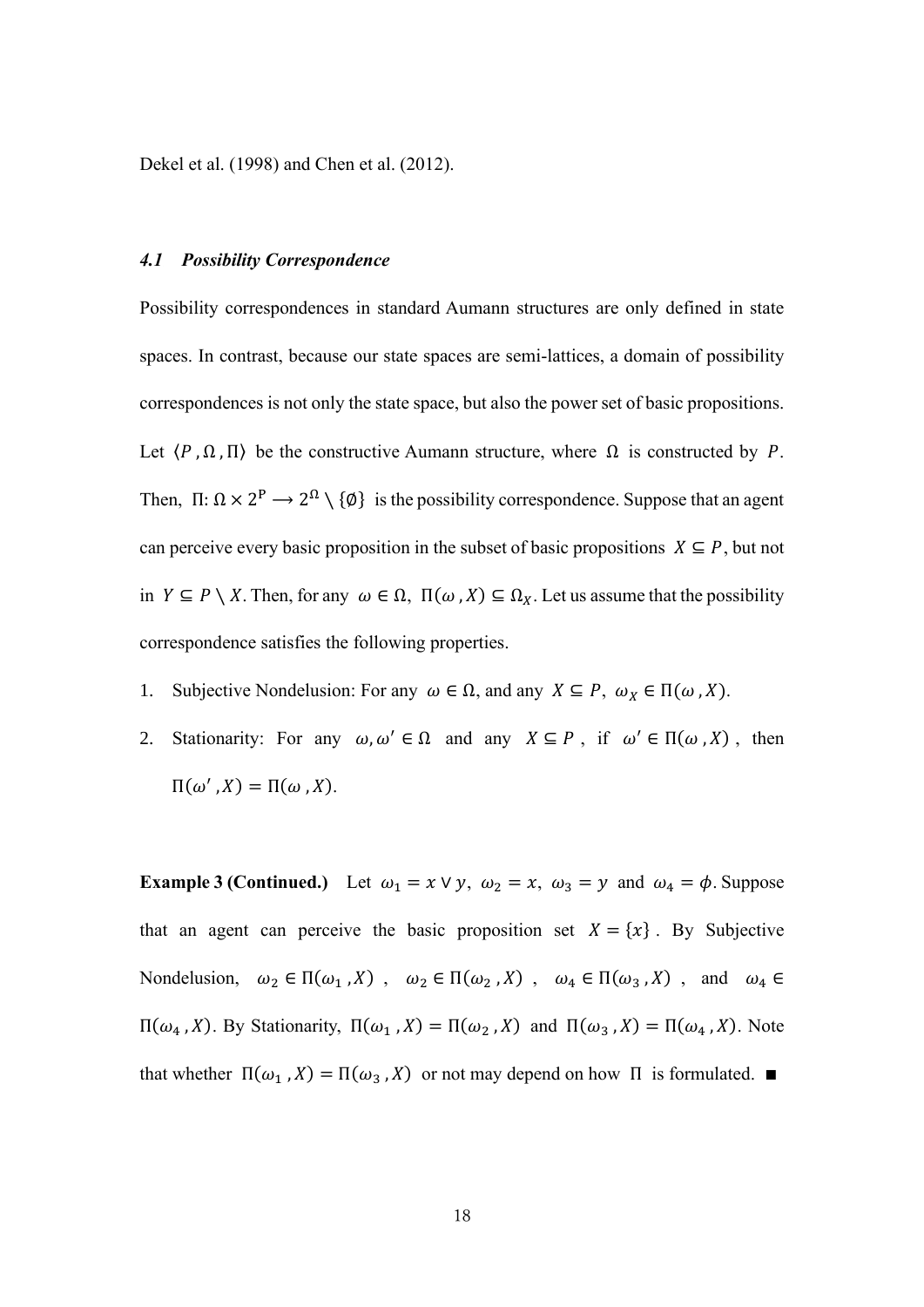Subjective Nondelusion and Stationarity are the analogues of the partitional information function in a standard Aumann structure. When  $X$  is a proper subset of  $P$ , Π is evidently not partitional on  $Ω$ . However, it may be partitional on  $Ω<sub>X</sub>$ .

**Definition 1** (Partial Partition) Given any  $X \subseteq P$ .  $\Pi$ :  $\Omega \times 2^P \rightarrow 2^{\Omega} \setminus \{\emptyset\}$  is *partially partitional* on  $\Omega_X$  if there exists  $\mathcal{P} = \{P_\lambda\}_{\lambda \in \Lambda}$  such that

- 1.  $\bigcup_{\lambda \in \Lambda} P_{\lambda} = \Omega_{X};$
- 2. For any  $\omega \in \Omega$ , there exists  $P_{\lambda}$  such that  $\omega_X \in P_{\lambda}$  and  $\Pi(\omega, X) = P_{\lambda}$ ; and
- 3. For any  $P_{\lambda}, P_{\lambda'} \in \mathcal{P}$ , if  $P_{\lambda} \neq P_{\lambda'}$ , then  $P_{\lambda} \cap P_{\lambda'} = \emptyset$ .

A partial partition is the analog of the partition in a standard Aumann structure. We can induce the following proposition.

**Proposition 2** Given any  $X \subseteq P$ . Π is partially partitional on  $\Omega_X$  if and only if Π satisfies Subjective Nondelusion and Stationarity.

*Proof.*  $(\implies)$  Suppose that the possibility correspondence  $\Pi$  is partially partitional on  $\Omega_X$ . Then, by Condition 1 in Definition 1,  $\bigcup_{\lambda \in \Lambda} P_{\lambda} = \Omega_X$  and by Condition 2 in Definition 1, for any  $\omega \in \Omega$ , because there exists  $P_{\lambda}$  with  $\omega_{X} \in P_{\lambda}$  such that  $\Pi(\omega, X) = P_{\lambda}$ ,  $\omega_X \in \Pi(\omega, X)$ . That is,  $\Pi$  satisfies Subjective Nondelusion. Moreover, by Condition 3 in Definition 1, for any  $P_{\lambda}, P_{\lambda'} \in \mathcal{P}$ , if  $P_{\lambda} \neq P_{\lambda'}$ , then  $P_{\lambda} \cap$  $P_{\lambda'} = \emptyset$ . This satisfies that for any  $\omega, \omega' \in \Omega$  if  $\Pi(\omega, X) \neq \Pi(\omega', X)$ , then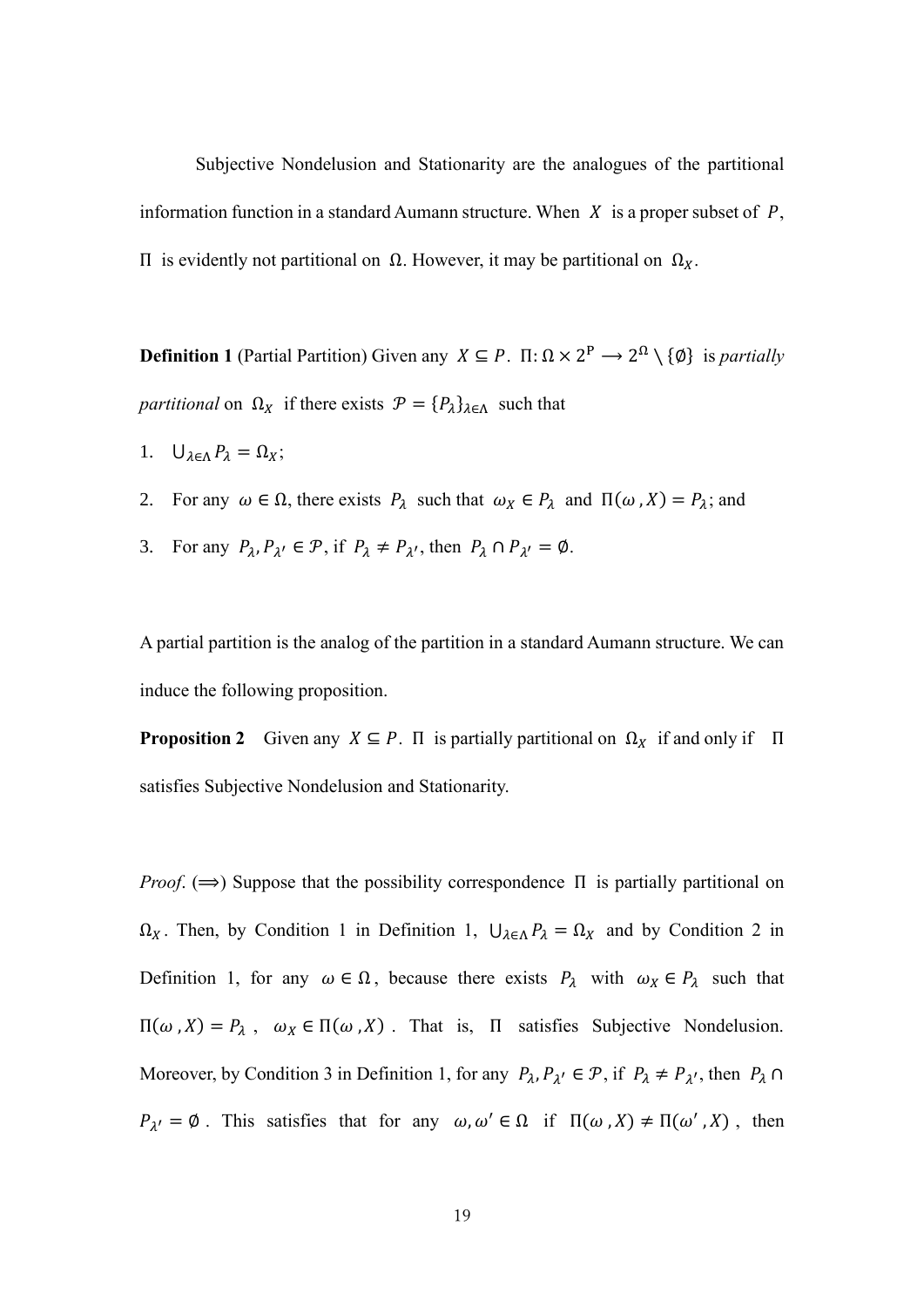$\Pi(\omega, X) \cap \Pi(\omega', X) = \emptyset$ , that is,  $\omega' \notin \Pi(\omega, X)$ . The contraposition is that if  $\omega' \in$  $\Pi(\omega, X)$ , then  $\Pi(\omega', X) = \Pi(\omega, X)$ . Hence,  $\Pi$  satisfies Stationarity.

( $\Leftarrow$ ) Suppose that  $\Pi$  satisfies Subjective Nondelusion and Stationarity. Given  $P_{\lambda}$ with  $\Pi(\omega, X) = P_{\lambda}$  for some  $\omega \in \Omega$ . By Subjective Nondelusion and the assumption of projection, for any  $\omega \in \Omega_X$ ,  $\omega \in \Pi(\omega, X)$ . Therefore,  $\bigcup_{\omega \in \Omega_X} \Pi(\omega, X) =$  $\bigcup_{\lambda: P_{\lambda} = \Pi(\omega, X)} P_{\lambda} = \Omega_X$  is evident, that is, Condition 1 in Definition 1 holds. By Subjective Nondelusion and the definition of  $P_{\lambda}$ , Condition 2 in Definition 1 holds. By Stationarity, for any  $\omega, \omega' \in \Omega$ , if  $\Pi(\omega, X) \neq \Pi(\omega', X)$ , then  $\omega' \notin \Pi(\omega, X)$ . That is,  $\Pi(\omega, X)$  ∩  $\Pi(\omega', X) = \emptyset$ . By the definition of  $P_\lambda$ , if  $P_\lambda \neq P'_\lambda$ , then  $P_\lambda \cap P'_\lambda = \emptyset$ . That is, Condition 3 in Definition 1 holds. Therefore,  $\Pi$  is partially partitional on  $\Omega_X$ . ■

 Heifetz et al. (2006) proposed five assumptions. Three of them, Confinedness, Generalized Reflexivity, Projections Preserve Awareness (PPA), can be induced from the Subjective Nondelusion and Stationarity in our model, while Projections Preserve Ignorance (PPI), and Projections Preserve Knowledge (PPK) cannot. Therefore, we assume or do not do their properties. However, when we relax the PPK, that let us call *Partially Projections Preserve Knowledge* (Partially PPK), the relaxing property can be induced from Subjective Nondelusion and Stationarity. Given  $E \subseteq \Omega$ , for any  $X \subseteq P$ , let  $E_X = {\omega_X \in \Omega | \omega \in E}$  and let  $E^X = {\omega' \in \Omega | \forall \omega \in E \ \omega' = \omega \vee_{p \in Z : Z \subseteq X} p}$ .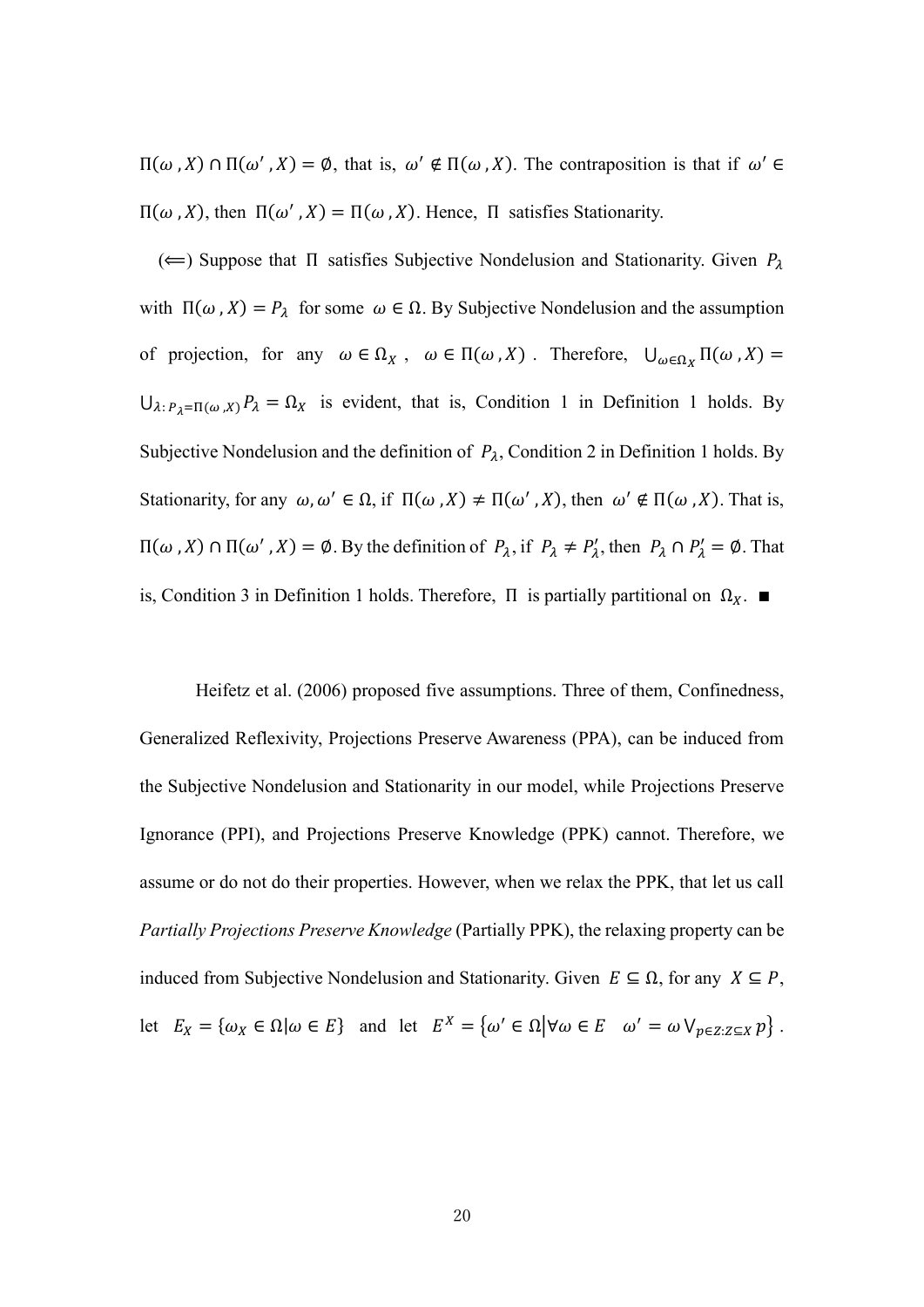Then, the abovementioned properties are formulated and shown as follows.<sup>5</sup>

**Remark 2** If a possibility correspondence Π satisfies Subjective Nondelusion and Stationarity, then it satisfies the following.

- 1. Confinedness: For any  $\omega \in \Omega_X$  and any  $X \subseteq P$ ,  $\Pi(\omega, X) \subseteq \Omega_X$ .
- 2. Generalized Reflexivity: For any  $\omega \in \Omega$  and  $X \subseteq P$ ,  $\omega \in (\Pi(\omega, X))^P$ .
- 3. PPA: For any  $\omega \in \Omega$  and  $X \subseteq P$ , if  $\omega \in \Pi(\omega, X)$ , then  $\omega_X \in \Pi(\omega_X, X)$ .
- 4. Partially PPK: For any  $\omega \in \Omega$  and  $X, Y \subseteq P$ , if  $\Pi(\omega, X) \subseteq \Omega_Y$ , then  $\left(\Pi(\omega,X)\right)_Y = \Pi(\omega_Y,X).$

*Proof.* (Property 1) By Subjective Nondelusion,  $\omega_X \in \Pi(\omega, X)$ . By Stationarity, if  $\omega' \in \Pi(\omega, X)$ , then  $\Pi(\omega', X) = \Pi(\omega, X)$ . That is,  $\omega'_X = \omega'$ . Therefore, for any  $\omega' \in \Pi(\omega, X), \omega' \in \Omega_X$ . Hence,  $\Pi(\omega, X) \subseteq \Omega_X$ .

(Property 2) Given any  $\omega \in \Omega$  and  $X \subseteq P$ . Then,  $(\Pi(\omega, X))^P =$ 

 $\{\omega'' \in \Omega \mid \forall \omega' \in \Pi(\omega, X) \mid \omega'' = \omega' \vee_{p \in Z: Z \subseteq X} p\}.$  By Subjective Nondelusion,  $\omega_X \in$ 

 $\Pi$ (ω, X) and there exists  $Z \subseteq X$  with  $ω = ω_X ∨_{p \in Z} p$ . Hence, ω ∈ (Π(ω, X))<sup>P</sup>.

(Property 3) It is evident by Subjective Nondelusion.

(Property 4) Given  $\omega \in \Omega$ ,  $X, Y \subseteq P$  and  $\Pi(\omega, X) \subseteq \Omega_Y$ . For any  $\omega' \in$ 

<sup>&</sup>lt;sup>5</sup> In the first version of this paper, the author called the statement of Property 4 of Remark 2 not Partially PPK but PPK, which is wrong. Although in this paper we distinguish between Partially PPK and PPK, Partially PPK is PPK under some condition, even if there exists a difference. See Proposition 8.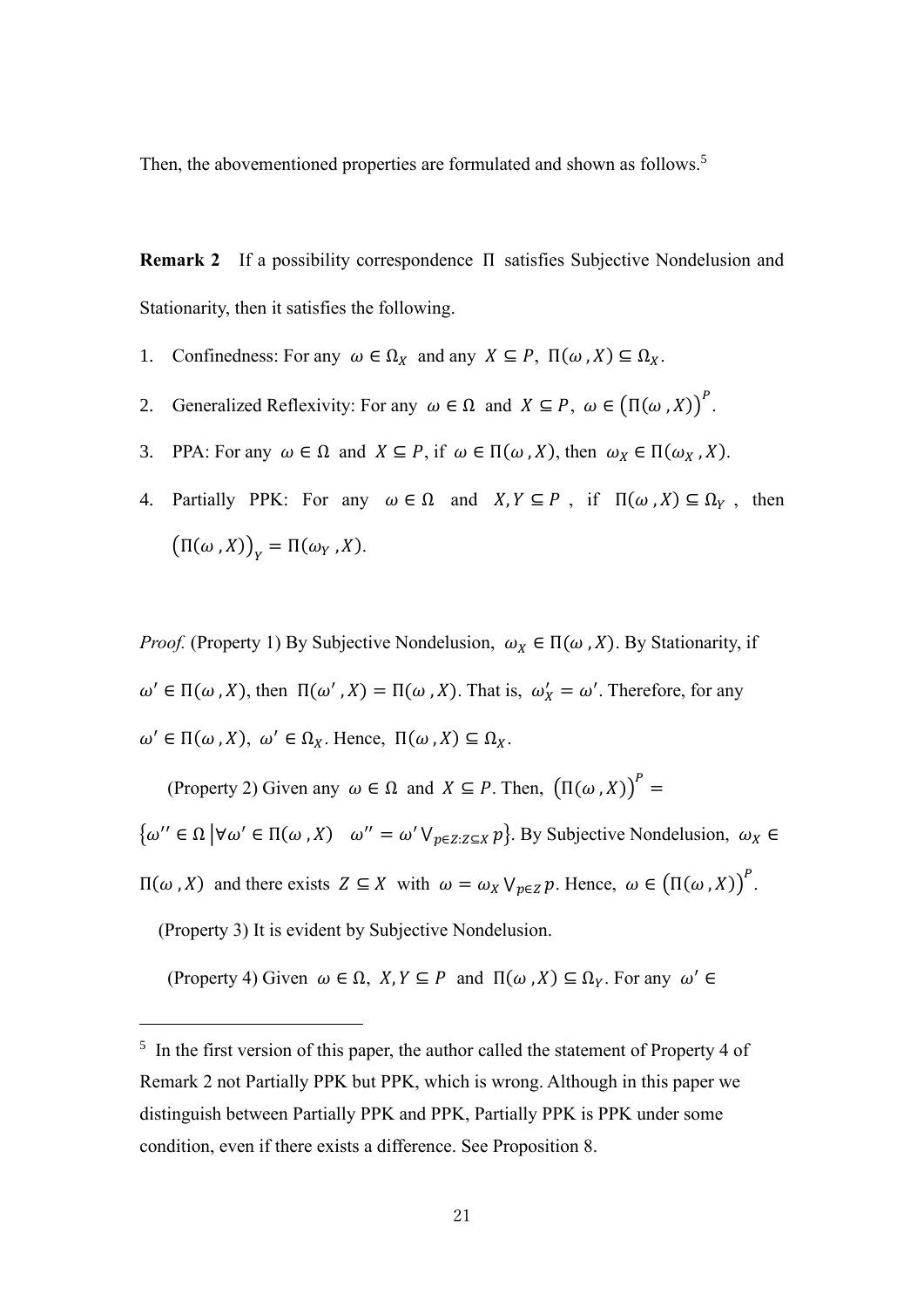$\Pi$ (ω, X), because ω' ∈ Ω<sub>Y</sub>,  $r_Y^X$ (ω') = ω'. That is,  $(Π(ω, X))_Y = Π(ω, X)$ . Hence, by Subjective Nondelusion and Stationarity,  $\Pi(\omega_Y, X) = \Pi(\omega_X, X) = \Pi(\omega, X)$ .

In our model, PPK and PPI are formulated as follows:

- (PPK) For any  $\omega \in \Omega$  and  $X, Y \subseteq P$   $(Y \subseteq X)$ ,  $(\Pi(\omega, X))_Y = \Pi(\omega_Y, X)$ ;
- (PPI) For any  $\omega \in \Omega$  and  $X, Y \subseteq P$ ,  $(\Pi(\omega, X))^P \subseteq (\Pi(\omega_Y, X))^P$ .

They cannot be induced from Subjective Nondelusion and Stationarity. The following are countering examples.

**Example 4** Given  $P = \{x, y\}$ . Then,  $\Omega = \{x \lor y, x, y, \phi\}$ . Suppose that an agent can perceive all the basic propositions, that is,  $X = P$ , that  $Y = \{x, \phi\}$ , and that  $\Pi(x \vee y, X) = \Pi(y, X) = \{x \vee y, y\}, \ \Pi(x, X) = \{x\}, \text{ and } \Pi(y, X) = \{y\}. \text{ Then, }$ because  $(\Pi(\omega, X)_{\omega=x\vee y, y})_Y = Y$ ,  $(\Pi(\omega, X)_{\omega=x\vee y, y})_Y \neq \Pi(x, X)$  and  $(\Pi(\omega, X)_{\omega=x\vee y, y})$ <sub>Y</sub>  $\neq \Pi(\phi, X)$ . That is, this case does not satisfy PPK.  $\blacksquare$ 

**Example 5** Given  $P = \{x, y, z\}$ . Then,  $\Omega = \{x \vee y \vee z, x \vee y, y \vee z, z \vee x, x, y, z, \phi\}$ . Suppose that an agent can perceive all the basic propositions, that is,  $X = P$ , and that  $\Pi(x \vee y \vee z, P) = \Pi(x \vee y, P) = \{x \vee y \vee z, x \vee y\}, \quad \Pi(y \vee z, P) = \Pi(z \vee x, P) =$  $\Pi(x, P) = \{y \lor z, z \lor x, x\}, \Pi(y, P) = \Pi(z, P) = \{y, z\}, \text{ and } \Pi(\phi, P) = \{\phi\}.$  The partitions are shown in Figure 4. Then, the possibility correspondence satisfies Subjective Nondelusion and Stationarity. Let  $Y = \{y\}$  and  $\omega = x \vee y$ . Then,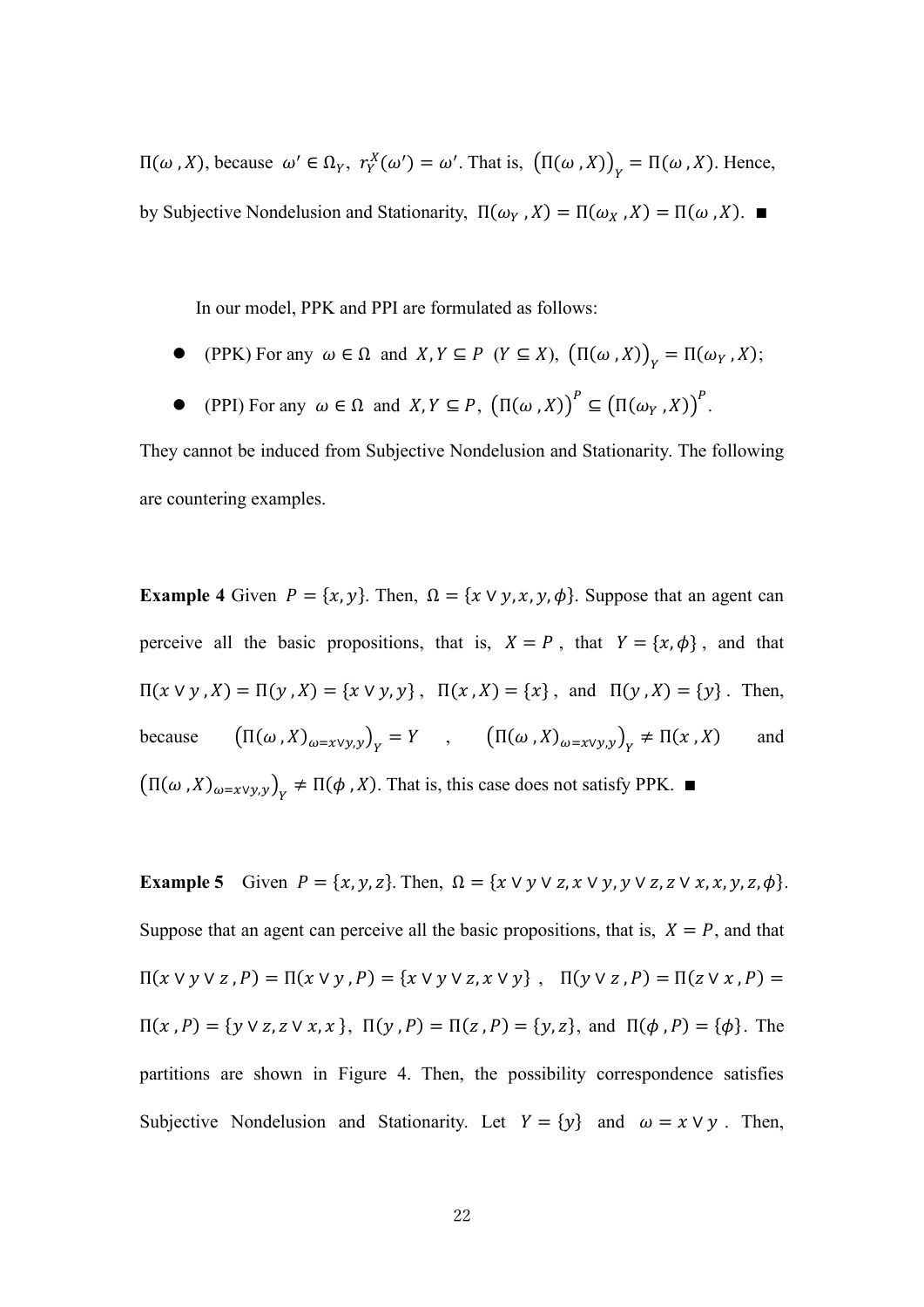$(\Pi(\omega, P))^P = \{x \lor y \lor z, x \lor y, y \lor z, z \lor x, x\}$ , whereas  $(\Pi(\omega_Y, P))^P =$  $(\Pi(\omega_Y, P))^P = \{x \lor y \lor z, x \lor y, y \lor z, z \lor x\}$ . Then, evidently,  $(\Pi(\omega, X))^P \nsubseteq$  $(\Pi(\omega_Y, X))^P$  because there exists some element  $x \in (\Pi(\omega, P))^P \setminus (\Pi(\omega_Y, P))^P$ . This case does not satisfy PPI. ∎



Fig. 4: Projections Preserve Ignorance is not satisfied.

The above properties have the following relations.

**Remark 3** The possibility correspondence Π satisfies the following properties.

- A) Generalized Reflexivity implies Subjective Nondelusion.
- B) PPK implies PPA.
- C) Partially PPK implies PPA

*Proof.* (A) Suppose that  $\Pi$  satisfies Generalized Reflexivity. Given any  $\omega \in \Omega$  and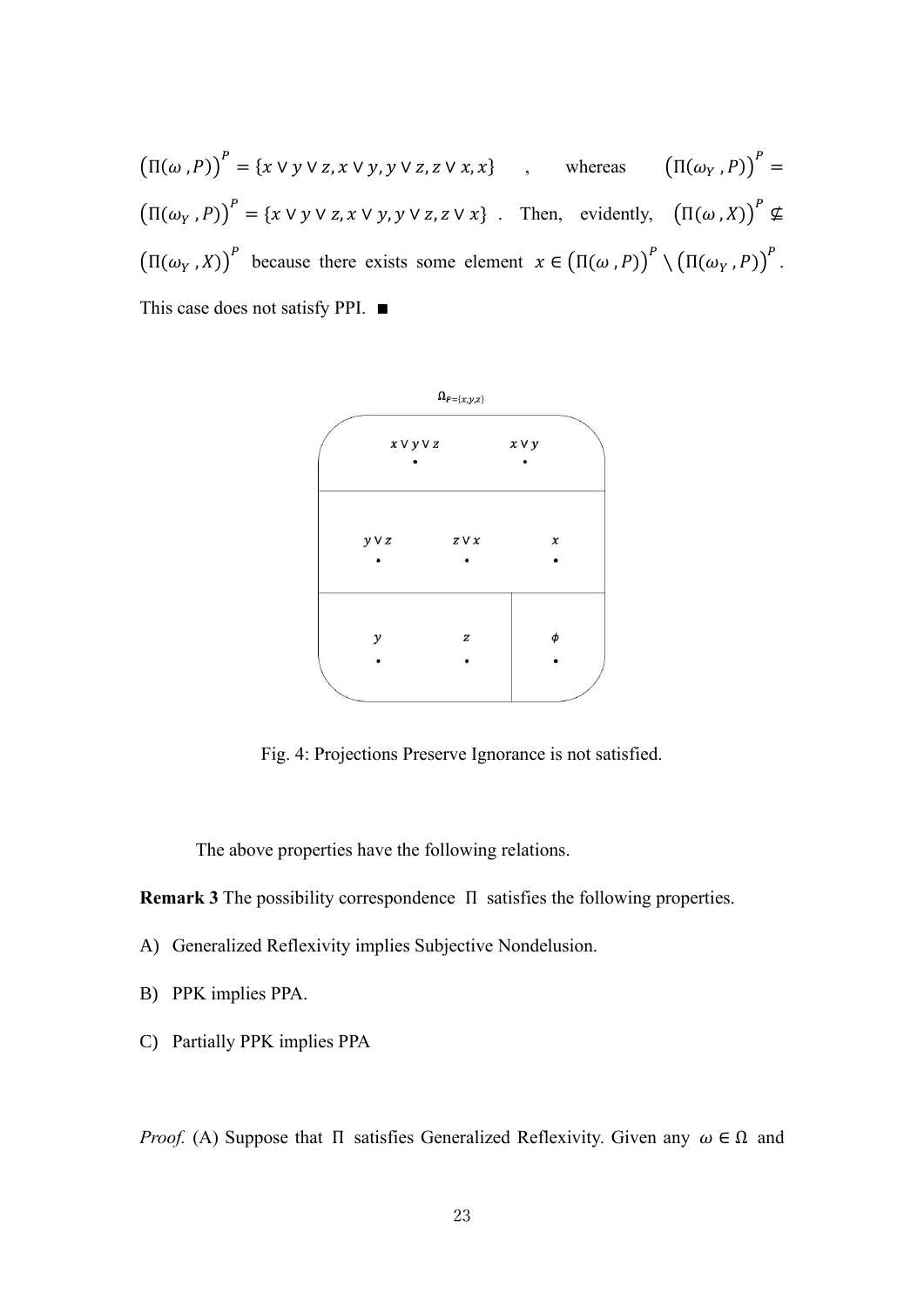$X \subseteq P$  with  $\omega \in (\Pi(\omega, X))^P = {\omega'' \in \Omega \mid \forall \omega' \in \Pi(\omega, X) \quad \omega'' = \omega' \vee_{p \in Z: Z \subseteq X} p}.$ Then, there must exist  $\omega' \in \Pi(\omega, X)$  such that  $\omega = \omega' \vee_{p \in Z : Z \subseteq X} p$ . That is,  $r_X^Y(\omega) = r_X^Y(\omega' \vee_{p \in Z: Z \subseteq P} p) = \omega'.$  Hence,  $\omega_X \in \Pi(\omega, X)$ .

(B) Suppose that  $\Pi$  satisfies Confinedness and PPK and that  $\omega \in \Pi(\omega, X)$ . Then,  $\omega_X \in (\Pi(\omega, X))_X$ . By PPK, because  $(\Pi(\omega, X))_X = \Pi(\omega_X, X)$ ,  $\omega_X \in \Pi(\omega_X, X)$ .

(C) Suppose that  $\Pi$  satisfies Partially PPK and that for any  $\omega \in \Omega$  and  $X \subseteq P$ ,  $\omega \in \Pi(\omega, X)$ . Then, because  $\Pi(\omega, X) \subseteq \Omega_X$ ,  $\omega = \omega_X \in (\Pi(\omega, X))_X$ . By Partially PPK, because  $(\Pi(\omega, X))_X = \Pi(\omega_X, X), \ \omega_X \in \Pi(\omega_X, X)$ .

Although Properties (A) and (B) of Remark 3 are shown by Heifetz et al. (2006), there is a difference between their statement and our statement about (B). In contrast with our statement, Heifetz et al. state that Confinedness and PPK imply PPA. In unawareness structures, Confinedness is necessary, while it is not necessary in constructive Aumann structures.

 Some previous studies have referred to PPK and PPI for interactive situations, e.g., Heifetz et al. (2006, 2008) and Galanis (2013, 2018). In contrast, because our model is a single-agent model, we did not have to make the assumption of the aforementioned property.<sup>6</sup>

<sup>6</sup> Constructive Aumann structures are non-partitional standard possibility correspondence models with multiple attributes. In non-partitional standard models, it does not seem to assume PPK and PPI. This paper conjectures that PPK and PPI are not necessary in constructive Aumann structures with multiple agents too.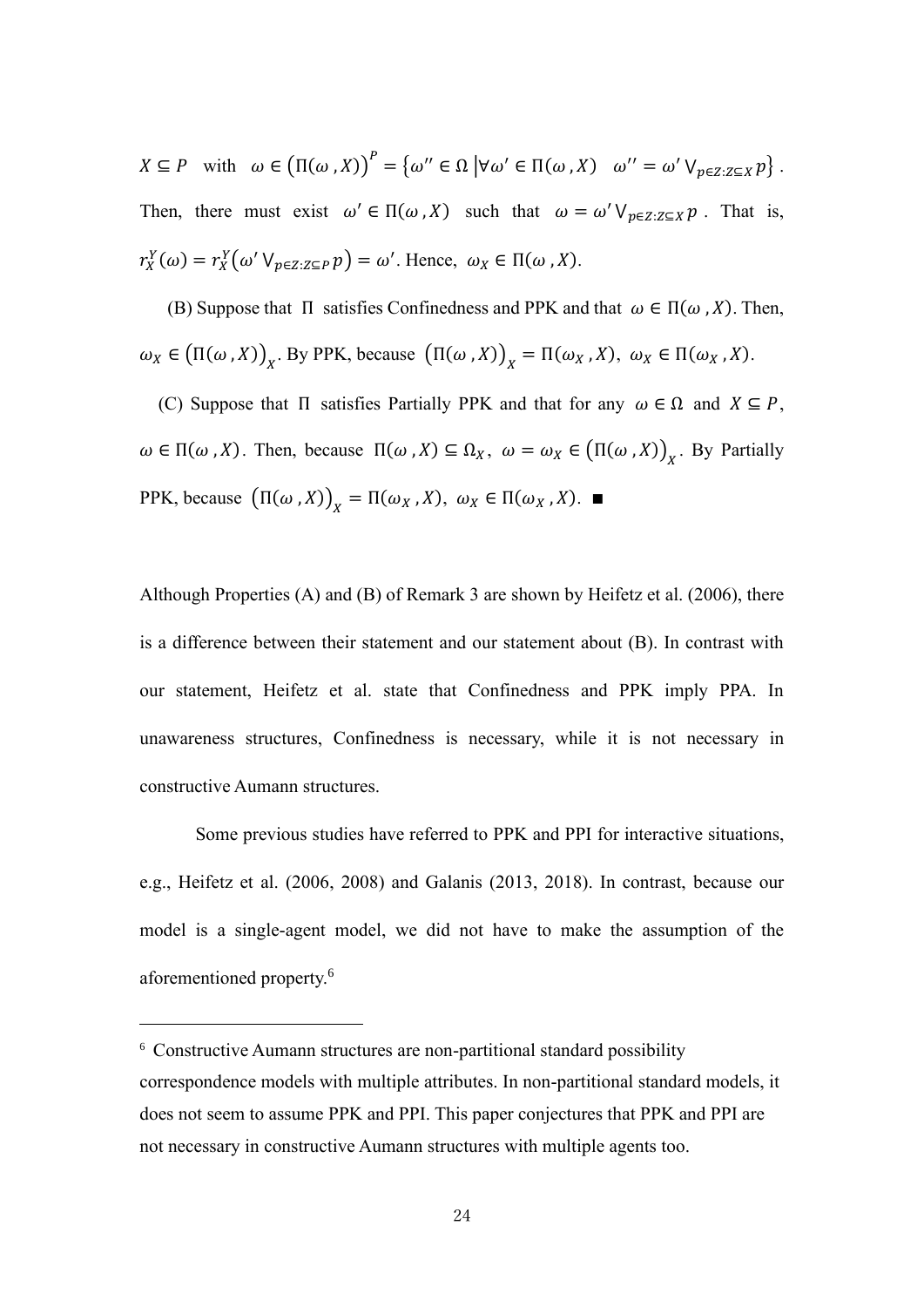#### *4.2 Knowledge Operator*

Let us define a knowledge operator. Let an event  $E$  be the subset of  $Ω$ . When an agent can perceive the subset of basic propositions  $X \subseteq P$ , the knowledge operator  $K_X: 2^{\Omega} \to 2^{\Omega}$  is defined as follows:  $K_X(E) = {\omega \in \Omega | \Pi(\omega, X) \subseteq E}$  if  $E \subseteq \Omega_X$ ; and  $K_X(E) = \emptyset$  otherwise.  $K_X(E)$  is interpreted as "An agent who can perceive X knows the event E." If  $K_X(E) = \emptyset$ , it is false that the agent knows E.

**Example 3 (Continued.)** Suppose that  $X = \{x\}$  and that  $\Pi(\omega_1, X) = \{\omega_2\}$ ,  $\Pi(\omega_2, X) = {\omega_2}, \ \Pi(\omega_3, X) = {\omega_4}, \text{ and } \Pi(\omega_4, X) = {\omega_4}.$  Let  $E_1 = {\omega_2}.$  Then,  $E_1 \subseteq \Omega_X$  and  $\Pi(\omega_2, X) \subseteq E_1$ . Therefore,  $K_X(E_1) = {\omega_2}$ , hence, the agent knows  $E_1$ . Let  $E_2 = \{\omega_1, \omega_2\}$ . Then, because  $E_2 \nsubseteq \Omega_X$ ,  $K_X(E_2) = \emptyset$ . This means that it is false that the agent knows  $E_2$ . ■

 $E \subseteq \Omega_X$  in the definition of the knowledge operator is important. When  $X \neq P$ ,  $\Pi(\omega, X) \subseteq \Omega$  is evident. Therefore, if  $K_X(E) = {\omega \in \Omega}$ |Π(ω, X) ⊆ E} for every E, then  $K_X(\Omega)$  is not empty, and it allows that the agent knows  $\Omega$ .<sup>7</sup> Notably,  $K_X(E)$ may be empty for some  $E \subseteq \Omega_X$ .

**Remark 4** Given  $E \subseteq \Omega_X$ , the following are equivalent.

<sup>&</sup>lt;sup>7</sup> In this case, Monotonicity is satisfied even if  $X \neq P$ .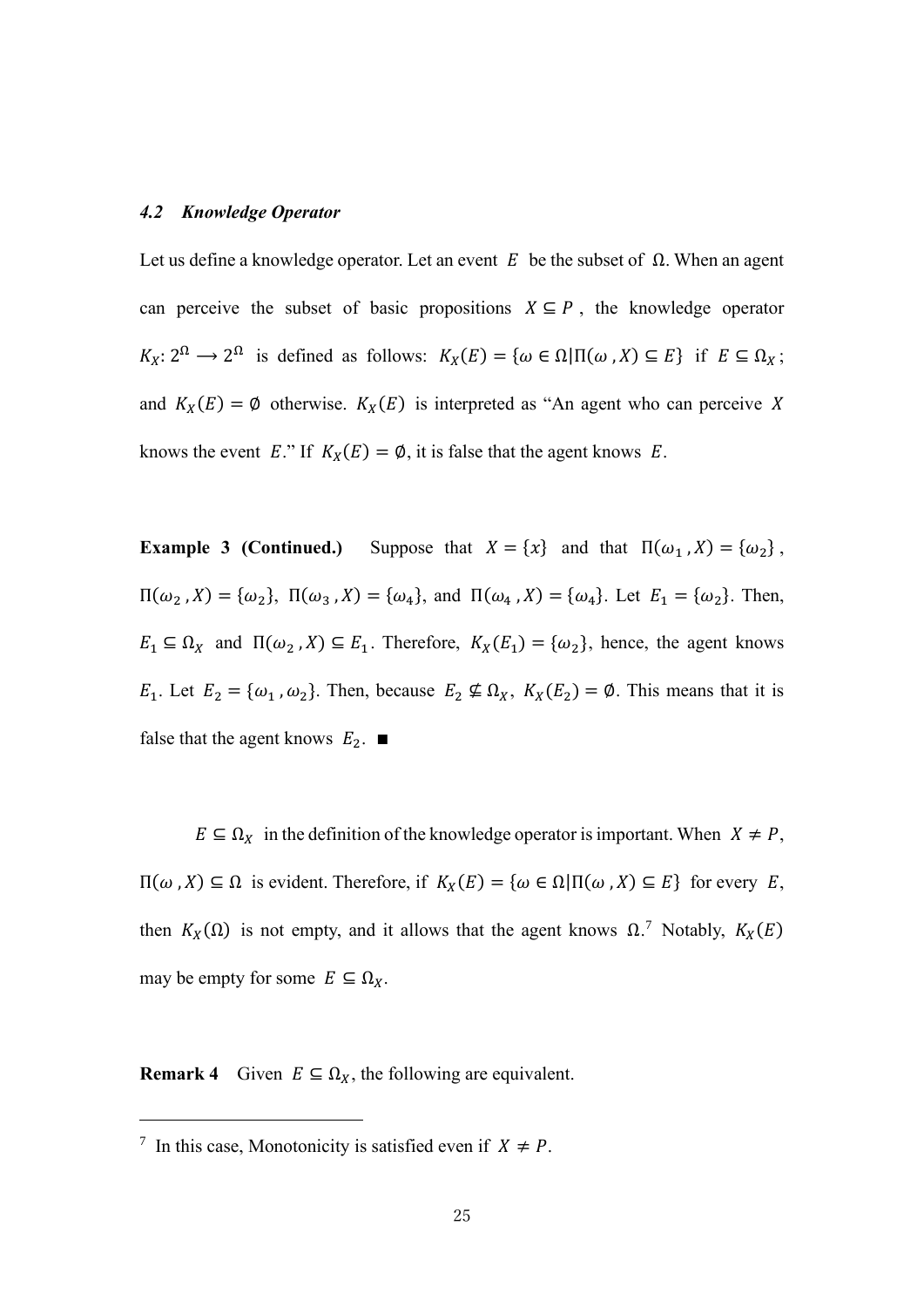- 1. For any  $\omega \in \Omega$ ,  $\Pi(\omega, X) \nsubseteq E$ .
- 2.  $K_X(E) = \emptyset$ .

**Example 3 (Continued.)** Let  $E_3 = {\omega_4}$ . Then, because  $\Pi(\omega_2, X) \not\subseteq E_3$ ,  $K_X(E_3) = \emptyset$ . That is, at  $\omega_2$ , it is false that the agent knows  $E_3$ . ■

It is evident that  $K_X(E)$  is an event on  $\Omega_X$ .

**Proposition 2** (Heifetz et al. 2006) For any  $E \subseteq \Omega$ ,  $K_X(E) \subseteq \Omega_X$ .

*Proof.* Given any  $E \subseteq \Omega$  and  $\omega \in K_X(E)$ . By the definition of knowledge operator and Subjective Nondelusion,  $\omega \in \Pi(\omega, X) \subseteq E$ . Then, by Confinedness, as  $\Pi(\omega, X) \subseteq \Omega_X$ ,  $\omega \in \Omega_X$ . Therefore,  $K_X(E) \subseteq \Omega_X$ .

Let  $\neg K_X(E) = \Omega \setminus K_X(E)$  be the negation of  $K_X(E)$ . It is interpreted as "An agent who can perceive only  $X$  does not know the event  $E$ ." Here, we can show the generalization of properties of knowledge operators in Heifets et al. (2006).

**Proposition 3** A knowledge operator  $K_X$  has the following properties.

- K1 (Necessitation)  $X = P$  if and only if  $K_X(\Omega) = \Omega$ .
- K2 (Monotonicity)  $X = P$  if and only if  $E \subseteq F \implies K_X(E) \subseteq K_X(F)$ .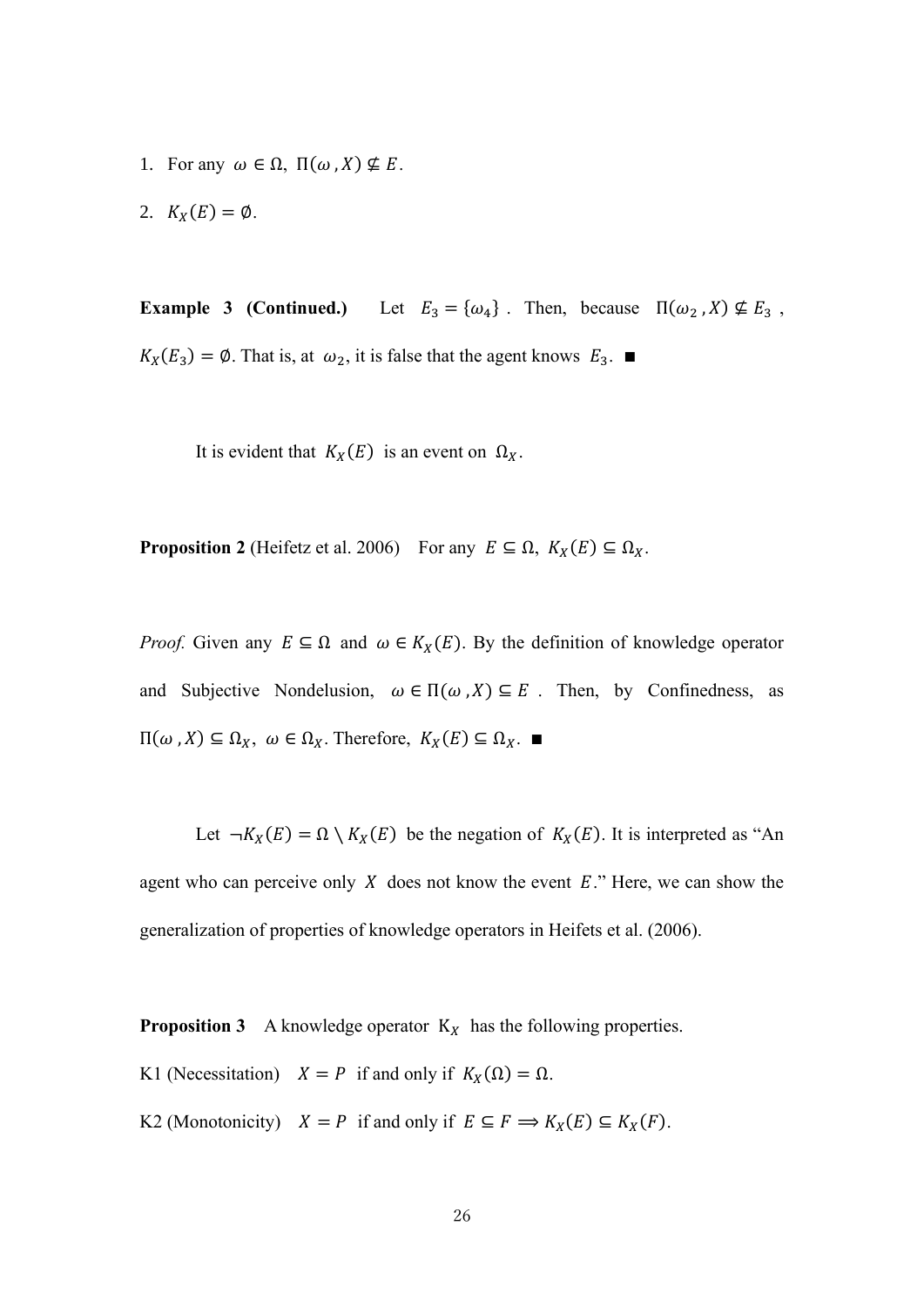K3 (Conjunction)  $\forall \lambda \in \Lambda \quad E_{\lambda} \subseteq \Omega_X \text{ or } \forall \lambda \in \Lambda \quad E_{\lambda} \nsubseteq \Omega_X \implies K_X(\cap_{\lambda \in \Lambda} E_{\lambda}) =$  $\bigcap_{\lambda \in \Lambda} K_X(E_\lambda)$ .

K4 (Truth)  $K_X(E) \subseteq E$ .

K5 (Positive Introspection)  $K_X(E) = K_X K_X(E)$ .

K6 (Negative Introspection)  $X = P$  if and only if  $\neg K_X(E) \subseteq K_X \neg K_X(E)$ .

*Proof.* (K1) ( $\implies$ ) When  $X = P$ , by Subjective Nondelusion, for any  $\omega \in \Omega$ ,  $\omega \in \Omega$  $\Pi(\omega, P) \subseteq \Omega$ . That is,  $\Omega \subseteq K_P(\Omega)$ . Moreover, by Proposition 2, because  $K_P(E)$  ⊆  $\Omega$ ,  $K_P(\Omega) = \Omega$ .

(←) Suppose that  $K_X(\Omega) = \Omega$ . Assume that  $X \neq P$ . Then,  $\Omega_X \subsetneq \Omega$ . However, by the definition of the knowledge operator,  $K_X(\Omega) = \emptyset$ . This is a contradiction.

Therefore,  $X = P$ .

 $(K2) (\Rightarrow)$  When  $X = P$ ,  $K_P(E) = {\omega \in \Omega | \Pi(\omega, P) \subseteq E}$ 

 $\{\omega \in \Omega | \Pi(\omega, P) \subseteq F\} = K_P(F).$ 

(←) Suppose that  $E \subseteq F \implies K_X(E) \subseteq K_X(F)$ . Assume that  $X \neq P$ . Then,  $\Omega_X \subseteq$  $\Omega$  and  $K_X(\Omega) = \emptyset$ . For any  $\emptyset \neq E \subseteq \Omega_X$ , because  $K_X(E) \supsetneq K_X(\Omega)$ , this is a contradiction. Therefore,  $X = P$ .

(K3) Given any  $\lambda \in \Lambda$ , suppose that  $E_{\lambda} \subseteq \Omega_X$ . Given any  $\omega \in K_X(\bigcap_{\lambda \in \Lambda} E_{\lambda})$ . Then,  $\Pi(\omega, P) \subseteq \bigcap_{\lambda \in \Lambda} E_{\lambda}$ . This means that for any  $\lambda \in \Lambda$ ,  $\Pi(\omega, P) \subseteq E_{\lambda}$ . That is, for any  $\lambda \in \Lambda$ , because  $\omega \in K_X(E_{\lambda})$ ,  $\omega \in \bigcap_{\lambda \in \Lambda} K_X(E_{\lambda})$ . For any  $\lambda \in \Lambda$ , suppose that  $E_{\lambda} \nsubseteq \Omega_X$ . Then,  $K_X(E_{\lambda}) = \emptyset$ . That is,  $K_X(\bigcap_{\lambda \in \Lambda} E_{\lambda}) = \bigcap_{\lambda \in \Lambda} K_X(E_{\lambda}) = \emptyset$ .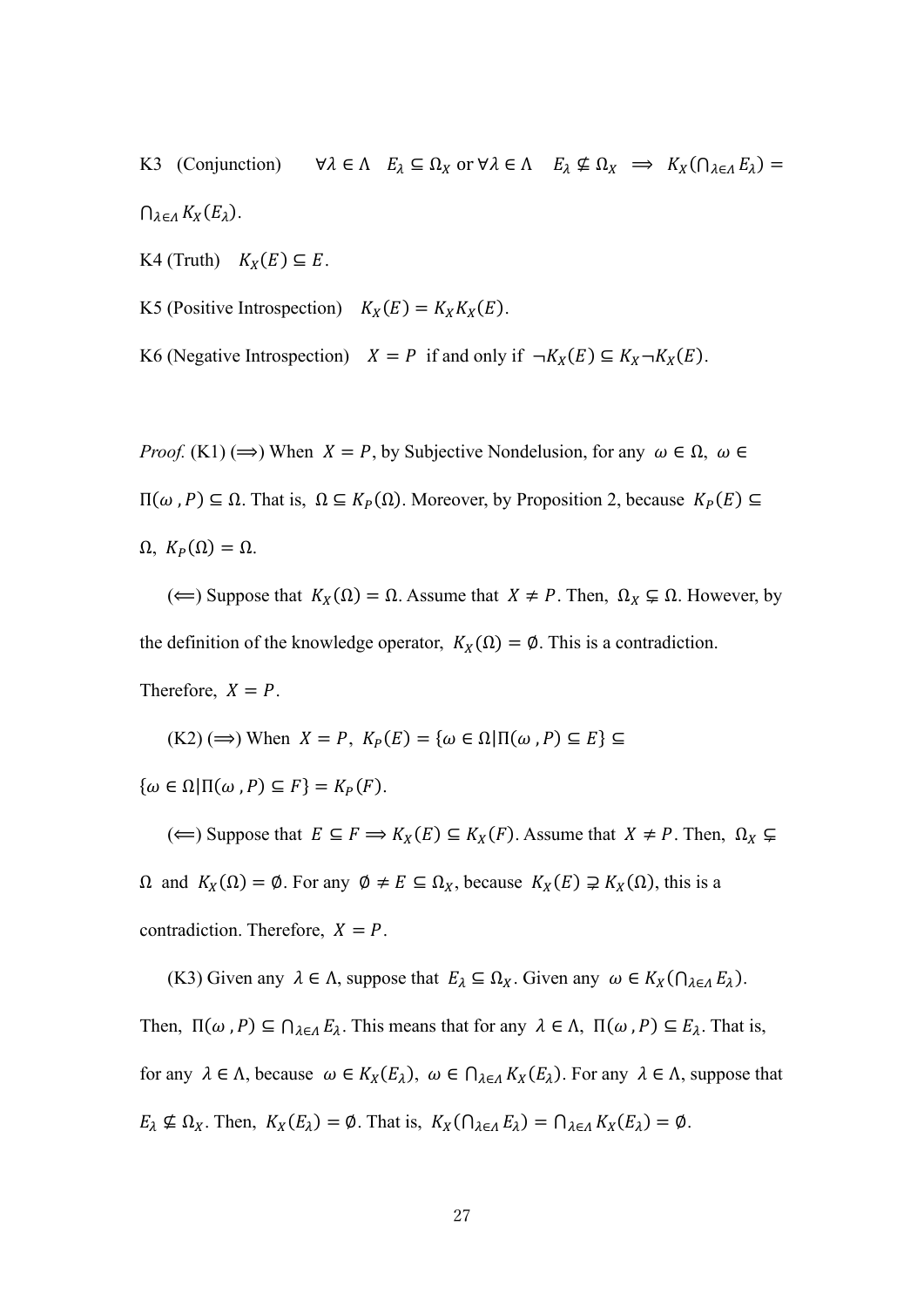(K4) Given any  $\omega' \in K_X(E)$ ,  $\omega' \in \Pi(\omega, P) \subseteq E$ . Therefore,  $K_X(E) \subseteq E$ .

\n- (K5) By K4, 
$$
K_X K_X(E) \subseteq K_X
$$
. Given any  $\omega \in K_X(E)$ ,  $\Pi(\omega, P) \subseteq E$ . Here, for any  $\omega' \in \Pi(\omega, P)$ ,  $\Pi(\omega', P) \subseteq E$ . Thus,  $\omega' \in K_X(E)$ . Hence, because  $\Pi(\omega, P) \subseteq K_X(E)$ ,  $\omega' \in K_X K_X(E)$ . Thus,  $K_X(E) \subseteq K_X K_X(E)$ . Hence  $K_X(E) = K_X K_X(E)$ .
\n- (K6) ( $\Rightarrow$ ) Assume that  $X = P$ . Given any  $\omega \in \neg K_P(E)$ ,  $\omega \notin K_P(E)$ . Thus,  $\Pi(\omega, P) \nsubseteq E$ . Given  $\omega' \in \Pi(\omega, P)$ , by Stationarity, because  $\Pi(\omega, P) = \Pi(\omega', P)$ ,  $\omega' \in \neg K_P(E)$ . That is,  $\Pi(\omega, P) \subseteq \neg K_P(E)$ . Therefore,  $\neg K_X(E) \subseteq K_X \neg K_X(E)$ .
\n- ( $\Leftarrow$ ) Suppose that  $\neg K_X(E) \subseteq K_X \neg K_X(E)$  and  $X \neq P$ . Then,  $K_X(E) \subseteq \Omega_X \subseteq \Omega$ . Because  $\neg K_X(E) \nsubseteq \Omega_X$ , this must be  $K_X \neg K_X(E) = \emptyset$ . This is a contradiction. Therefore,  $X = P$ .
\n

 In our model, the knowledge operator satisfies Necessitation, Monotonicity, and Negative Introspection if and only if the agent can perceive all basic propositions in  $P$ .

**Remark 5**  $K_X(\Omega_X) = \Omega_X$ .

Although the remark is evident, the agent that can perceive  $X$  believes that it faces the Aumann structure with the  $\Omega_X$ . Thus, if we define some correspondence on only  $\Omega_X$ , we can define the standard knowledge operator on  $\Omega_X$ .

Finally, we show the following proposition proposed by Heifetz et al. (2006).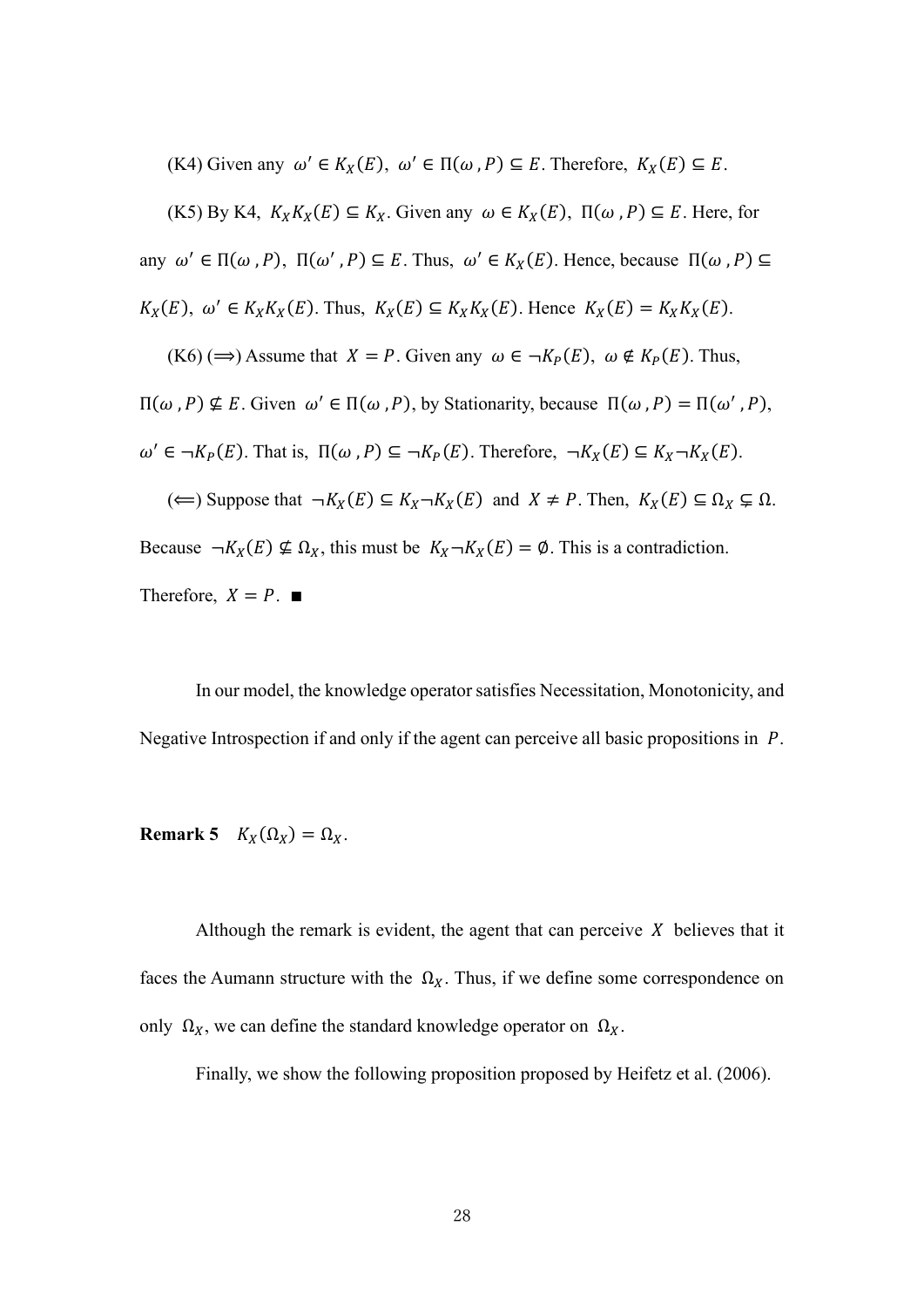**Proposition 4** (HMS 2006)  $\neg K_X(E) \cap \neg K_X \neg K_X(E) \subseteq \neg K_X \neg K_X \neg K_X(E)$ .

*Proof.* See each property 2 in Propositions 5–7 below. ■

## *4.3 Awareness/Unawareness Operator*

In this section, we define the unawareness operator. Suppose that an agent can perceive X. Then, the unawareness operator is defined as  $U_X(E) = \neg K_X(E) \cap \neg K_X \neg K_X(E)$ , and the awareness operator is defined as  $A_X(E) = \neg U_X(E) = K_X(E) \cup K_X \neg K_X(E)$ .

**Example 3 (Continued.)** For  $E_1 = {\omega_2}$ , because  $\neg K_X(E_1) = {\omega_1, \omega_3, \omega_4}$  and  $\neg K_X \neg K_X(E_1) = \emptyset$ ,  $U_X(E_1) = \emptyset$ . Therefore,  $A_X(E_1) = \{\omega_2, \omega_4\}$ . In contrast, for  $E_2 = {\omega_1, \omega_2}$ , because  $\neg K_X(E_2) = {\omega_1, \omega_2, \omega_3, \omega_4}$  and  $\neg K_X \neg K_X(E_2) =$  $\{\omega_1, \omega_2, \omega_3, \omega_4\}, \ U_X(E_2) = \{\omega_1, \omega_2, \omega_3, \omega_4\} \text{ and } A_X(E_1) = \emptyset.$ 

 Before we discuss the properties of the knowledge and awareness/unawareness operators, we must consider three cases: the agent can perceive all basic propositions; the agent cannot perceive some non-empty subset of the basic proposition set, and an event is the subset of the state space which it can perceive; or the agent cannot perceive some non-empty subset of the basic proposition set, and an event is not the subset of the state space which it can perceive.

Let us examine the following lemmas, prior to showing their properties.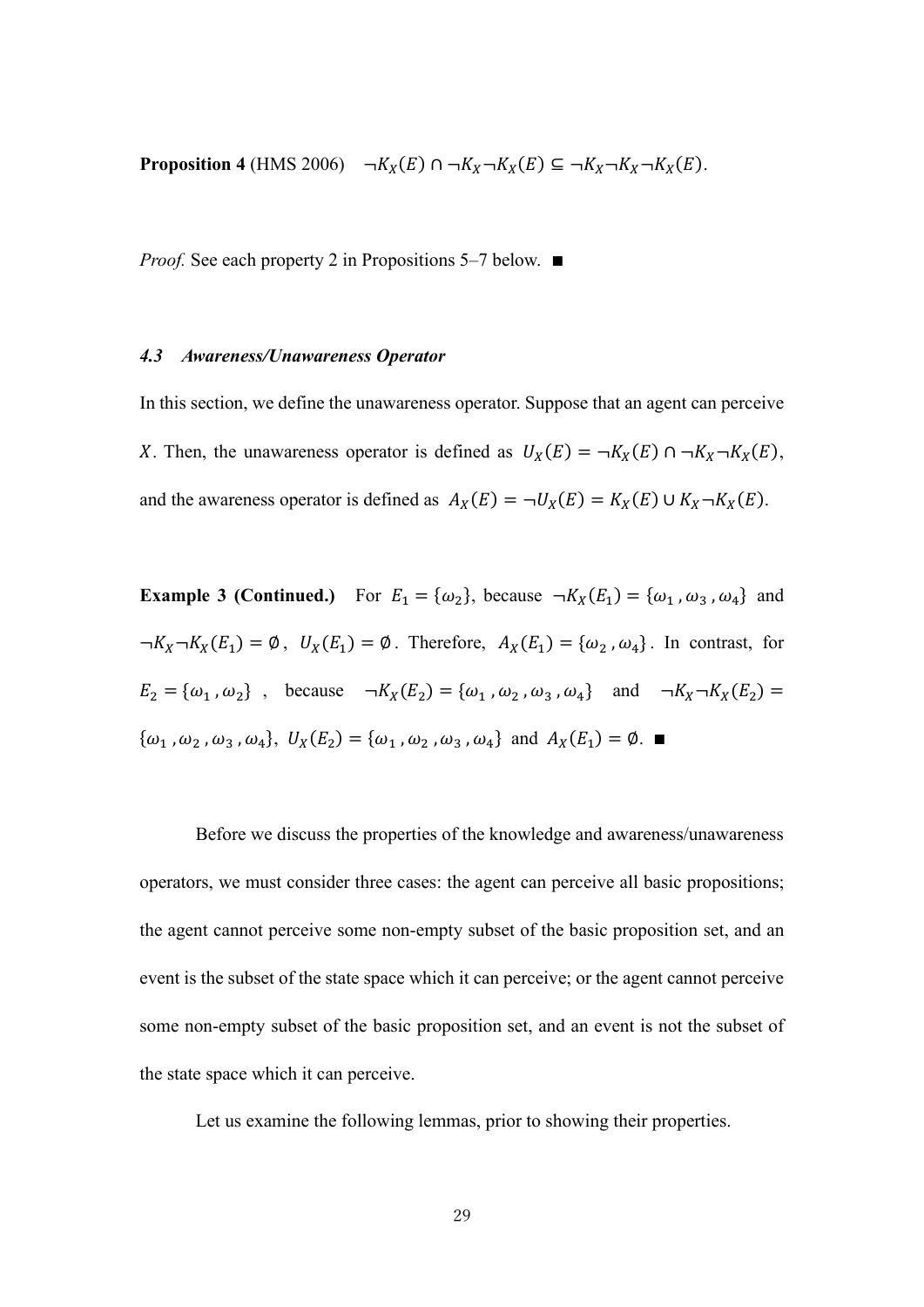**Lemma 3** (Heifetz et al. 2006)  $E, F \subseteq \Omega_X \implies K_X(E \cup K_X(F)) = K_X(E) \cup K_X(F)$ .

*Proof.* First, given any  $\omega \in K_X(E \cup K_X(F))$ . Then,  $\Pi(\omega, X) \subseteq E \cup K_X(F)$ . This means that  $\Pi(\omega, X) \subseteq E$  or  $\Pi(\omega, X) \subseteq K_X(F)$ . Hence, by K5, because  $K_X(F) =$  $K_XK_X(F)$ ,  $K_X(E) \cup K_XK_X(F) = K_X(E) \cup K_X(F)$ , and  $\omega \in K_X(E) \cup K_X(F)$ . That is,  $K_X(E \cup K_X(F)) \subseteq K_X(E) \cup K_X(F)$ . Next, given any  $\omega \in K_X(E) \cup K_X(F)$ . By K5,  $K_X(E) \cup K_X(F) = K_X(E) \cup K_XK_X(F)$ . Then,  $\Pi(\omega, X) \subseteq E$  or  $\Pi(\omega, X) \subseteq K_X(F)$ . This means that  $\Pi(\omega, X) \subseteq E \cup K_X(F)$ . Therefore, because  $\omega \in K_X(E \cup K_X(F)),$  $K_X(E) \cup K_X(F) \subseteq K_X(E \cup K_X(F))$ . Thus,  $K_X(E \cup K_X(F)) = K_X(E) \cup K_X(F)$ . ■

**Lemma 4** An awareness operator has the following properties.

- 1. (Triviality) If  $X = P$ , then  $A_X(E) = \Omega$ .
- 2. (Non-triviality) If  $X \neq P$  and  $E \subseteq \Omega_X$ , then  $A_X(E) = K_X(E)$ .
- 3. (Non-triviality) If  $X \neq P$  and  $E \nsubseteq \Omega_X$ , then  $A_X(E) = \emptyset$ .

*Proof.* (1) Suppose that  $X = P$ . Then,  $A_P(E) = K_P(E) \cup K_P \neg K_P(E)$ . By K5,  $K_P(E) \cup K_P \neg K_P(E) = K_P K_P(E) \cup K_P \neg K_P(E)$  . By Lemma 3,  $K_P K_P(E) \cup$  $K_P \neg K_P(E) = K_P(K_P(E) \cup \neg K_P(E)) = K_P(\Omega) = \Omega$ . Therefore,  $A_P(E) = \Omega$ .

(2) Suppose that  $X \neq P$  and  $E \subseteq \Omega_X$ . Then, by Proposition 2, because  $K_X(E) \subseteq$  $\Omega_X$ ,  $\neg K_X(E) \nsubseteq \Omega_X$ . Therefore,  $K_X \neg K_X(E) = K_X(\emptyset) = \emptyset$ . Thus,  $A_X(E) = K_X(E) \cup$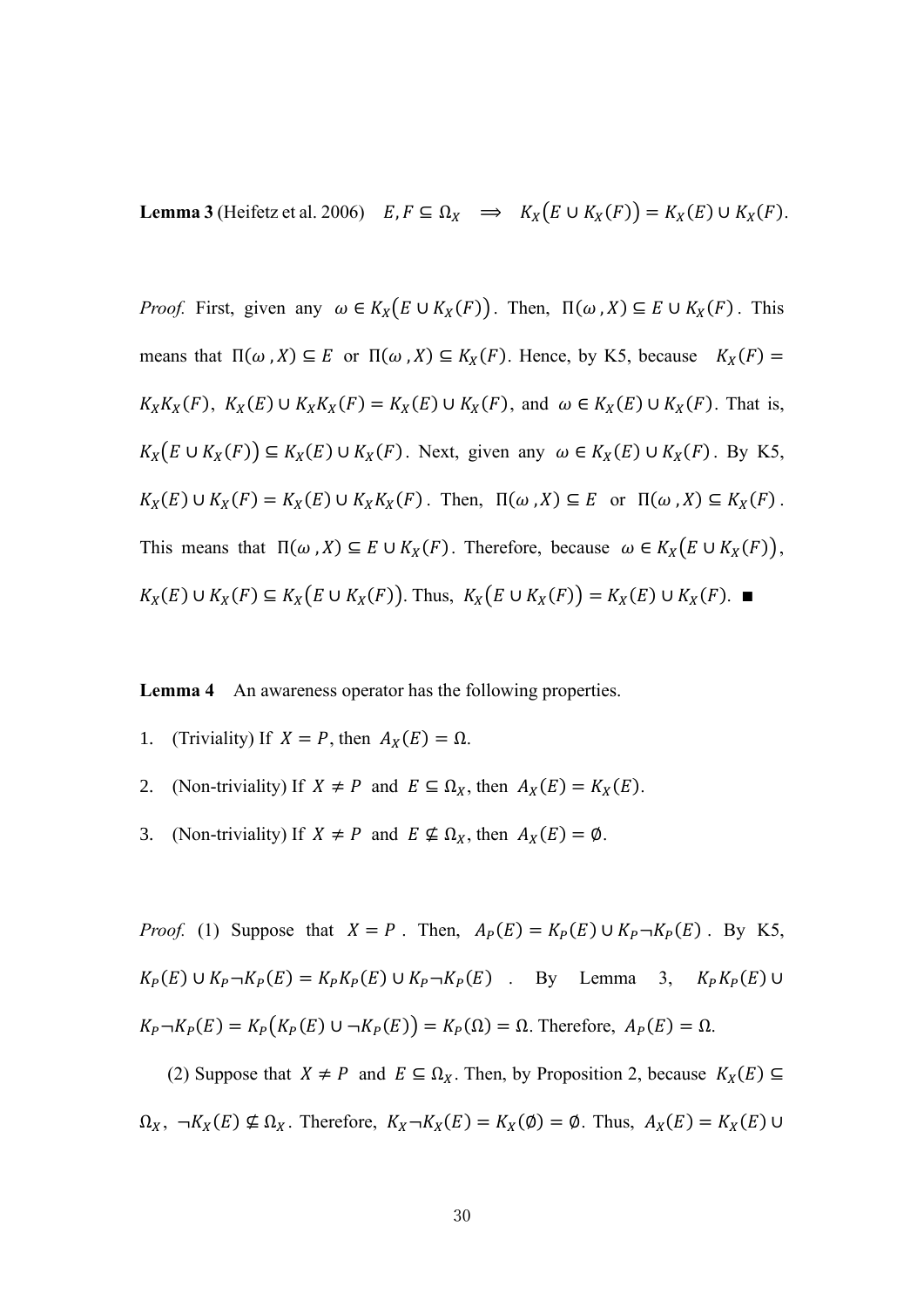$K_X \neg K_X(E) = K_X(E).$ 

(3) Suppose that  $X \neq P$  and  $E \nsubseteq \Omega_X$ . Then, by the definition of the knowledge operator,  $K_X(E) = \emptyset$ . Then,  $\neg K_X(E) = \Omega$  and  $K_X(\Omega) = \emptyset$ . Therefore,  $A_X(E) =$  $K_X(E) \cup K_X \neg K_X(E) = \emptyset$ .

The properties of the knowledge and awareness/unawareness operators are as follows.

**Proposition 5** When  $X = P$ , the following properties of knowledge and awareness/unawareness are obtained:

- ① KU Introspection:  $K_XU_X(E) = \emptyset$ .
- (2) AU Introspection:  $U_X(E) = U_X U_X(E)$ .
- 3 Weak Necessitation:  $A_X(E) = K_X(\Omega_X)$ .
- 4) Strong Plausibility:  $U_X(E) = \bigcap_{n=1}^{\infty} (\neg K_X)^n(E)$ .
- $\odot$  Weak Negative Introspection: ¬K<sub>X</sub>(E) ∩ A<sub>X</sub> ¬K<sub>X</sub>(E) = K<sub>X</sub> ¬K<sub>X</sub>(E).
- $\textcircled{\scriptsize{6}}$  Symmetry:  $A_X(\neg E) = A_X(E)$ .
- $\textcircled{7}$  A-Conjunction:  $A_X(\bigcap_{\lambda \in \Lambda} E_\lambda) = \bigcap_{\lambda \in \Lambda} A_X(E_\lambda)$ .
- $\circledR$  AK-Self Reflection:  $A_X K_X(E) = A_X(E)$ .
- **(9)** AA-Self Reflection:  $A_X A_X(E) = A_X(E)$ .
- (iii) A-Introspection:  $K_X A_X(E) = A_X(E)$ .

*Proof.* Assume that  $X = P$ . By condition 1 in Lemma 4,  $A_X(E) = \Omega$ , i.e.,  $U_X(E) = \emptyset$ .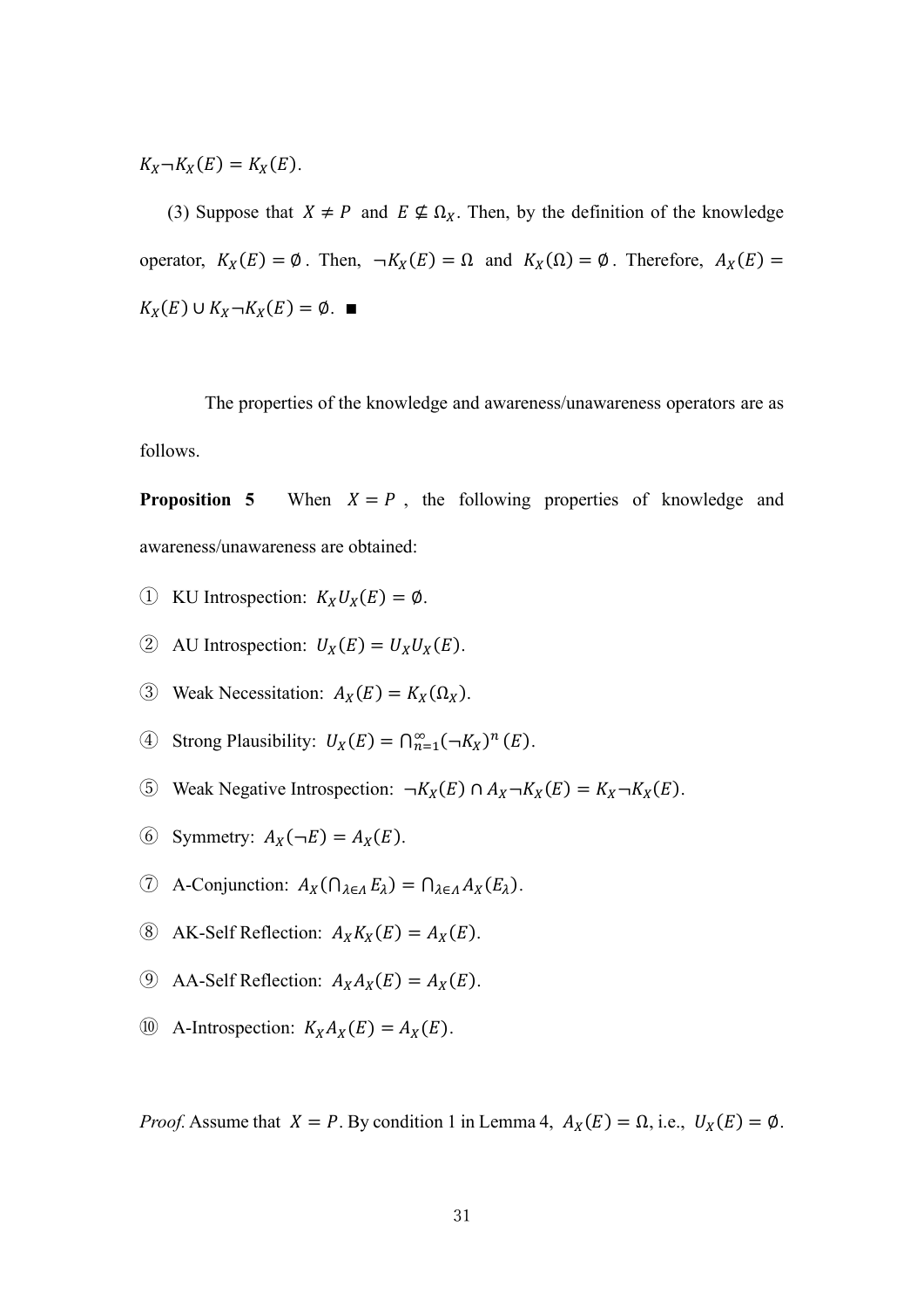1) 
$$
K_XU_X(E) = K_X(\neg K_X(E) \cap \neg K_X \neg K_X(E)) = K_X \neg K_X(E) \cap K_X \neg K_X \neg K_X(E) \subseteq
$$

$$
K_X \neg K_X(E) \cap \neg K_X \neg K_X(E) = \emptyset.
$$

2) By condition 1 in Lemma 4, because 
$$
A_X(E) = \Omega
$$
 and  $U_X(E) = \neg A_X(E) = \emptyset$ ,  
\n $A_X U_X(E) = A_X(\emptyset) = K_X(\emptyset) \cup K_X \neg K_X(\emptyset) = \emptyset \cup K_X(\Omega) = \Omega$ . Therefore,  
\n $A_X(E) = A_X U_X(E)$  and  $U_X(E) = U_X U_X(E)$ .

3) By 
$$
X = P
$$
,  $K_X(\Omega) = \Omega$ . By Lemma 4, because  $A_X(E) = \Omega$ ,  $A_X(E) = K_X(\Omega)$ .

4) By Lemma 4, 
$$
U_X(E) = \neg A_X(E) = \emptyset
$$
. By Lemma 4 and AU Introspection,  
\n $U_X(E) = U_X U_X(E) = \emptyset$  and  $U_X U_X U_X(E) = U_X(\emptyset)$ . Then, as  $A_X(\emptyset) = \Omega$ ,  
\n $U_X U_X U_X(E) = U_X(\emptyset) = \emptyset$ . By repeating it,  $U_X(E) = \bigcap_{n=1}^{\infty} (\neg K_X)^n(E)$ .

5) 
$$
A_X \neg K_X(E) = K_X \neg K_X(E) \cup K_X \neg K_X \neg K_X(E) = K_X K_X \neg K_X(E) \cup
$$

 $K_X \neg K_X \neg K_X(E) = K_X(K_X \neg K_X(E) \cup \neg K_X \neg K_X(E)) = K_X(\Omega) = \Omega$ . Therefore,  $\neg K_X(E) \cap A_X \neg K_X(E) = \neg K_X(E) \cap \Omega = \neg K_X(E)$ . By  $X = P$ , the knowledge operator satisfies K6, i.e.,  $\neg K_X(E) \subseteq K_X \neg K_X(E)$ . Moreover, by K4,  $K_X \neg K_X(E) \subseteq \neg K_X(E)$ . Therefore, as  $\neg K_X(E) = K_X \neg K_X(E)$ ,  $\neg K_X(E) \cap$  $A_X \neg K_X(E) = K_X \neg K_X(E).$ 

6) Given 
$$
E \subseteq \Omega
$$
, because  $A_X(E) = \Omega$ ,  $A_X(\neg E) = \Omega$ . Hence,  $A_X(\neg E) = A_X(E)$ .

7) For any 
$$
E \subseteq \Omega
$$
 and any  $\lambda \in \Lambda$ , as  $A_X(E) = \Omega$ ,  $A_X(\bigcap_{\lambda \in \Lambda} E_{\lambda}) = \Omega$  and  
 $A_X(E_{\lambda}) = \Omega$ ,  $\bigcap_{\lambda \in \Lambda} A_X(E_{\lambda}) = \Omega$ . Therefore,  $A_X(\bigcap_{\lambda \in \Lambda} E_{\lambda}) = \bigcap_{\lambda \in \Lambda} A_X(E_{\lambda})$ .

8) Given  $E \subseteq \Omega$ , because  $A_X(E) = \Omega$ ,  $A_X K_X(E) = \Omega$ . Thus,  $A_X K_X(E) =$  $A_X(E)$ .

9) Given 
$$
E \subseteq \Omega
$$
, because  $A_X(E) = \Omega$ ,  $A_X A_X(E) = \Omega$ . Thus,  $A_X A_X(E) =$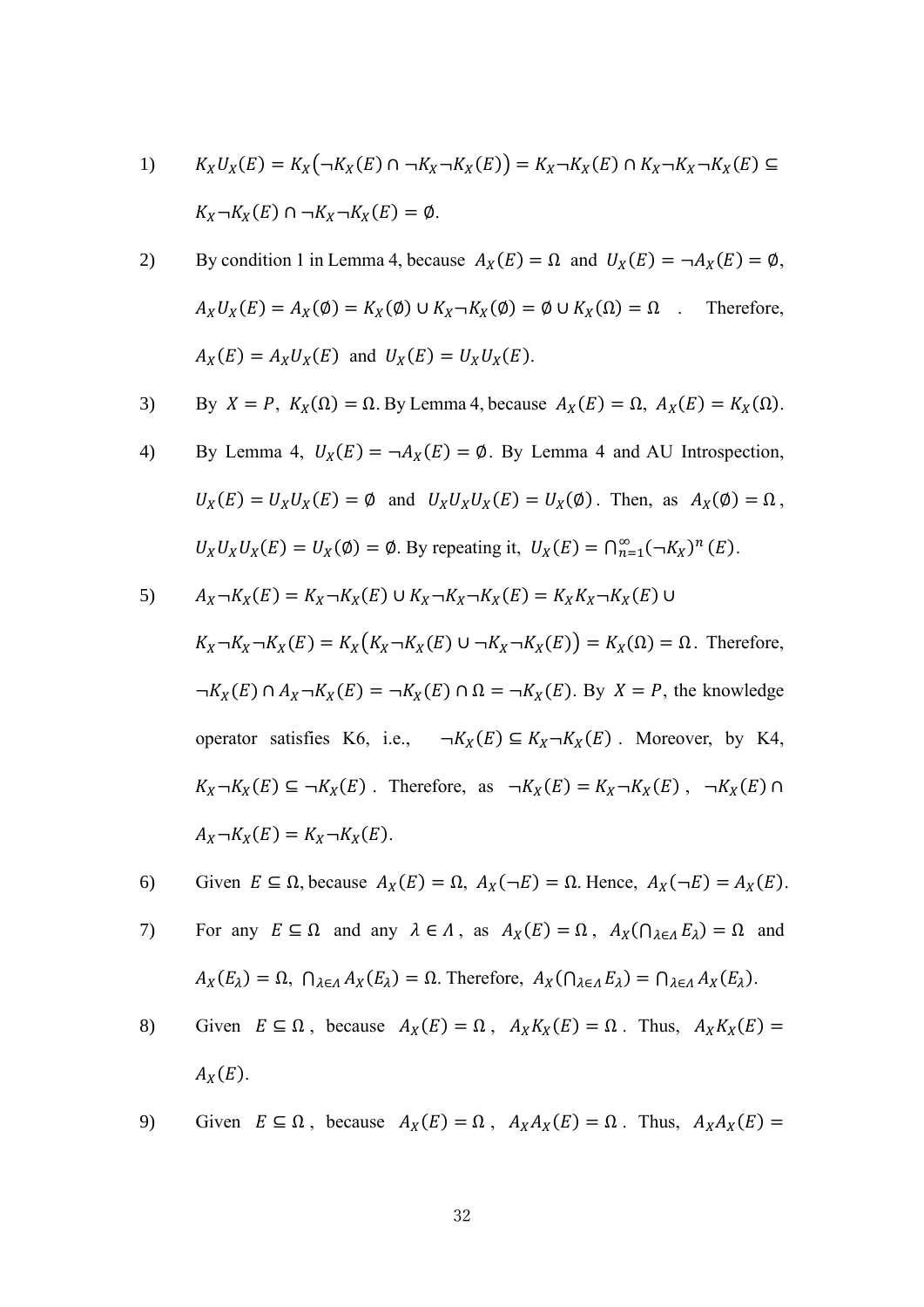$A_X(E)$ .

10) For any  $E \subseteq \Omega$ , because  $A_X(E) = \Omega$ ,  $K_X A_X(E) = K_X(\Omega)$ . By K1,  $K_X(\Omega) =$ Ω. Therefore,  $K_X A_X(E) = A_X(E)$ . ■

**Proposition 6** When  $X \neq P$  and  $E \subseteq \Omega_X$ , the following properties of knowledge and awareness/unawareness are obtained:

- ① KU Introspection:  $K_XU_X(E) = \emptyset$ .
- ② AU Introspection:  $U_X(E)$  ⊆  $U_XU_X(E)$ .
- 3 Weak Necessitation:  $A_X(E) \subseteq K_X(\Omega_X)$ .
- 4) Strong Plausibility:  $U_X(E) \subseteq \bigcap_{n=1}^{\infty} (\neg K_X)^n(E)$ .
- **⑤** Weak Negative Introspection:  $\neg K_X(E) \cap A_X \neg K_X(E) = K_X \neg K_X(E)$ .
- ⑥ Reverse Symmetry: <math>A\_X(\neg E) \subseteq A\_X(E)</math>.
- $\textcircled{7}$  A-Conjunction:  $A_X(\bigcap_{\lambda \in \Lambda} E_\lambda) = \bigcap_{\lambda \in \Lambda} A_X(E_\lambda)$ .
- $\circledR$  AK-Self Reflection:  $A_X K_X(E) = A_X(E)$ .
- **(9)** AA-Self Reflection:  $A_X A_X(E) = A_X(E)$ .
- (i) A-Introspection:  $K_XA_X(E) = A_X(E)$ .

*Proof.* Suppose that  $X \neq P$  and that for any  $E \subseteq \Omega$ ,  $E \subseteq \Omega_X$ . Then, by Condition 2 in Lemma 4,  $A_X(E) = K_X(E)$ . Therefore,  $U_X(E) = \neg K_X(E)$ .

1) By  $A_X(E) = K_X(E)$ ,  $U_X(E) = \neg K_X(E)$ . By Proposition 2, because  $K_X(E) \subseteq \Omega_X$ ,  $\neg K_X(E) \nsubseteq \Omega_X$ . Therefore,  $K_X(\neg K_X(E)) = \emptyset$ .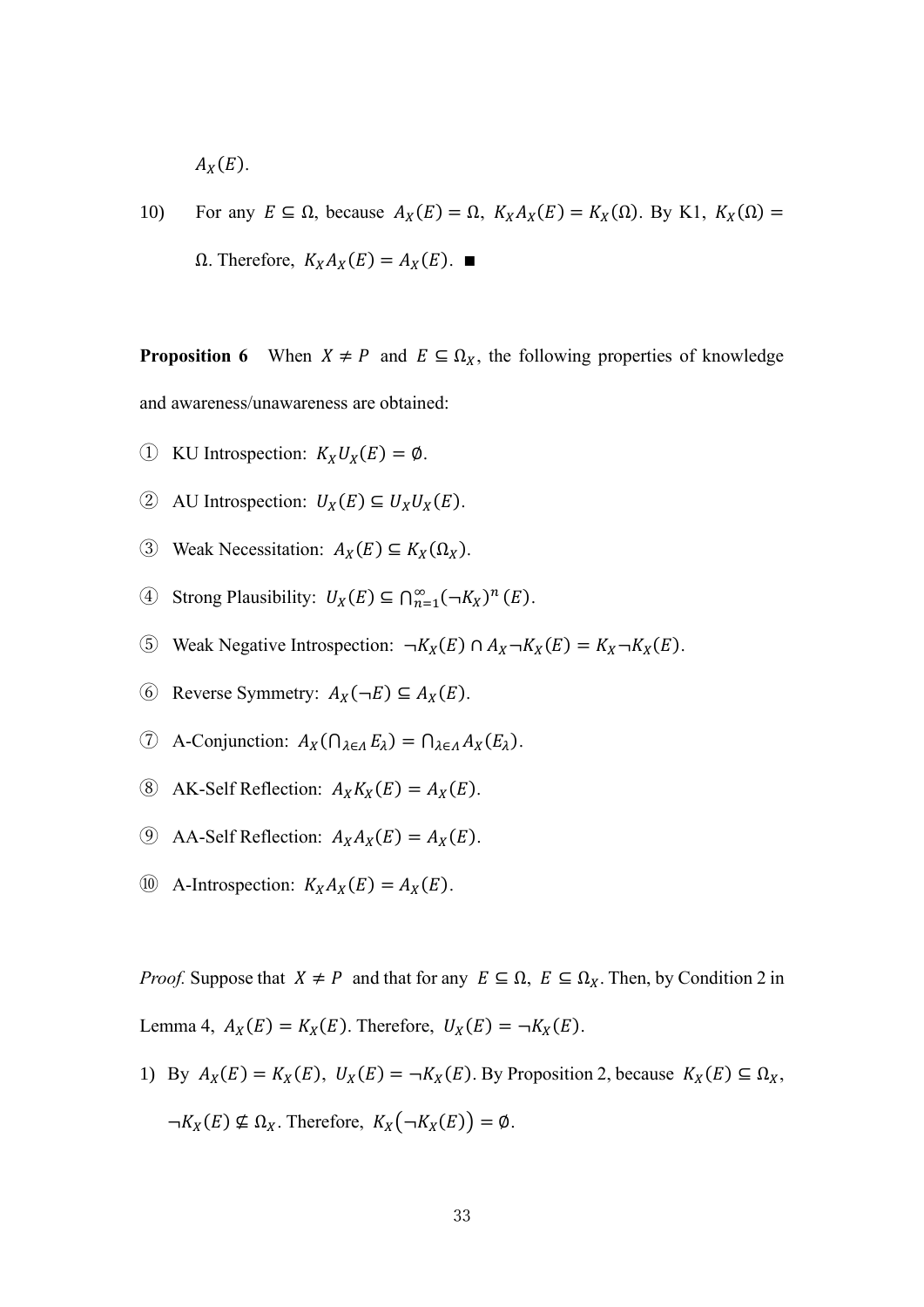- 2)  $U_X(E) = \neg K_X(E) \subseteq \Omega$ .  $U_X U_X(E) = \neg K_X U_X(E)$ . By KU Introspection, because  $K_XU_X(E) = \emptyset$ ,  $\neg K_XU_X(E) = \Omega$ . Therefore,  $U_X(E) \subseteq U_XU_X(E)$ .
- 3) As  $A_X(E) = K_X(E)$  by Condition 2 in Lemma 4 and  $K_X(\Omega_X) = \Omega_X$  by Remark 5,  $A_X(E) \subseteq K_X(\Omega_X)$ .
- 4) By AU Introspection,  $U_XU_X(E) = \neg K_XU_X(E) = \Omega$  .  $U_XU_XU_X(E) =$  $U_X \neg K_X U_X(E) = U_X(\Omega) = \neg K_X(\Omega)$ . By the definition of the knowledge operator, because  $K_X(\Omega) = \emptyset$ ,  $U_X(\Omega) = \Omega$ . By repetition,  $\bigcap_{n=1}^{\infty} (\neg K_X)^n(E) = \Omega$ . Therefore,  $U_X(E) \subseteq \bigcap_{n=1}^{\infty} (\neg K_X)^n(E)$ .
- 5) By Condition 2 in Lemma 4,  $A_X \neg K_X(E) = K_X \neg K_X(E)$ . By K4, because  $K_X(E) \subseteq$  $E \subseteq \Omega_X$ ,  $\neg K_X(E) \nsubseteq \Omega_X$ . Therefore,  $K_X \neg K_X(E) = \emptyset$ . Thus,  $\neg K_X(E) \cap \Omega_X$  $A_X \neg K_X(E) = \neg K_X(E) \cap \emptyset = \emptyset = K_X \neg K_X(E).$
- 6)  $A_X(\neg E) = K_X(\neg E) \cup K_X \neg K_X(\neg E)$ . By  $E \subseteq \Omega_X$ ,  $\neg E \nsubseteq \Omega_X$ . Therefore,  $K_X(\neg E) = \emptyset$ . By  $\neg K_X(\neg E) = \Omega$ ,  $K_X \neg K_X(\neg E) = \emptyset$ . Therefore,  $A_X(\neg E) = \emptyset$ . By Condition 2 in Lemma 4, because  $A_X(E) = K_X(E)$ ,  $A_X(\neg E) \subseteq A_X(E)$ .
- 7) For any  $E \subseteq \Omega_X$ , because  $A_X(E) = K_X(E)$ ,  $A_X(\cap_{\lambda \in \Lambda} E_\lambda) = K_X(\cap_{\lambda \in \Lambda} E_\lambda)$ . Moreover, for any  $\lambda \in \Lambda$ , because  $A_X(E_\lambda) = K_X(E_\lambda)$ ,  $\bigcap_{\lambda \in \Lambda} A_X(E_\lambda) =$  $\bigcap_{\lambda \in \Lambda} K_X(E_\lambda)$ . Therefore, by K3,  $A_X(\bigcap_{\lambda \in \Lambda} E_\lambda) = \bigcap_{\lambda \in \Lambda} A_X(E_\lambda)$ .
- 8) For any  $E \subseteq \Omega_X$ , by K4,  $K_X(E) \subseteq E$ . Therefore, by  $A_X K_X(E) = K_X K_X(E)$ ,  $K_X K_X(E) = K_X(E)$ . Thus,  $A_X K_X(E) = A_X(E)$ .
- 9) For any  $E \subseteq \Omega_X$ , by K4, as  $K_X(E) \subseteq E$ .  $A_X(E) = K_X(E)$ ,  $A_X A_X(E) =$  $A_X K_X(E) = K_X K_X(E) = K_X(E)$ . Therefore,  $A_X A_X(E) = A_X(E)$ .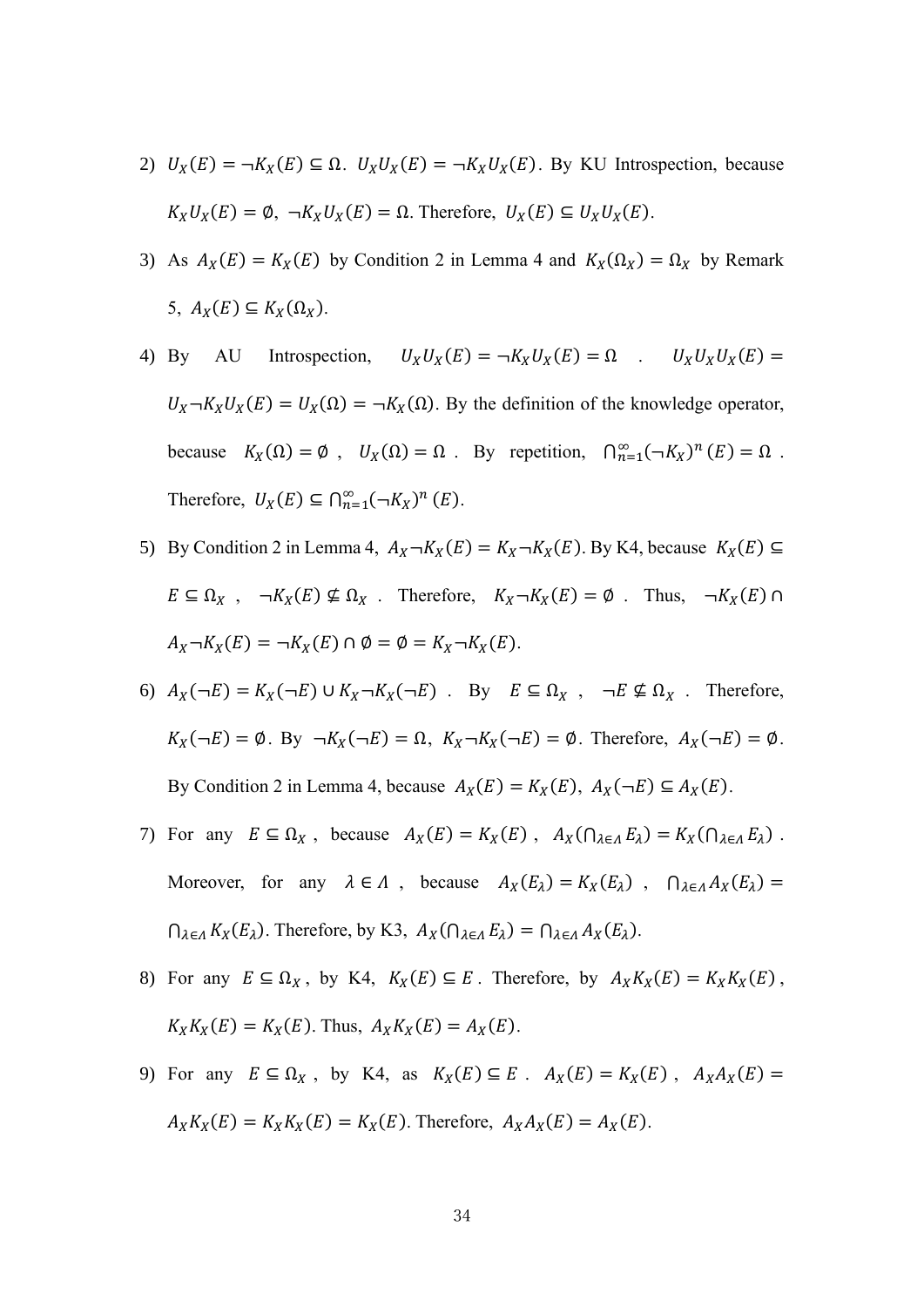10) For any  $E \subseteq \Omega_X$ , because  $A_X(E) = K_X(E)$ ,  $K_X A_X(E) = K_X K_X(E) = K_X(E)$ . Therefore,  $K_X A_X(E) = A_X(E)$ . ■

**Proposition 7** When  $X \neq P$  and  $E \nsubseteq \Omega_X$ , the following properties of knowledge and awareness/unawareness are obtained:

- ① KU Introspection:  $K_XU_X(E) = \emptyset$ .
- (2) AU Introspection:  $U_X(E) = U_X U_X(E)$ .
- 3 Weak Necessitation:  $A_X(E) \subseteq K_X(\Omega_X)$ .
- 4) Strong Plausibility:  $U_X(E) = \bigcap_{n=1}^{\infty} (\neg K_X)^n(E)$ .
- **⑤** Weak Negative Introspection:  $\neg K_X(E) \cap A_X \neg K_X(E) = K_X \neg K_X(E)$ .
- **⑥** Reverse Symmetry:  $A_X(¬E) ≥ A_X(E)$ .
- $\textcircled{7}$  A-Conjunction:  $A_X(\bigcap_{\lambda \in \Lambda} E_\lambda) = \bigcap_{\lambda \in \Lambda} A_X(E_\lambda)$ .
- $\circledR$  AK-Self Reflection:  $A_X K_X(E) = A_X(E)$ .
- **(9)** AA-Self Reflection:  $A_X A_X(E) = A_X(E)$ .
- **(0)** A-Introspection:  $K_X A_X(E) = A_X(E)$ .

*Proof.* Suppose that  $X \neq P$  and that for any  $E \subseteq \Omega$ ,  $E \nsubseteq \Omega_X$ . By Condition 3 in Lemma 4,  $A_X(E) = \emptyset$ . Therefore,  $U_X(E) = \Omega$ .

- 1)  $K_XU_X(E) = K_X(\Omega) = \emptyset$ .
- 2) Because  $U_XU_X(E) = U_X(\Omega)$ .  $\Omega \nsubseteq \Omega_X$  is evident,  $U_X(\Omega) = \Omega$ . Therefore, as  $U_XU_X(E) = \Omega$ ,  $U_X(E) = U_XU_X(E)$ .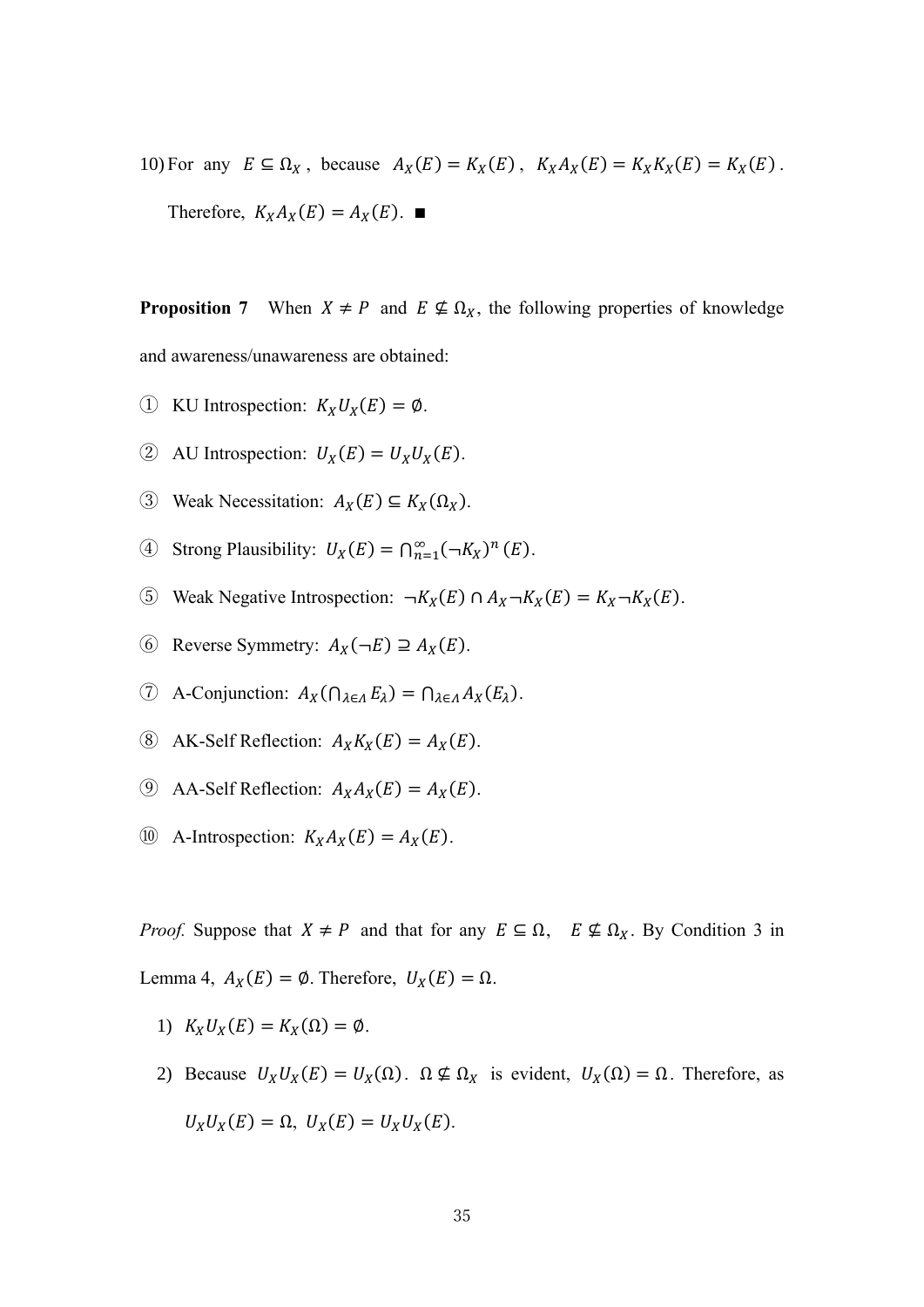- 3) By Remark 5,  $A_X(E) = \emptyset \subseteq \Omega_X = K_X(\Omega_X)$ .
- 4) By AU Introspection,  $U_X U_X U_X (E) = U_X(\Omega) = \Omega$ . By repetition,  $U_X(E) =$  $\bigcap_{n=1}^{\infty}(\neg K_X)^n(E).$
- 5) By  $E \nsubseteq \Omega_X$ , because  $K_X(E) = \emptyset$ ,  $\neg K_X(E) = \Omega$ .  $K_X \neg K_X(E) = K_X(\Omega) = \emptyset$ . Therefore, because  $A_X \neg K_X(E) = A_X(\Omega) = K_X(\Omega) \cup K_X \neg K_X(\Omega) = \emptyset$ ,  $\neg K_X(E) \cap A_X \neg K_X(E) = K_X \neg K_X(E).$
- 6) Because  $A_X(E) = \emptyset$ ,  $A_X(\neg E) \supseteq A_X(E)$ .
- 7) For any  $E \nsubseteq \Omega_X$ , as  $A_X(E) = \emptyset$ ,  $A_X(\bigcap_{\lambda \in \Lambda} E_\lambda) = \emptyset$ . Moreover, for any  $\lambda \in \Lambda$ , because  $A_X(E_\lambda) = \emptyset$ ,  $\bigcap_{\lambda \in \Lambda} A_X(E_\lambda) = \emptyset$ . Hence,  $A_X(\bigcap_{\lambda \in \Lambda} E_\lambda) = \bigcap_{\lambda \in \Lambda} A_X(E_\lambda)$ .
- 8) Because  $K_X(E) = \emptyset$ ,  $A_X K_X(E) = A_X(\emptyset) = K_X(\emptyset) \cup K_X \neg K_X(\emptyset) = \emptyset \cup$  $K_X(\Omega) = \emptyset$ . Therefore,  $A_X K_X(E) = A_X(E)$ .
- 9)  $A_XA_X(E) = A_X(\emptyset) = \emptyset$ . Therefore,  $A_XA_X(E) = A_X(E)$ .

$$
10) K_X A_X(E) = K_X(\emptyset) = \emptyset. \quad \blacksquare
$$

**Remark 6** Suppose  $X \neq P$ . For any  $\lambda \in \Lambda$ , let  $E_{\lambda} \subseteq \Omega_X$ , and for any  $\delta \in \Delta$ , let  $E_{\delta} \nsubseteq \Omega_X$ . Then,  $A_X(\bigcap_{\lambda \in \Lambda} E_{\lambda} \bigcap_{\delta \in \Delta} E_{\delta}) \supseteq \bigcap_{\lambda \in \Lambda} A_X(E_{\lambda}) \bigcap_{\delta \in \Delta} A_X(E_{\delta})$ .

 KU Introspection, AU Introspection, Weak Necessitation, and Strong Plausibility were proposed by Dekel et al. (1998); Symmetry, A-Conjunction, AK-Self Reflection, and AA-Self Reflection by Modica and Rustichini (1999); Weak Negative Introspection, Symmetry, A-Conjunction, AK-Self Reflection, and AA-Self Reflection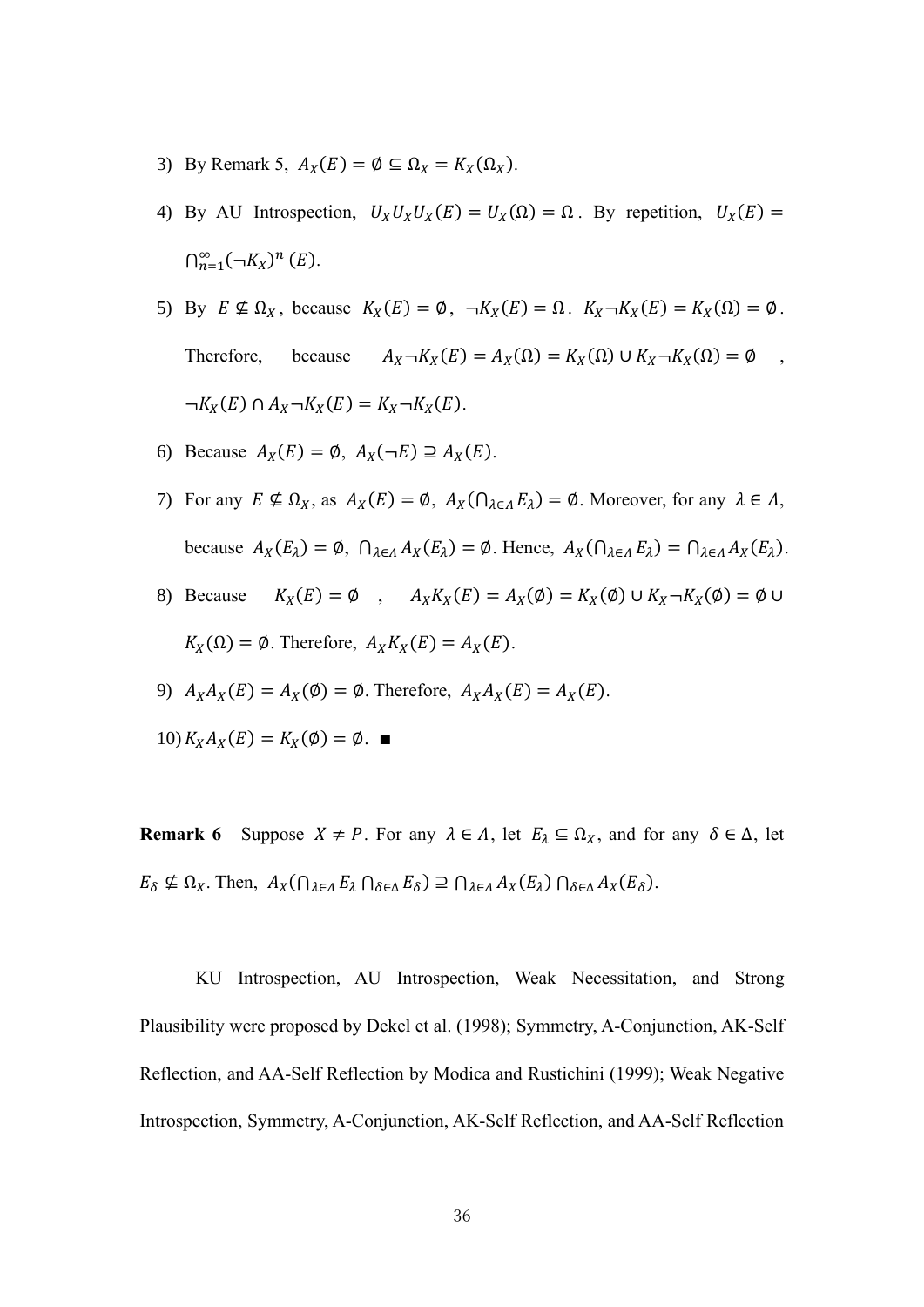by Halpern (2001); and A-Introspection by Heifetz et al. (2006). However, when  $X \neq$ P and  $E \subseteq \Omega_X$ , AU Introspection, Weak Necessitation, and Strong Plausibility may not satisfy the equality. Furthermore, the equality may not be satisfied by Weak Necessitation when  $X \neq P$  and  $E \nsubseteq \Omega_X$ . Moreover, the A-Conjunction is satisfied only when every event satisfies  $E \subseteq \Omega_X$  or  $E \nsubseteq \Omega_X$ . Based on Remark 6, if the condition does not hold,  $\bigcap_{\lambda \in A} A_X(E_\lambda) \bigcap_{\delta \in \Delta} A_X(E_\delta)$  may be empty.

 Interestingly, Symmetry crashes with Non-triviality. Previous studies discussing the properties of awareness/unawareness have proved Symmetry, e.g., Heifetz et al. (2006, 2013a) and Li (2009), or assumed it, e.g., Modica and Rustichini (1994, 1999), Halpern (2001), Heifetz et al. (2008), and Sadzik (2021). In contrast, in our model, when the awareness/unawareness operator is non-trivial, Symmetry does not hold. Although Fukuda (2020) suggested that Symmetry may not hold in infinite higher-order unawareness, he showed that it does hold in second order unknown, i.e., in first order unawareness. In contrast with his result, we showed that Symmetry does not hold in first order unawareness, i.e., in second order unknown. Therefore, we refer to these properties as *Reverse Symmetry*. Moreover, the inclusion relations in Reverse Symmetry are different, whether  $E \subseteq \Omega_X$  or  $E \nsubseteq \Omega_X$ .

 As shown in the proofs, when the agent cannot perceive a part of the basic propositions, by definition of the knowledge operator, if the agent knows  $E$ , it may not perceive the negation, as it is not in the agent's subjective state space. Therefore, the knowledge operator with the negation is empty. When  $E$  is not in the agent's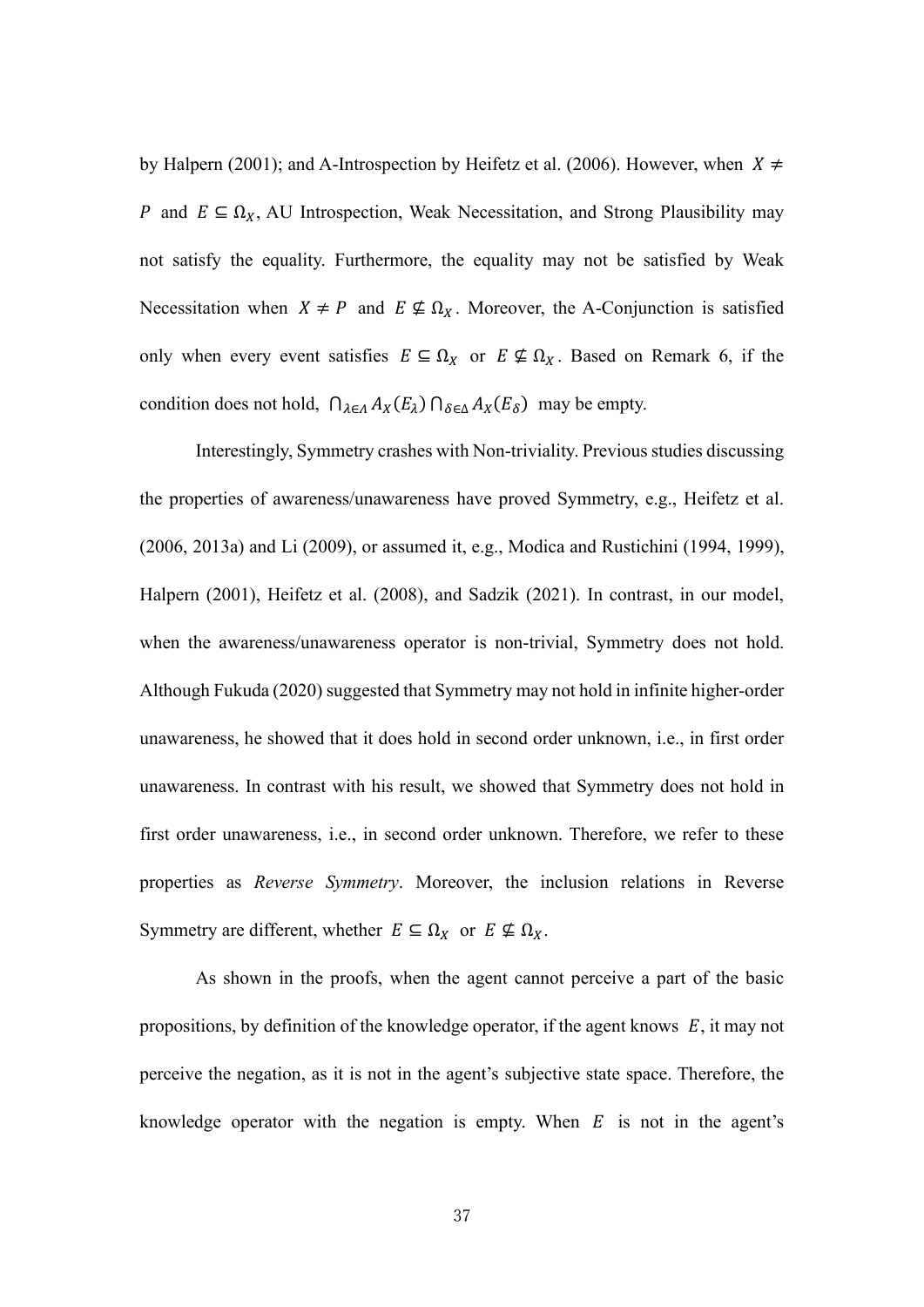subjective state space,  $K_X(E) = \emptyset$  and the negations, i.e.,  $\neg E$  and  $\neg K_X(E)$  are empty or not. Therefore, the agent can perceive them or not.

 It appears that the features of Reverse Symmetry are important and that there are at least two implications. One suggests that the event in which the agent can perceive and the negation that it cannot perceive need not be discussed. The other implication is related to modal logic. Modica and Rustichini (1994) showed that S4 with Symmetry is equal to S5. In contrast, in our model, Symmetry with Non-triviality does not hold. Further, Reverse Symmetry may suggest that in discussions about unawareness, we should exclude S5, and that we should discuss S4 with Reverse Symmetry in modal logic.

 Finally, in this subsection, we show that Awareness Leads to Knowledge and present the inverse inclusion. Galanis (2013) proposed the following property: For any  $X, Y \subseteq P$  with  $Y \subseteq X$  and  $E \subseteq \Omega$ , if  $E \subseteq \Omega_Y$ , then  $K_Y(E) \subseteq (K_X(E))_Y \cap A_Y(E)$ . He suggested that if PPK is not assumed, then the inverse inclusion may not hold in unawareness structures. However, in constructive Aumann structures, Awareness Leads to Knowledge does not hold, whereas the inverse holds even if the PPK is not assumed.<sup>8</sup>

**Proposition 8** For any  $X, Y \subseteq P$  with  $Y \subseteq X$  and  $E \subseteq \Omega$ , if  $E \subseteq \Omega_Y$ , then

<sup>&</sup>lt;sup>8</sup> In the first draft of this manuscript, a statement and a proof of Proposition 8 were wrong. The first draft states that the equation hold, which is incorrect. The statement and the proof in this version suggest that either the equation or Awareness leads to Knowledge does not hold.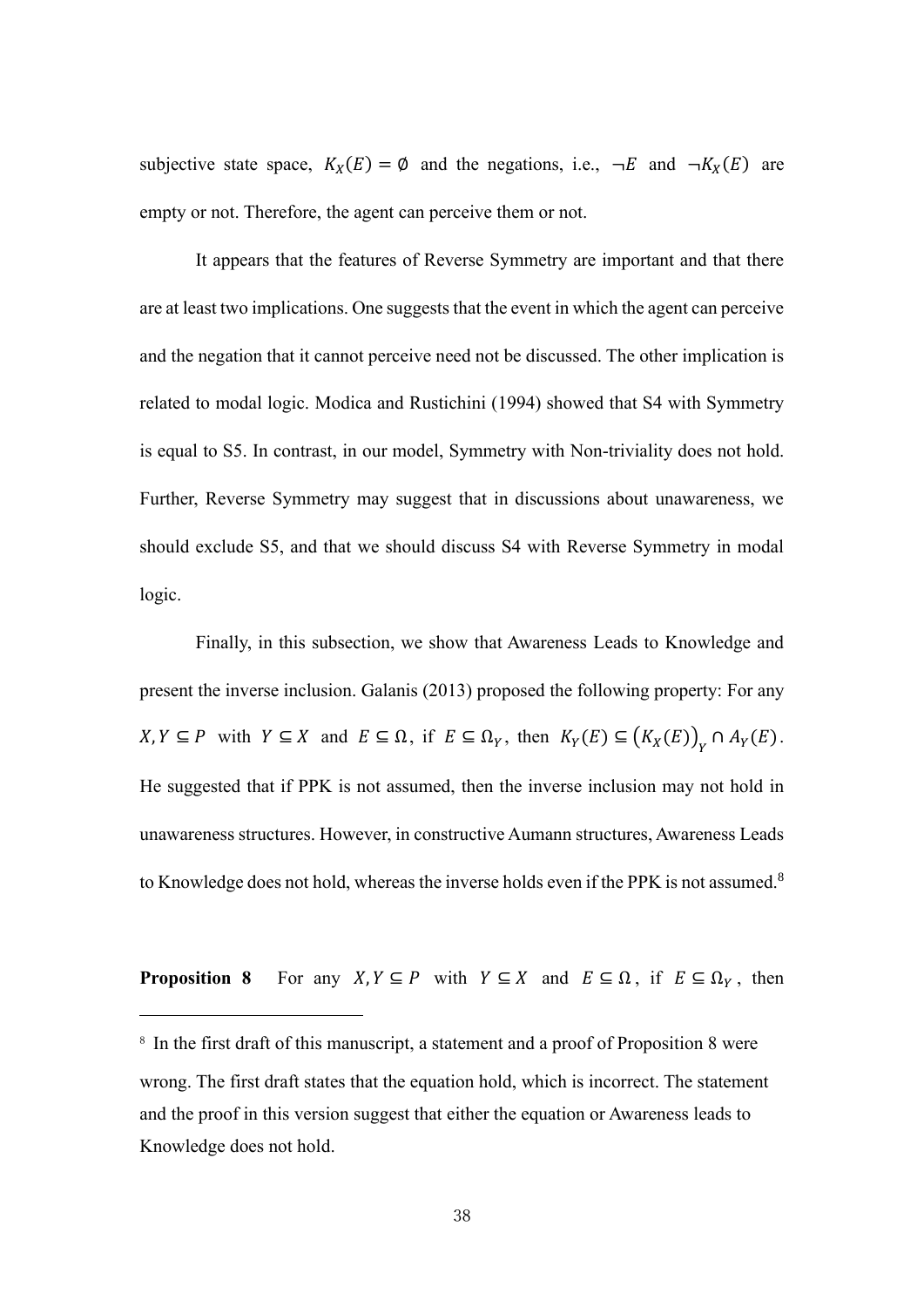$$
K_Y(E) \supseteq (K_X(E))_Y \cap A_Y(E).
$$

*Proof.* Suppose that for any  $X, Y \subseteq P$ ,  $Y \subseteq X$  and given  $E \subseteq \Omega_Y$ . Firstly, suppose that  $Y = P$ , i.e.,  $X = P$ . Then,  $A_Y(E) = \Omega$  by Condition 1 of Lemma 4, and  $(K_X(E))_Y =$  $(K_Y(E))_Y = K_Y(E)$  because  $K_Y(E) = K_X(E) = K_P(E)$ . Therefore,  $K_Y(E) =$  $(K_X(E))_Y \cap A_Y(E)$ . Next, suppose that  $Y \neq P$ . Then, by Condition 2 of Lemma 4,  $K_Y(E) = A_Y(E)$ . Because  $A_Y(E) \supseteq (K_X(E))_Y \cap A_Y(E)$ ,  $K_Y(E) \supseteq (K_X(E))_Y \cap$  $A_Y(E)$ .

When  $Y \neq P$ ,  $K_Y(E) \subseteq (K_X(E))_Y \cap A_Y(E)$  may not hold. Suppose that  $\Pi(\omega, Y)$  ⊆ *E*. Then,  $K_Y(E) \neq \emptyset$ . Assume that  $\Pi(\omega, X) \nsubseteq E$  for any  $\omega \in \Omega$ . Then,  $K_X(E) = \emptyset$  by Remark 4. Then,  $\emptyset = K_X(E) = K_X(E) \cap A_Y(E) = (K_X(E))_Y \cap$  $A_Y(E) \subseteq K_Y(E)$ . ■

This study does not assume PPK, but Awareness Leads to Knowledge does not hold. Proposition 8 induces the inverse of Awareness Leads to Knowledge. The result is opposite to the result reported by Galanis (2013). Note that the equation does not hold if and only if the agent is unaware of all basic propositions and it does not capture a knowledge operator on the extension of a state space that it is aware of. The inverse means that the unaware agent cannot be aware of a (partial) partition on a state space that it is unaware of. The different results mean that a feature of our constructive Aumann structure is different to a feature of an unawareness structure. It means that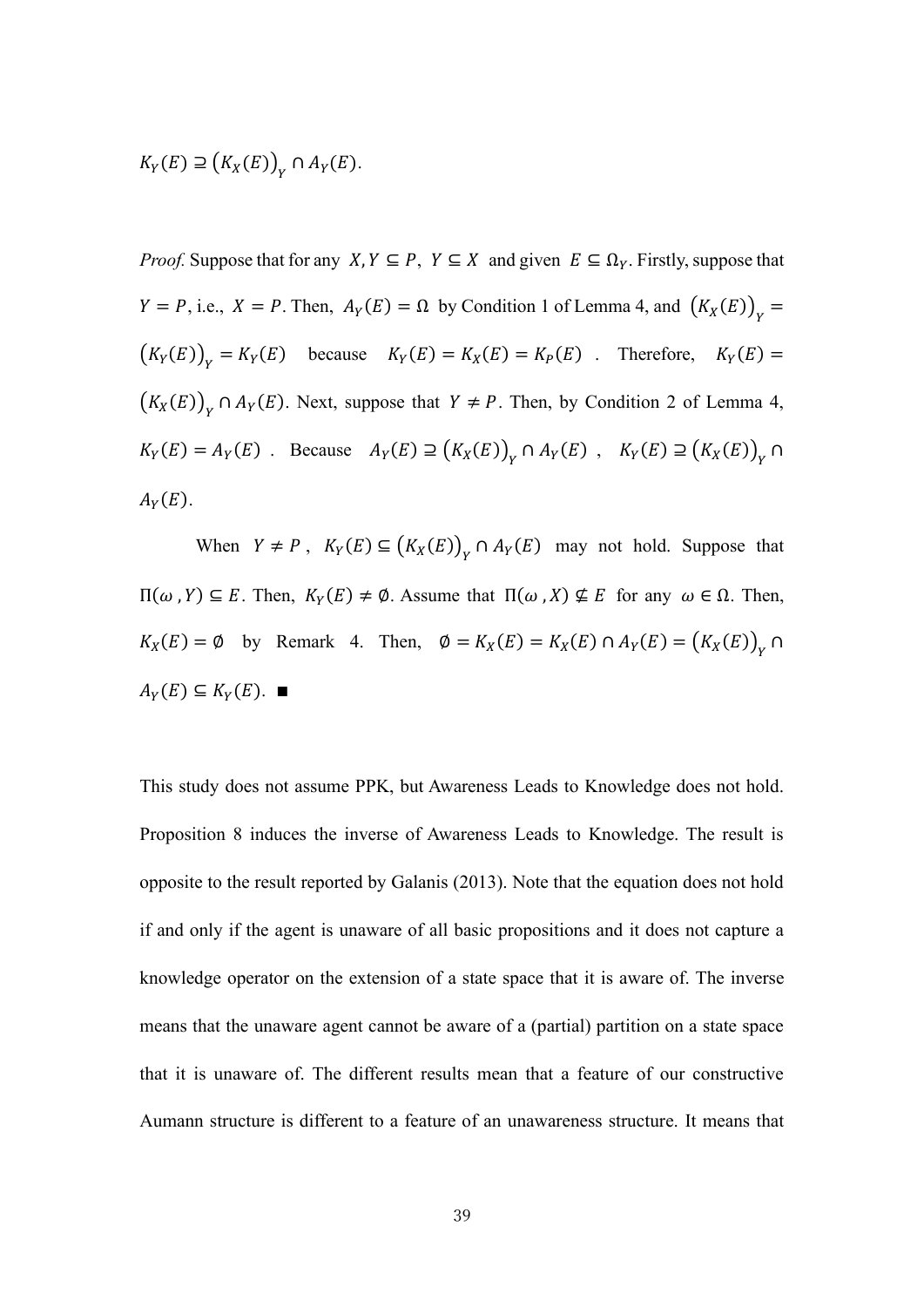our model does not fit Galanis's discussion.

Proposition 8 implies Partially PPK. Proposition 8 induces that for any  $\omega \in$  $K_X(E)$ ,  $\Pi(\omega, X) \subseteq E \subseteq \Omega_Y$ . It also induces that for any  $\omega \in K_Y(E)$ ,  $\Pi(\omega, Y) \subseteq E \subseteq$  $\Omega_Y \subseteq \Omega_X$ . Their statements are conditions of Partially PPK. It means that a statement of PPK is satisfied under the condition of Proposition 8. However, the equation may not hold in the proposition. The equation and Awareness Leads to Knowledge need an additionally strict assumption opposite to that of Galanis (2013), who relaxes assumptions.

#### *4.4 Relationships with Standard Aumann Structure*

In our models if  $X = P$ , the main theorem in Dekel et al. (1998), that unawareness is trivial, is satisfied as follows.

**Theorem 1** In any constructive Aumann structure, the following are equivalent.

- 1.  $X = P$ .
- 2. For any  $E \subseteq \Omega$ ,  $U_X(E) = \emptyset$ .
- 3. For any  $E, F \subseteq \Omega$ ,  $E \subseteq F$ ,  $U_X(E) \subseteq \neg K_X(F)$ .

*Proof.*  $(1 \implies 2)$  It is evident by Condition 1 in Lemma 4.

 $(2 \implies 3)$  Given  $E \subseteq \Omega$ ,  $U_X(E) = \emptyset$ . Then, for any  $F \subseteq \Omega$ ,  $\emptyset = U_X(E) \subseteq \neg K_X(F)$ .  $(3 \implies 1)$  Suppose that for every  $E, F \subseteq \Omega$ , if  $E \subseteq F$ , then  $U_X(E) \subseteq \neg K_X(F)$ . Here, assume that  $X \neq P$  and given  $E = \emptyset$  and  $\emptyset \neq F \subseteq \Omega_X$ . Then, because  $\neg K_X(\emptyset) =$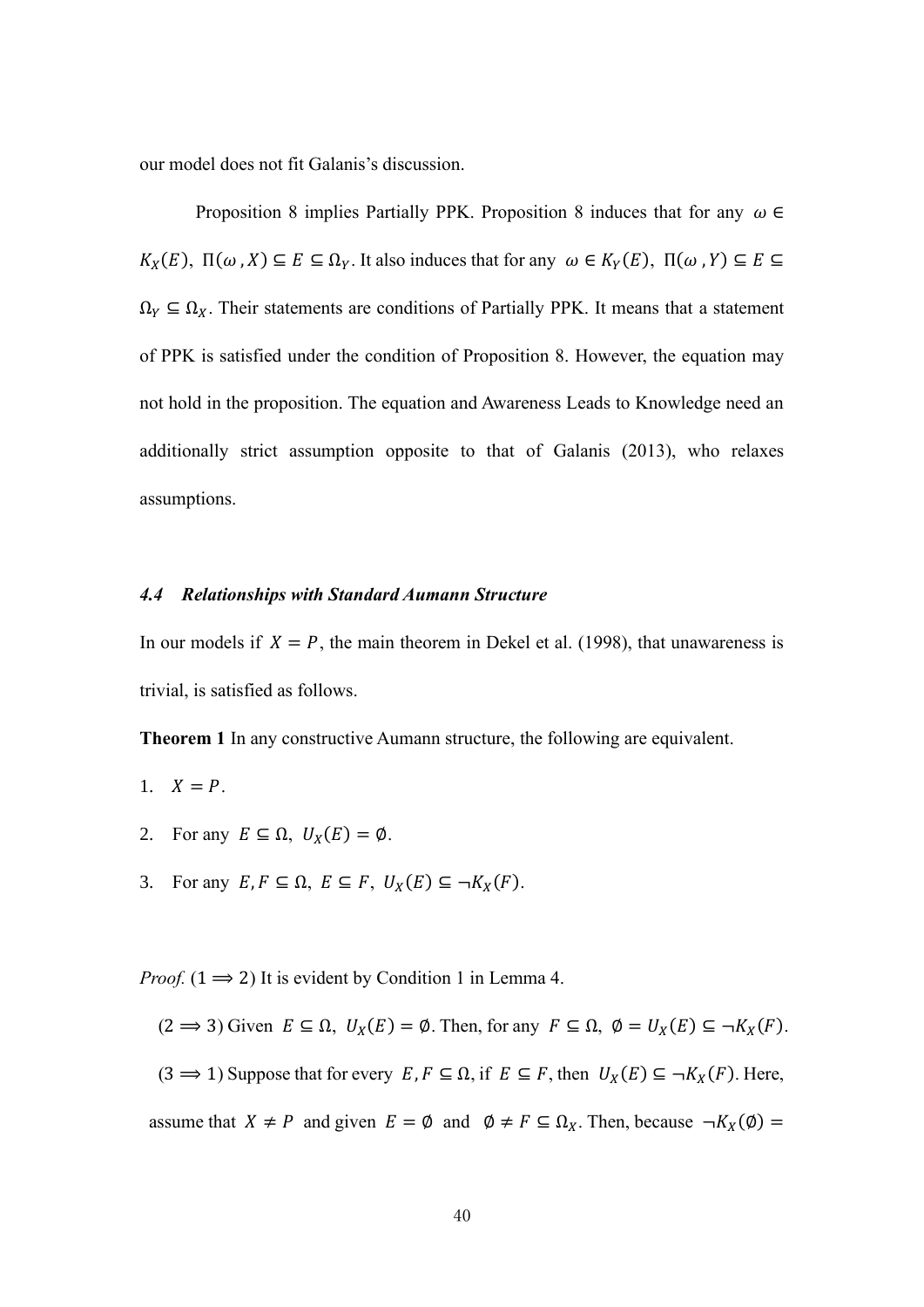$\Omega$  and  $K_X(\Omega) = \emptyset$ ,  $U_X(\emptyset) = \neg K_X(E) \cap \neg K_X \neg K_X(E) = \Omega \cap \neg K_X(\Omega) = \Omega \cap (\Omega \setminus$  $K_X(\Omega) = \Omega$ . Because  $\neg K_X(F) \subsetneq \Omega$  is evident,  $\neg K_X(F) \subsetneq U_X(\emptyset)$ . This is a contradiction. Hence,  $X = P$ . ■

Dekel et al. (1998) showed that if the unawareness operator satisfies Plausibility, AU Introspection, and KU Introspection, and the knowledge operator satisfies Necessitation, then unawareness is trivial. Moreover, they showed that under the above assumptions of the unawareness operator, if the knowledge operator satisfies Monotonicity, the agent is unaware of everything. In our model, where  $X = P$ , we show that the knowledge operator and unawareness operator satisfy the above properties. Hence, their main theorem must be satisfied when  $X = P$ , and vice versa.

 Chen et al. (2012) showed that if the knowledge operator satisfies Necessitation, and the unawareness operator satisfies Plausibility, then Negative Introspection is equivalent to AU Introspection and KU Introspection, and that if the assumptions adding Monotonicity and Truth are satisfied, Negative Introspection is equivalent to AU Introspection. In our model, where  $X = P$ , Negative Introspection and AU Introspection are equivalent. Moreover, Negative Introspection is equivalent to Symmetry, as shown by Modica and Rustichini (1994). Therefore, we can generalize the main theorem in Chen et al. (2012) and Modica and Rustichini (1994) as follows.

**Theorem 2** In any constructive Aumann structure, the following are equivalent.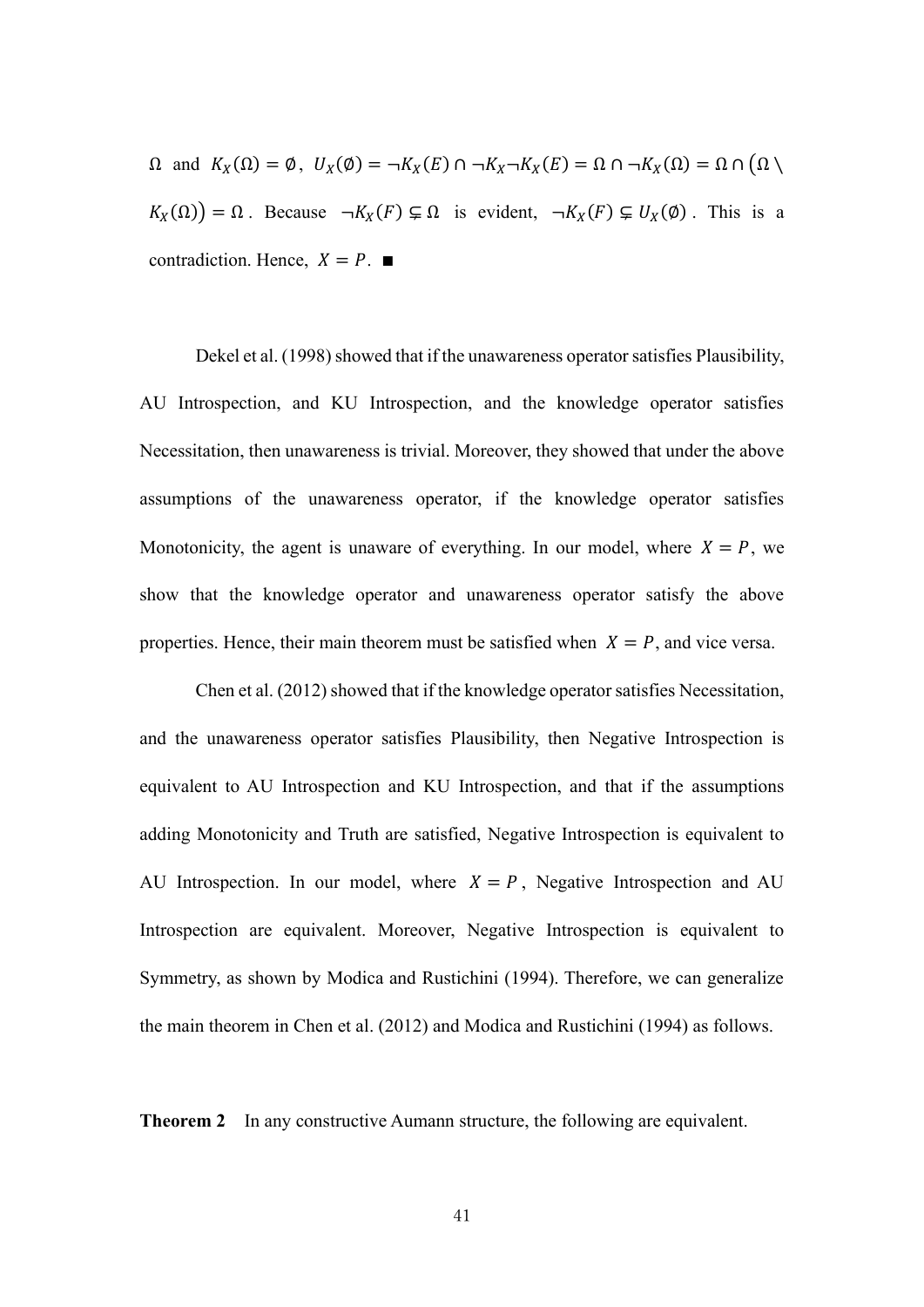1.  $X = P$ .

2. Negative Introspection if and only if AU Introspection if and only if Symmetry.

*Proof.* (1  $\Rightarrow$  2) Suppose that  $X = P$ . Then, by Proposition 3, Negative Introspection holds. Moreover, by Proposition 5, AU Introspection and Symmetry hold.

 $(2 \implies 1)$  Suppose that Negative Introspection, AU Introspection and Symmetry are equivalent. Here, assume that  $X \neq P$ . Then, by Proposition 3, Negative Introspection does not hold, and by Proposition 6 and Proposition 7, Symmetry does not hold. However, by Proposition 6 and Proposition 7, AU Introspection holds. This contradicts that the three properties are equivalent. Therefore,  $X = P$ .

 Finally, we consider a relationship with Fukuda (2020). He suggested that nontrivial unawareness can be discussed in (non-partitional) standard state space models, and that Necessitation crashes AU Introspection. Hence, as pointed out by him, if AU Introspection does not hold where Necessitation is satisfied, non-trivial unawareness can be discussed. Subsequently, he proposed Reverse AU Introspection ( $U_X(E) \supseteq$  $U_xU_x(E)$  instead of AU Introspection. He suggested two points: one is that AU Introspection is not necessary in discussing non-trivial unawareness; the other is that if AU Introspection does not hold, (non-partitional) standard state space models can represent awareness of unawareness. In contrast, our Reverse AU Introspection with Non-triviality may not hold in our model when the equation of the inclusion relation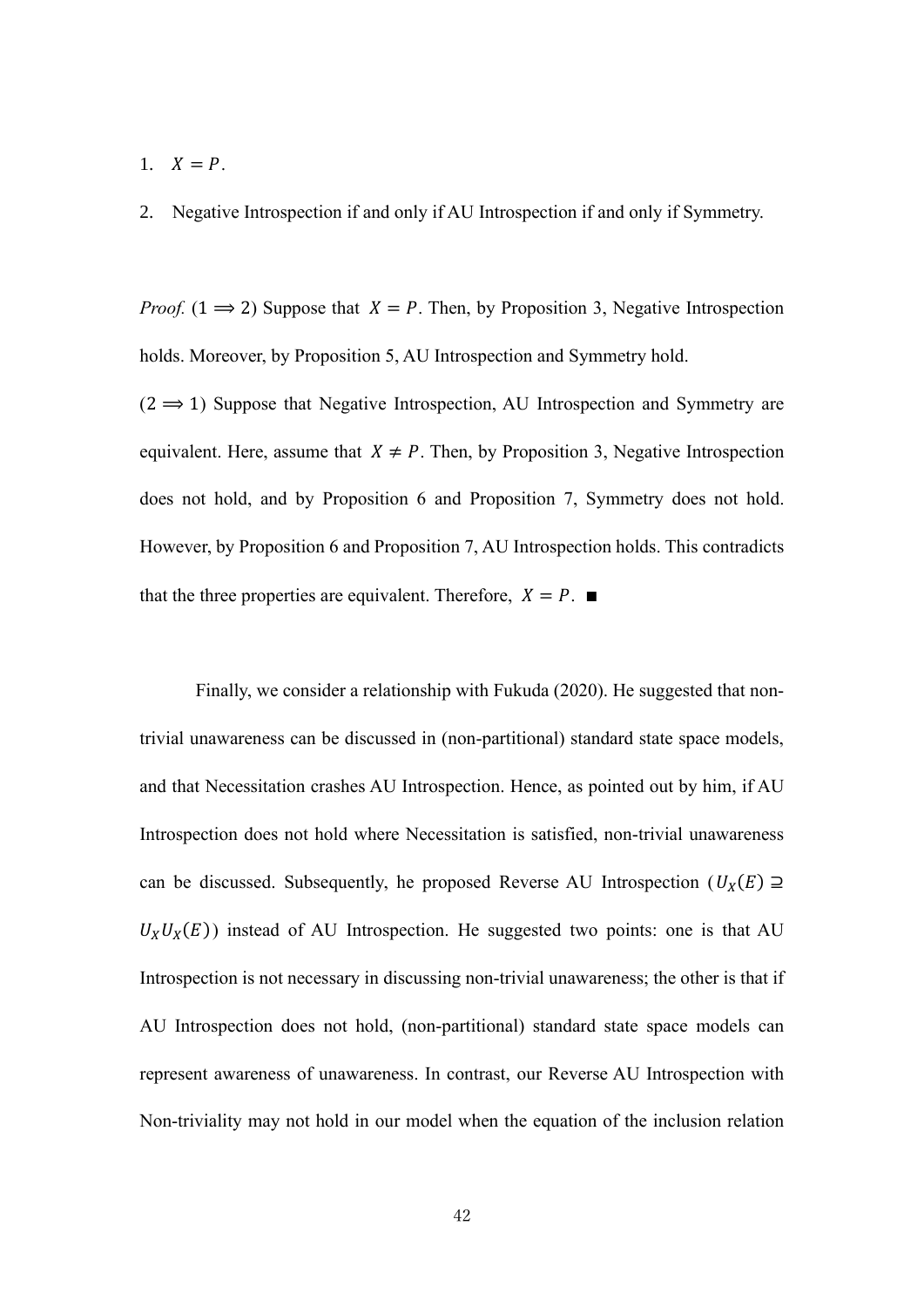does not hold. Our model must induce AU Introspection, even if the agent cannot perceive some part of the basic propositions. The different results imply that different features exist between Fukuda (2020) and this study.

## **5. Conclusion**

This paper presented a constructive Aumann structure in which a state space is a complete lattice. In contrast with Heifets et al. (2006) and Li (2009), the family of disjoint state spaces is not necessary in our model. However, unlike in the case of standard state space models, our models are multi-attribute models, similar to those of Heifets et al. and Li. Note that the same states between different state spaces in our models have different attributes. This means that a property of a state in each subjective state space turns on the relationships with the other states in the state space.

 Our model is a single-agent model, and we did not discuss higher-order perceptions. However, our results differ from those of previous studies, as shown in Proposition 6, Proposition 7, and Remark 6. Possibly, other properties do not hold in multi-agent models or higher-order perceptions.

 In particular, Symmetry with non-trivial unawareness is not possible. Previous studies have proved or assumed this property but, in this study, we show the impossibility of achieving Symmetry with non-trivial unawareness. Based on the result obtained (Reverse Symmetry), the implication is that the event in which the agent can perceive and the negation that she cannot need not be discussed, and that S5 in modal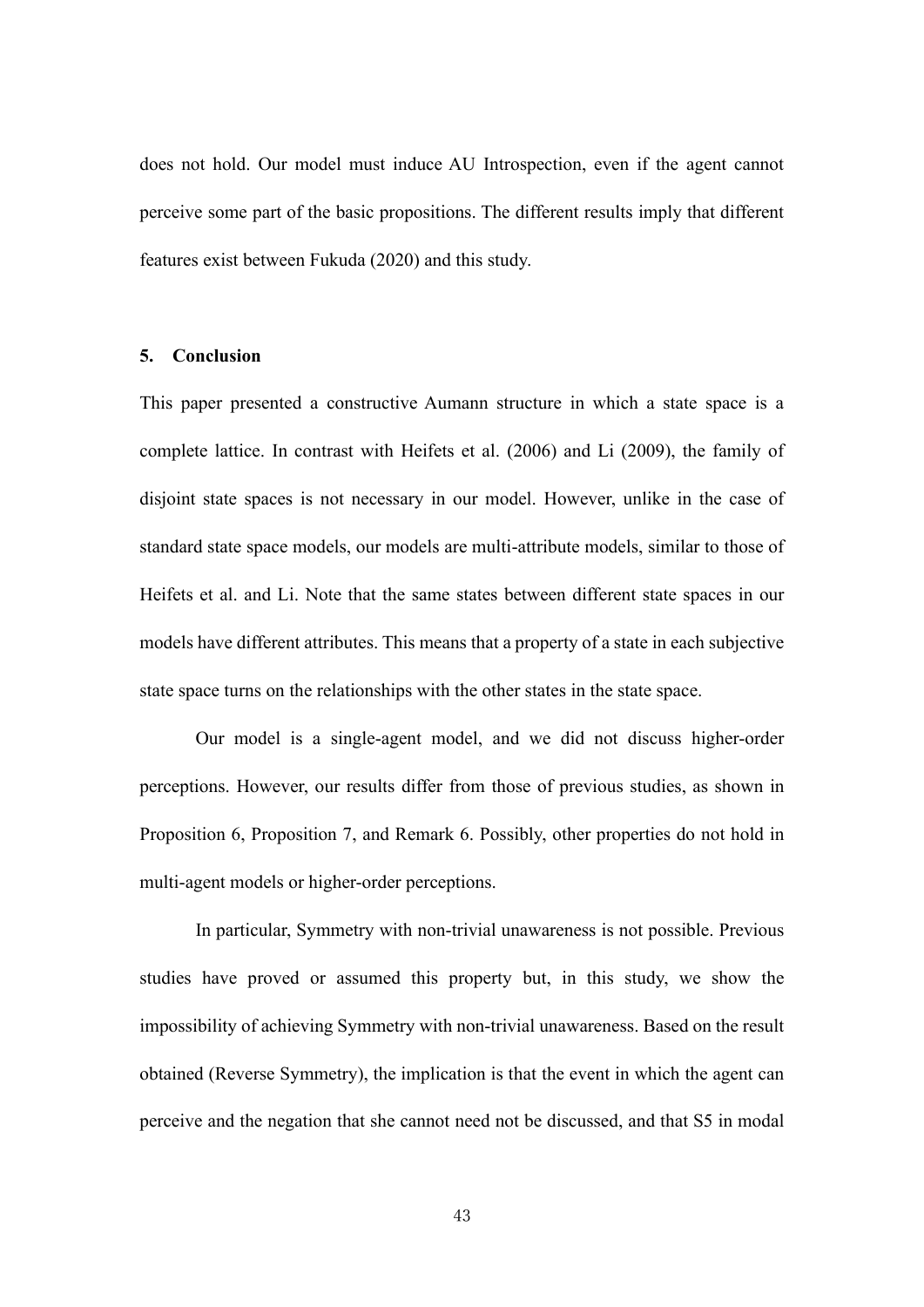logics must be excluded when discussing unawareness.

 In contrast, constructive state spaces, HMS-state spaces, and Li-state spaces are equivalent, and we showed generalizations of the results obtained by Dekel et al. (1998) as Theorem 1 and those obtained by Chen et al. (2012) (and Modica and Rustichini 1994) as Theorem 2. This implies that our model is an intermediate between those presented by Heifetz et al. (2006) and Li (2009) and the non-partitional standard state space models.

 Previous studies have discussed choice theories with unawareness, e.g., Karni and Vierø (2013, 2017) and Piermont (2017); interactive situations with unawareness, e.g., Auster (2013), Heifetz et al. (2013a), and Galanis (2013, 2018); and games with unawareness, e.g., Heifetz et al. (2013b), Halpern and Rêgo (2014), Perea (2018), and Feinberg (2020). Future studies should introduce Aumann structures with complete lattices. For example, our model must be applied to Bayesian games with unawareness. Sadzik (2021) and Meier and Schipper (2014) discussed Bayesian games with unawareness. Sadzik discussed probabilistic beliefs with unawareness based on the findings of Heifetz et al. (2006) and defined the Bayesian equilibrium in normal-form games with unawareness. Meier and Schipper discussed probabilistic beliefs also based on the findings of Heifetz et al. (2013a), defined the Bayesian equilibrium, and proved the existence of a Bayesian equilibrium. 9 In the future, we will discuss probabilistic

<sup>9</sup> There exists a difference between Sadzik (2021) and Meier and Schipper (2014). The former assumes common prior, while the latter does not assume it.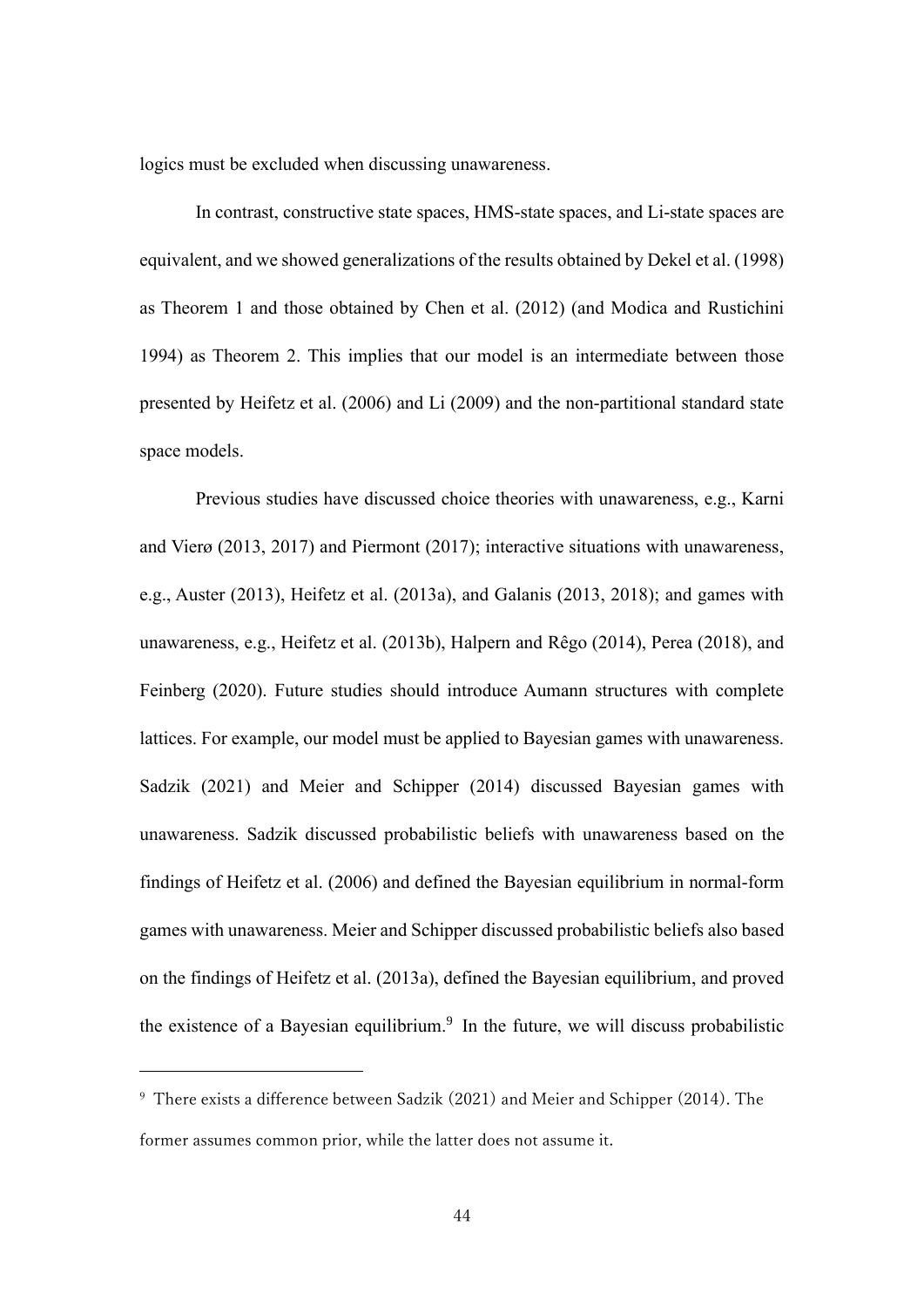beliefs based on our Aumann structure with a complete lattice and introduce it to Bayesian games with unawareness.

## **Acknowledgments**

The author would like to thank Hirokazu Takizawa for the elaborate comments on the author's study as well as other studies. He would also like to thank Editage [\(www.editage.com\)](http://www.editage.com/) for English language editing.

## **Funding:**

This research did not receive any specific grant from funding agencies in the public, commercial, or not-for-profit sectors.

# **References**

Aumann, R., 1976. Agreeing to disagree. The Annals of Statistics, 4, 1236–1239.

- Auster, S., 2013. Asymmetric awareness and moral hazard. Games and Economic Behavior, 82, 503–521.
- Chen, Y-C., Ely, J.C., Luo, X., 2012. Note on Unawareness: Negative Introspection versus AU Introspection (and KU Introspection). International Journal of Game Theory, 41, 325–329.
- Dekel, E., Lipman, B.L., Rustichini, A., 1998. Standard state-space models preclude unawareness. Econometrica, 66, 159–173.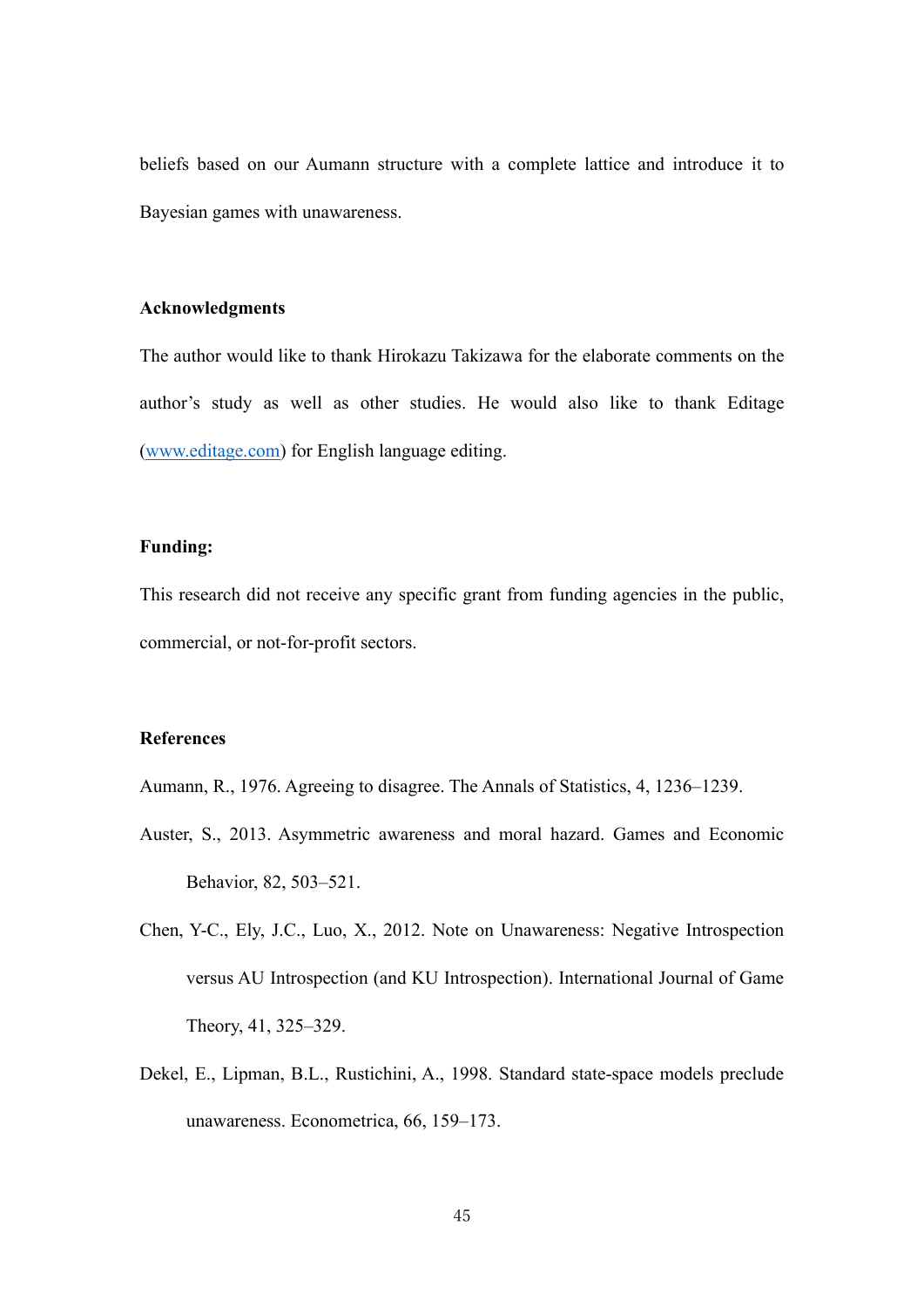- Fagin, R., Halpern, J.Y., 1998. Belief, awareness and limited reasoning. Artificial Intelligence, 34, 39–76.
- Feinberg, Y., 2020. Games with unawareness. The B.E. Journal of Theoretical Economics, forthcoming.
- Fukuda, S., 2020. Unawareness without AU Introspection. Journal of Mathematical Economics, forthcoming.
- Galanis, S., 2013. Unawareness of theorems. Economic Theory, 52, 41–73.
- Galanis, S., 2018. Speculation under unawareness, games and economic behavior. 109, 598–615.
- Geanakoplos, J., 1989. Game theory without partitions, and applications to speculation and consensus. Cowles Foundation Discussion Paper No. 914.
- Halpern, J.Y., 2001. Alternative semantics for unawareness. Games and Economic Behavior, 37, 321–339.
- Halpern, J.Y., Rêgo, L.C., 2014. Extensive games with possibly unaware players. Mathematical Social Science, 70, 42–58.
- Heifetz, A., Meier, M., Schipper, B.C., 2006. Interactive unawareness. Journal of Economic Theory, 130, 78–94.
- Heifetz, A., Meier, M., Schipper, B.C., 2008. A canonical model for interactive unawareness. Games and Economic Behavior, 62, 304–324.
- Heifetz, A., Meier, M., Schipper, B.C., 2013a. Unawareness, beliefs, and speculative trade. Games and Economic Behavior, 77, 100–121.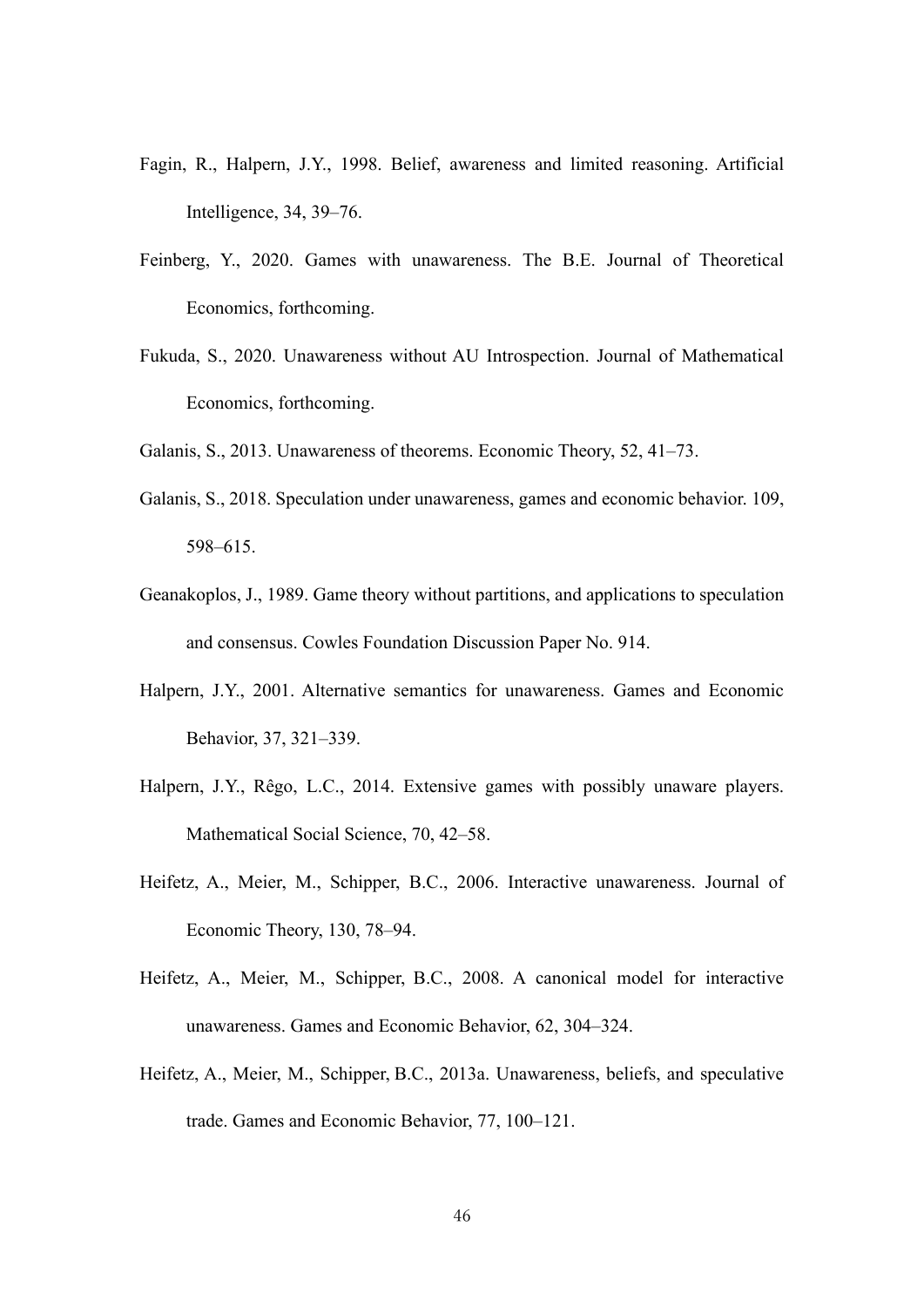- Heifetz, A., Meier, M., Schipper,B.C., 2013b. Dynamic unawareness and rationalizable behavior. Games and Economic Behavior 81, 50–68.
- Heinsalu, S., 2012. Equivalence of the information structure with unawareness to logic of awareness. Journal of Economic Theory, 147, 2453–2468.
- Karni, E., Vierø, M.-L., 2013. Reverse Bayesian: A choice-based theory of growing awareness. American Economic Review, 103, 2790–2810.
- Karni, E., Vierø, M.-L., 2017. Awareness of Unawareness: A theory of decision making in the face of ignorance. Journal of Economic Theory, 168, 301–328.
- Meier, M., Schipper, B.C., 2014. Bayesian games with unawareness and unawareness perfection. Economic Theory, 56, 219–249.
- Modica, S., Rustichini, A., 1994. Awareness and partitional information structures. Theory and Decision, 37, 107–124.
- Modica, S., Rustichini, A., 1999. Unawareness and partitional information structures. Games and Economic Behavior, 27, 265–298.
- Perea, A., 2018. Common belief in rationality in games with unawareness. Maastricht University.
- Piermont, E., 2017. Introspective unawareness and observable choice. Games and Economic Behavior, 106, 134–152.
- Sadzik, T., 2021. Knowledge, awareness and probabilistic beliefs. The B.E. Journal of Theoretical Economics, forthcoming.

Schipper, B.C., 2014. Unawareness – A gentle introduction to both the literature and